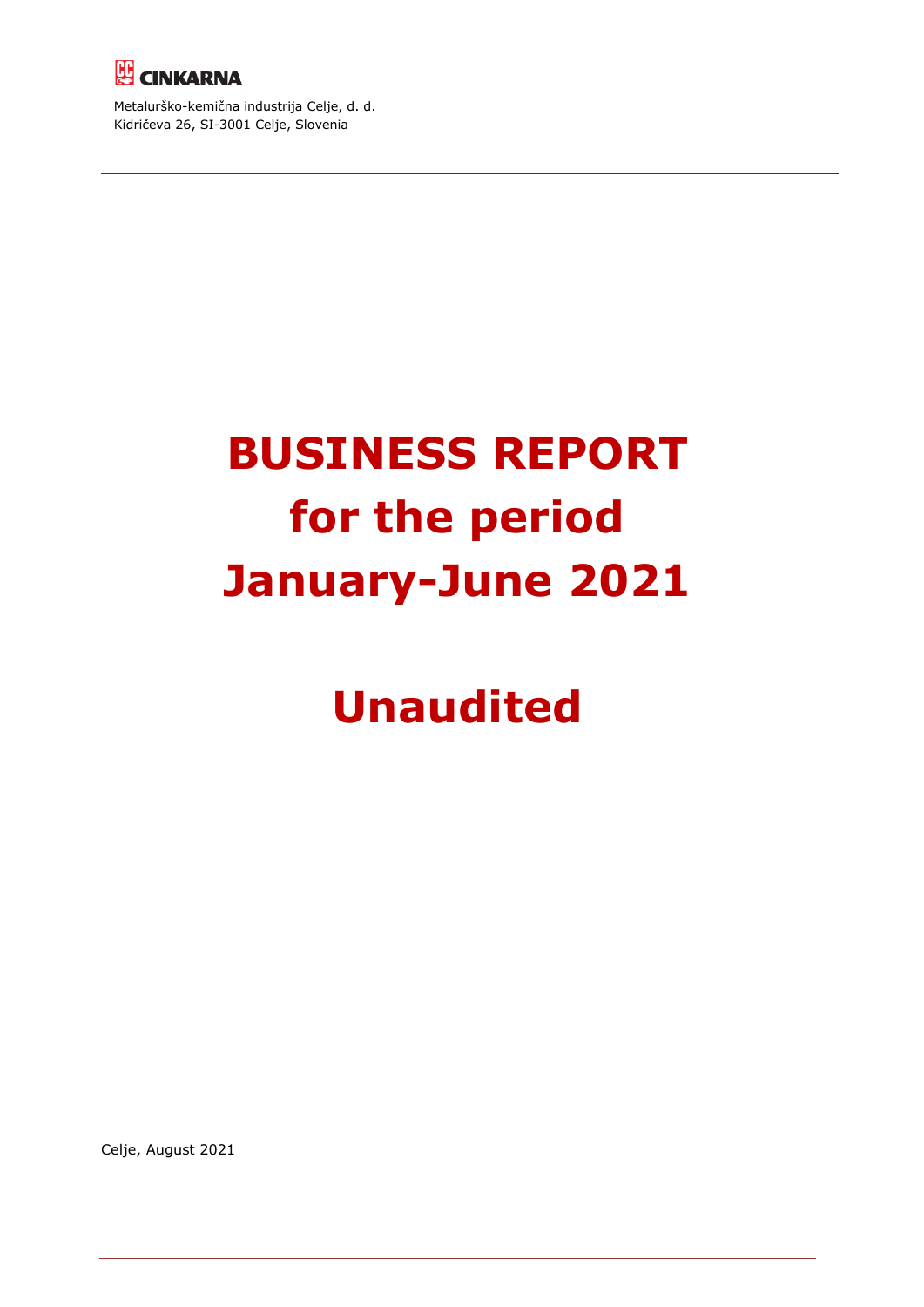### **CONTENTS**

| <b>KEY FIGURES</b>                                                       | $\mathbf{2}$     |
|--------------------------------------------------------------------------|------------------|
| <b>BUSINESS REPORT FOR THE PERIOD FROM JANUARY TO JUNE 2021</b>          | 3                |
| <b>STATEMENT OF MANAGEMENT'S RESPONSIBILITY</b>                          | 6                |
| <b>SALES</b>                                                             | $\overline{z}$   |
| <b>PROFIT OR LOSS</b>                                                    | $\boldsymbol{9}$ |
| <b>COST AND EXPENSE</b>                                                  | $\boldsymbol{9}$ |
| <b>ASSETS AND LIABILITIES</b>                                            | 10               |
| <b>COMPANY'S OPERATING RISKS AND THEIR MANAGEMENT</b>                    | 12               |
| DEVELOPMENT AND SOCIAL RESPONSIBILITY                                    | 23               |
| <b>HR</b>                                                                | 23               |
| Investments                                                              | 23               |
| Development activity                                                     | 24               |
| Quality assurance                                                        | 25               |
| Environmental management                                                 | 25               |
| Health and safety                                                        | 27               |
| <b>FINANCIAL REPORT</b>                                                  | 28               |
| Income statement for the period from 1 January to 30 June                | 28               |
| Statement of financial position of the Company                           | 29               |
| Statement of changes in equity and determination of distributable profit | 31               |
| Cash flow statement for the period from 1 January to 30 June             | 32               |
| Statement of other comprehensive income from 1 January to 30 June        | 33               |
| Notes to the Financial Statements                                        | 33               |
| SIGNIFICANT EVENTS AFTER THE END OF THE FINANCIAL YEAR                   | 44               |
| <b>SHARES AND OWNERSHIP STRUCTURE</b>                                    | 45               |
| Ownership structure                                                      | 45               |
| Trading in shares                                                        | 46               |
|                                                                          |                  |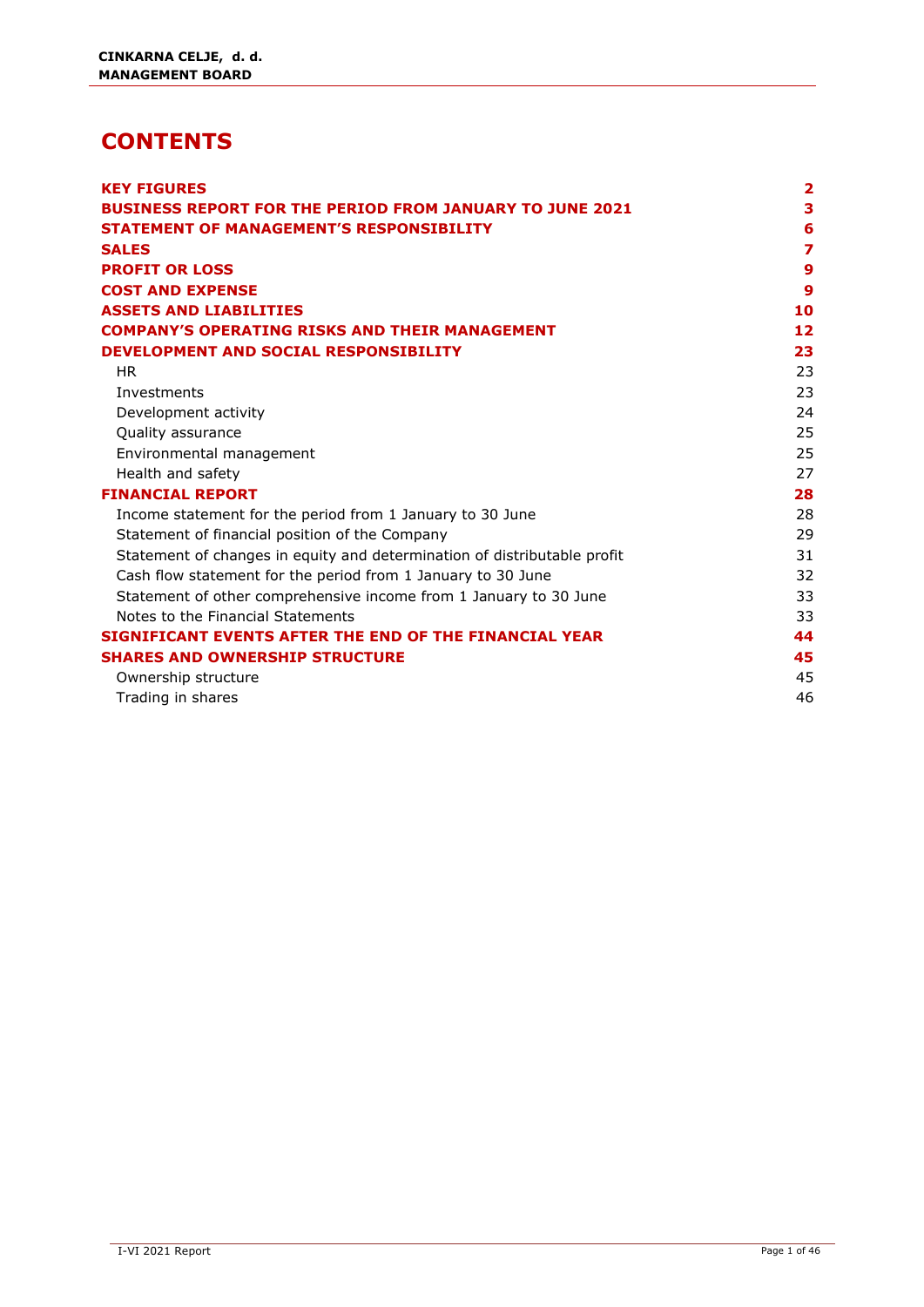### **KEY FIGURES**

<span id="page-2-0"></span>

|                                                    | <b>ACTUAL</b><br>I-VI 2020 | <b>ACTUAL</b><br>I-VI 2021 | % of change<br>2021/2020 |
|----------------------------------------------------|----------------------------|----------------------------|--------------------------|
|                                                    |                            |                            |                          |
| Sales                                              | 88,665,109                 | 99,390,257                 | $+12$                    |
| Export                                             | 80,951,400                 | 90,366,076                 | $+12$                    |
| Operating profit or loss (EBIT)                    | 11,709,559                 | 19,629,523                 | $+68$                    |
| Operating profit or loss +<br>Write-downs (EBITDA) | 17,755,075                 | 26,622,038                 | $+50$                    |
| Net profit/loss                                    | 9,912,554                  | 15,822,226                 | $+60$                    |
| Revenue                                            | 89,733,517                 | 97,846,485                 | $+9$                     |
| Expenditure                                        | 77,867,139                 | 78,312,872                 | $+1$                     |
| Labour costs                                       | 15,397,581                 | 14,785,486                 | $-4$                     |
| Added value                                        | 33,152,656                 | 41,407,525                 | $+25$                    |
| Added value per employee                           | 41,286                     | 54,198                     | $+31$                    |
| Production in EE                                   | 26,666,771                 | 27,341,090                 | $+3$                     |
| Assets                                             | 217,445,278                | 210,822,633                | $-3$                     |
| Equity                                             | 166,516,036                | 172,762,317                | $+4$                     |
| Investments                                        | 5,618,017                  | 4,153,963                  | $-26$                    |
| Financial debt                                     | 13,623,677 *               | 31,116                     |                          |
| Return on equity (ROE)                             | 6.49                       | 9.86                       | $+52$                    |
| Number of employees (30 June)                      | 842                        | 800                        | $-5$                     |

All values are in euros (EUR) with the exception of:

- production in EE (fixed prices)
- return on equity (%)
- number of employees at the end of the period (number of people)

#### Alternative performance criteria:

| Criterion | Page. | Calculation                                       |
|-----------|-------|---------------------------------------------------|
| EBIT      |       | Operating profit or loss                          |
| EBITDA    |       | Operating profit increased by write-offs from OPL |

\* Liabilities mainly relate liabilities for dividends payment (paid on 7 July 2020)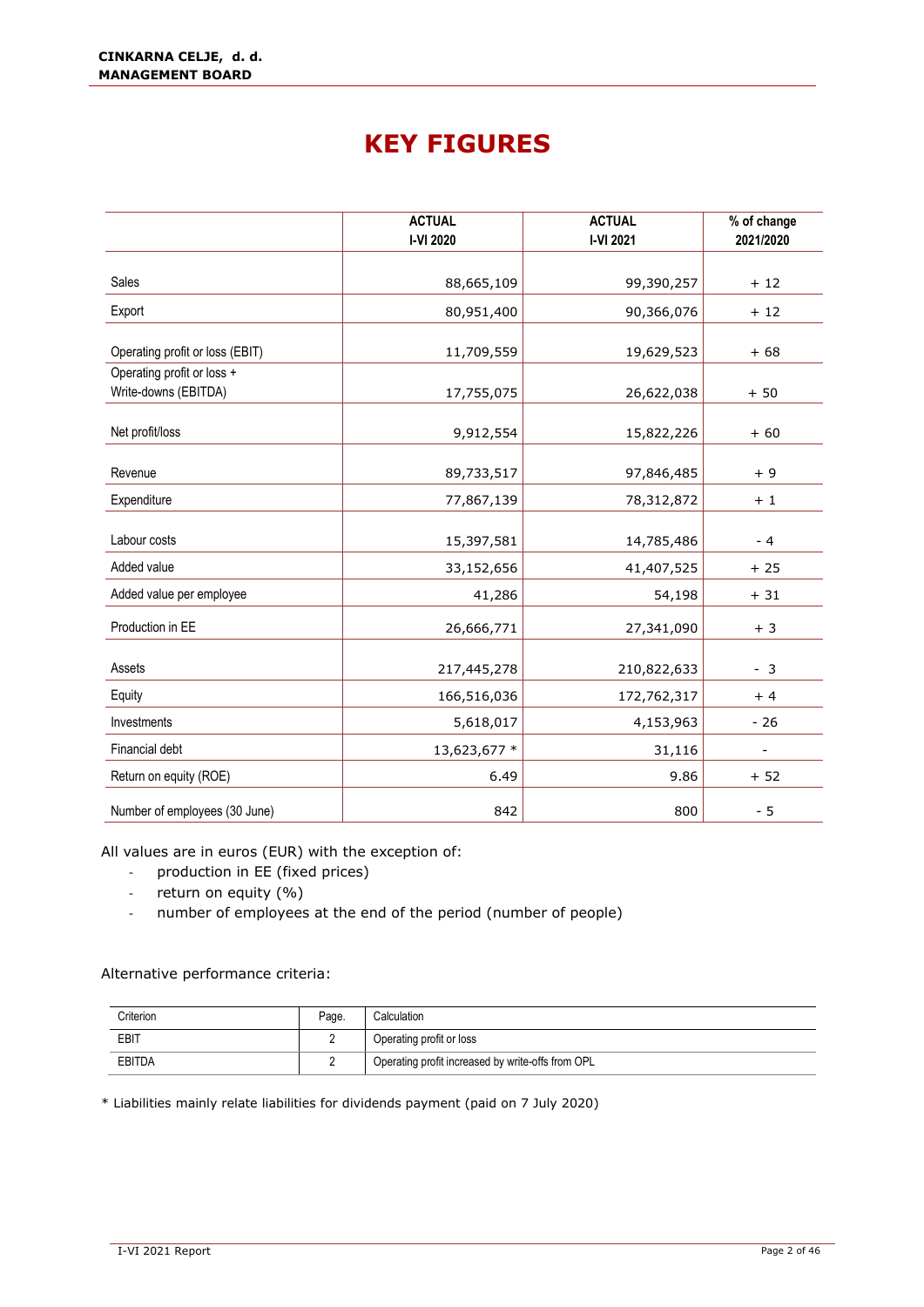# <span id="page-3-0"></span>**BUSINESS REPORT FOR THE PERIOD FROM JANUARY TO JUNE 2021**

In the first half of 2021, Cinkarna Celje, d.d. increased its sales revenues by 12% compared to the same period last year. It attributes the rise in sales to favourable demand from all geographical segments, which resulted from an improvement in consumer/supply optimism. Asian competition is present, but at significantly higher prices than in previous periods. As a result, the demand for the products of Western multinationals and local producers increased and at the same time, also the pressure on the supply side.

The most important building blocks of business performance remain the titanium dioxide pigment and streamlining the portfolio of strategic business areas, aimed at focusing on the core product line and abandoning unprofitable activities.

A number of measures were taken at the Company to prevent the possibility of the spread of coronavirus. To ensure safety, the prescribed preventive measures apply, such as wearing masks, ventilation and the like. At the beginning of the year, we conducted mass testing of employees and proved the effectiveness of our measures. At the time of the preparation of this Report, the Company operates smoothly with all its business functions carried out, including production.

Globally, we are a small producer of titanium dioxide pigment in terms of its production capacity. In Europe, we are comparable to small plants of Eastern European producers. Sector analyses and comparisons of business performance show that Cinkarna Celje, d.d. ranks among successful players in the titanium dioxide pigment industry. The Management Board estimates that the achieved business results are objectively good and exceed the forecasts for the first half of the year.

The second quarter of 2021 was marked by a considerable strengthening of the global economy. Purchasing sentiment rebounds significantly, particularly in the manufacturing sector. This rebound is immune to any disruptions still present in global supply chains, and to the increasing container transport prices. It is probably impossible to expect, however, that the situation would stabilise fully before achieving an appropriate vaccination rate. Other than the uncertainties related to the planned overhaul, growing prices of raw materials and the consequences of the spread of the COVID-19 virus, no other significant risks have been identified in the global economic environment that might adversely affect the Company's performance and its business plans.

The macro situation explained above in the context of concrete markets and Cinkarna Celje, d. d.'s flagship products means that the increase in demand as a result of seasonal effects led to the improved economic activity. Even though the DIY segment is still at a high level, the lion's share of demand can now be attributed to a strong construction sector. The situation there may deteriorate if the upcoming autumn and winter seasons are worse. The market equilibrium is established at higher average selling prices. They have increased 12% since the end of 2020 and 2% since the end of June 2020. Based on the assessment of the current situation in the market, a price correction is to be expected in the course of the year. Consequently, there is growing pressure to increase the prices of some key raw materials, including titanium-bearing raw materials. The increasing stocks of raw materials and selling prices of products had a favourable impact on margins in the first half of the year. In the second half of the year, we can expect further price increases on the demand and supply sides. Moreover, we also plan to carry out more extensive maintenance, which is expected to have a significant impact on the reduction of production and sales, on an increase in costs and consequently, it will affect the operating result in the course of three months (September-November). According to the Management Board, the planned profit for 2021 will be exceeded if the situation in the market related to the epidemic does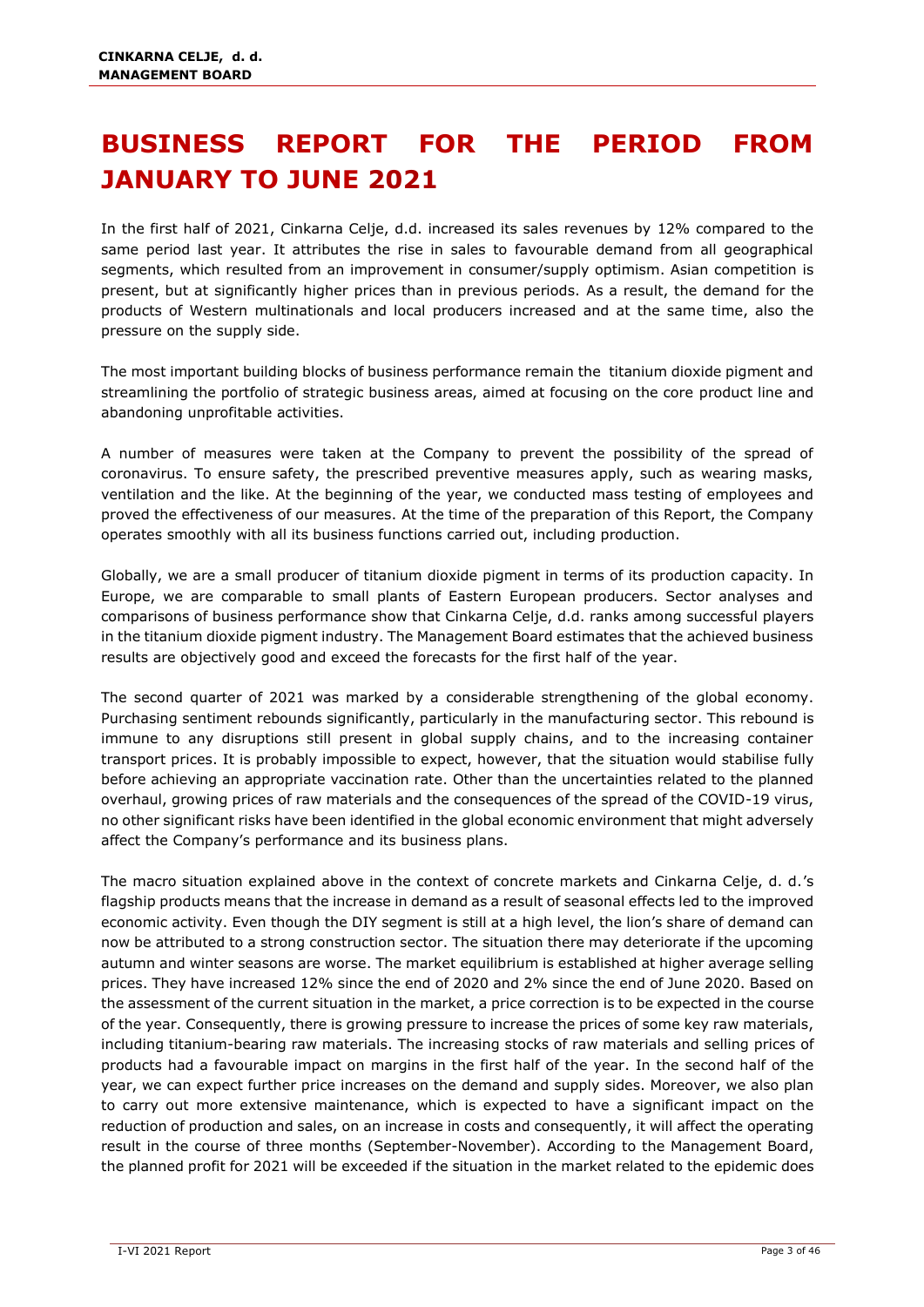not deteriorate again or if the conditions in the upstream and downstream markets do not worsen significantly.

We insist on a long-term business strategy, which is based primarily on an active marketing approach in the direction of finding and developing the most profitable customers and markets, increasing market shares in the highest quality markets and establishing long-term partnerships with key customers. We plan to adopt a more restrictive policy in the area of managing the costs of materials, raw materials, energy and services. At the same time, we are aware that employees are crucial for business performance, so we will continue to ensure, in agreement with unions and employee representatives, that employee salaries will adequately reflect the Company's performance or the quality of its results.

Cinkarna Celje, d.d. is a relatively small producer of pigment, and as such it faces market conditions and changes as a typical follower. Of course, we try to make the most of the market potential in terms of level and time dynamics. Judging by the business results and benchmark, we are above average in this sense. In the first six months of 2021, we sold 6% more pigment than in the same period last year.

In other product lines, sales exceed the level of the previous comparable period. In particular, this relates to the value of sales of products for agricultural industry, which is higher than in the same period last year as a result of higher stock market prices of copper and a higher demand. The sales of varnishes, masterbatches and printing inks exceed the levels in the previous comparable period mainly due to the higher demand for masterbatch. The average prices in this product line are higher on account of higher prices of raw materials.

The basic principles of the Company's business policy remain unchanged. We focus on maximising the production capacity utilisation, exploiting market potentials in the direction of selling products with higher added value, optimising production costs and implementing investment plans. Traditionally, the approach of financial management is conservative, the Company is financially stable, the level of cash flow is high allowing undisturbed and timely settlement of all liabilities.

The Company is actively preparing and implementing multiple interrelated projects on the basis of which environmental risks are managed in a comprehensive manner. As regards the project to remedy old burdens related to the existing production in Celje, a proposal has been prepared of various remediation techniques, including cost estimates for two distinctive sites. We are studying the possibility of including pumped water in the system of the existing treatment plant. The remediation of the Bukovžlak non-hazardous waste landfill has been suspended due to a local landslide during the excavation works for the pipeline on the west side requiring a new installation method and design. There is a series of investments carried out in the production to upgrade or improve the operation of treatment plants. Measures are implemented to reduce emissions in the working environment.

In the first six months of 2021, Cinkarna Celje, d.d. generated sales revenues in the amount of EUR 99.4 million, which is 12% more than in the comparable period last year, and 13% more than planned. The total value of exports during the period under consideration reached EUR 90.4 million, which is 12% more than in the same period in 2020 and 13% above the plan.

This year, Cinkarna Celje, d.d.'s shares were listed on the Prime Market of Ljubljana Stock Exchange and the Company started accounting according to IFRS. Net profit amounted to EUR 15.8 million and is 60% higher than in the comparable period last year, when it reached EUR 9.9 million. The operating profit with write-downs or EBITDA reached EUR 26.6 million and accounts for 27% of the sales achieved. Compared to the last year, EBITDA is higher by 50%.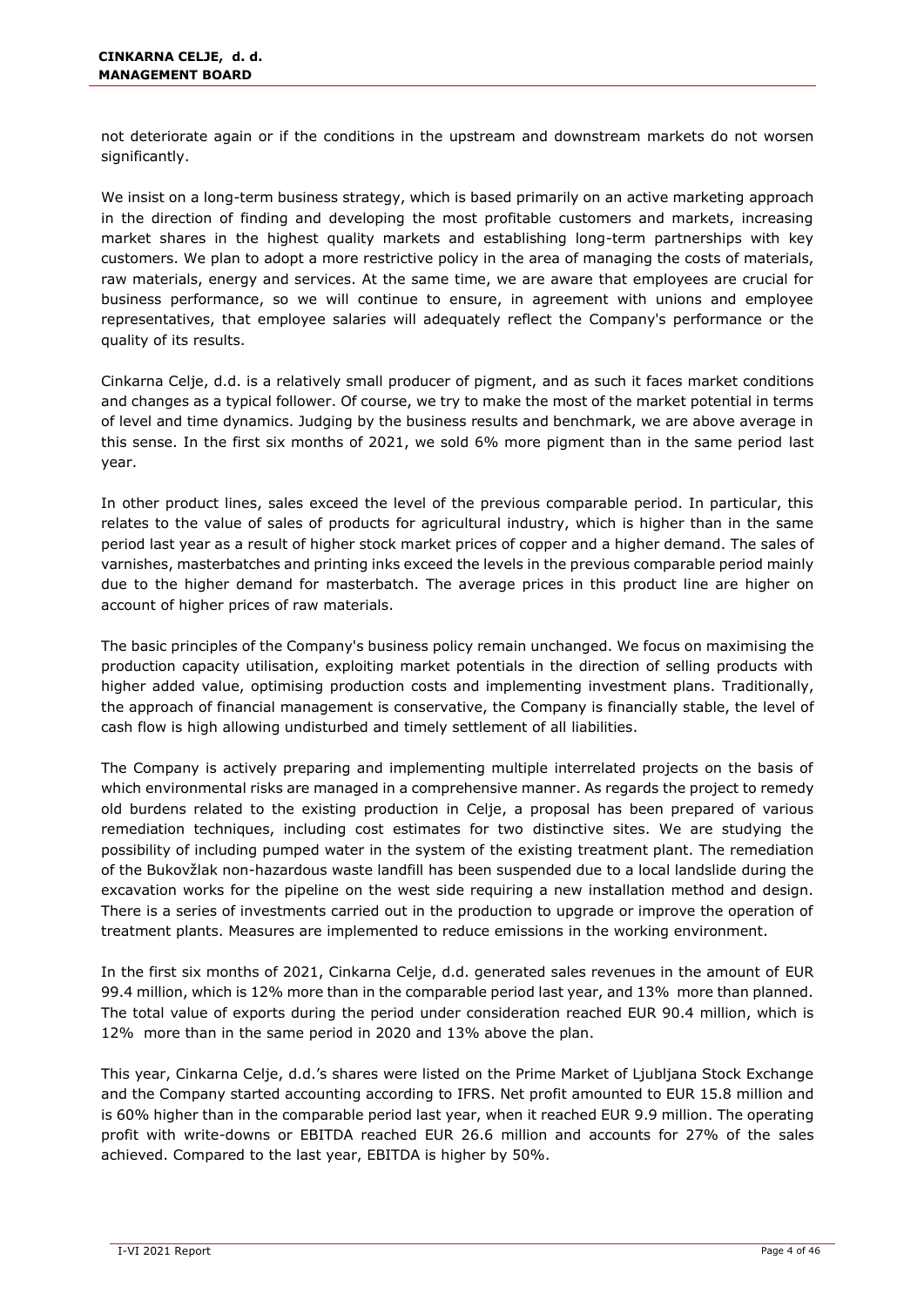The Company's financial position remains stable. The Company settles all liabilities on time and in full. It has no bank debts, while the remaining financial liabilities relate to assignments. Cash at the end of June amounted to EUR 31.1 million and was 17% lower than at the end of 2020.

In the field of human resources management, we paid special attention to a number of measures taken by the Management Board during the COVID-19 epidemic in order to ensure undisturbed operation of the Company as well as health and safety of employees, protection of employees against infection and optimisation of working conditions for the employees when the Company faced human resource shortages. We follow the principle of wage policy aimed at positively motivating the employees and ensuring an adequate level of employee satisfaction.

In the first half of 2021, we spent EUR 4,1 million on investments, purchase of fixed assets and replacement equipment or 28.7% of projected funds for 2021. Moreover, we spent 12.6% of the planned funds in the field of environmental provisions. The volume of investments does not reach half of the annual plan. Investments related to environmental provisions are lagging behind the most and will certainly not be implemented as planned not even by the end of the year. The reasons lie mainly in changed conditions and lengthy procedures for drawing up the documents and obtaining permits. Other investments will be made at a larger scale in the second half of the year (a major overhaul in the titanium dioxide production and replacement of the sulphur combustion furnace, scheduled for autumn). Their realisation will party depend on the timely completion of prior development activities.

We follow the five-year strategy through the development activities, and at the same time prepare the basis for its review, primarily in terms of supplementing the existing programmes. We carried out development activities according to trends or customer expectations. In all processes, we implemented improvements allowing better product quality, achieving better performance and capacity utilisation of facilities, and more efficient work. In the context of ensuring the sustainable development of titanium dioxide production, we continue the multi-year project of integrated water management (separate collection of wastewater from water treatment, preparation for the implementation of reverse osmosis for wastewater treatment from titanium dioxide production, seeking a solution to reduce BOD5 and COD in wastewater, BaSO4) and the waste reduction project.

The chapters below provide more details by individual business areas, as well as a presentation of the Company's financial condition and performance in the first six months of this year.

**Management Board**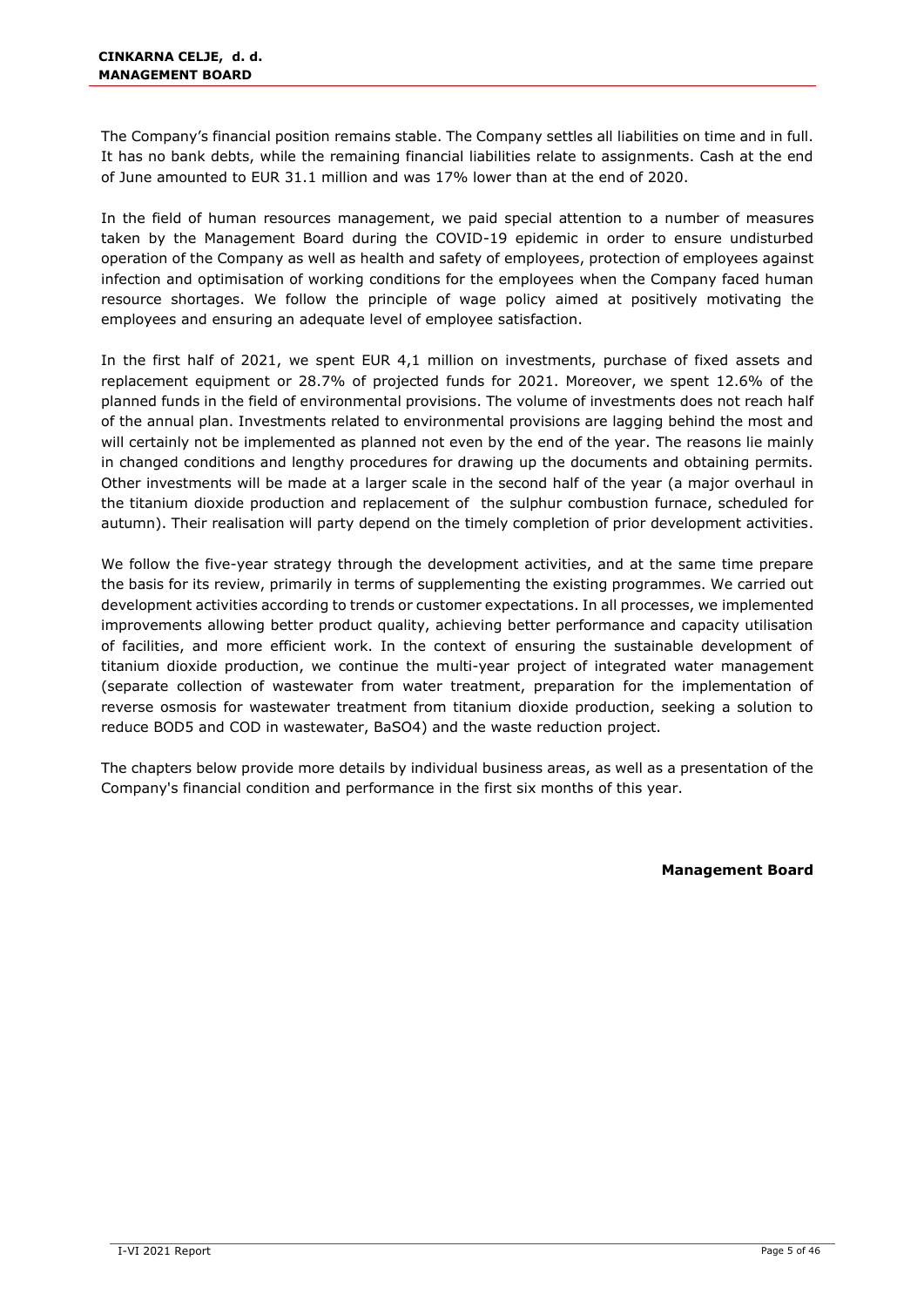# <span id="page-6-0"></span>**STATEMENT OF MANAGEMENT'S RESPONSIBILITY**

The Company's Management Board is responsible for the preparation of financial statements for each period in accordance with International Financial Reporting Standards (IFRS) adopted in the European Union, and the Companies Act (ZGD) in such a way that they present a true and fair view of Cinkarna Celje d.d.'s results.

The Management Board expects that the Company will have adequate resources for the continuation of operations in the future, which is why the Company's financial statements have been prepared under the going concern assumption.

The responsibility of the Management Board as regards the preparation of financial statements includes:

- Accounting policies are properly selected and applied consistently,
- Judgments and estimates are reasonable and prudent,
- Financial statements are prepared in accordance with IFRS as adopted by the European Union, and any deviations are disclosed and explained in the report.

The Management Board declares to the best of its knowledge:

- that the Business Report of Cinkarna Celje, d.d. for the first half of 2021 includes a fair view of the development and performance of the Company's business and its financial position, together with a description of all significant types of risks to which the Company is exposed,
- that the Financial Report of Cinkarna Celje, d.d. for the first half of 2021 has been prepared in accordance with International Financial Reporting Standards as adopted by the EU and that it provides a true and fair view of the assets, liabilities, financial position and profit or loss of the Company, and the Company's comprehensive income.

The Management Board adopted the financial statements with the accompanying policies and notes on 17 July 2021.

**Board – Labour Director**

**Member of the Management Member of the Management Board – Deputy President of the Management Board – Technical Director**

**President of the Management Board** 

Filip KOŽELNIK, (Business Studies)

Nikolaja PODGORŠEK SELIČ BSc (Chem. Eng., Specialist)  $1000$ 

Aleš SKOK, BSc (Chem. Eng., MBA - USA)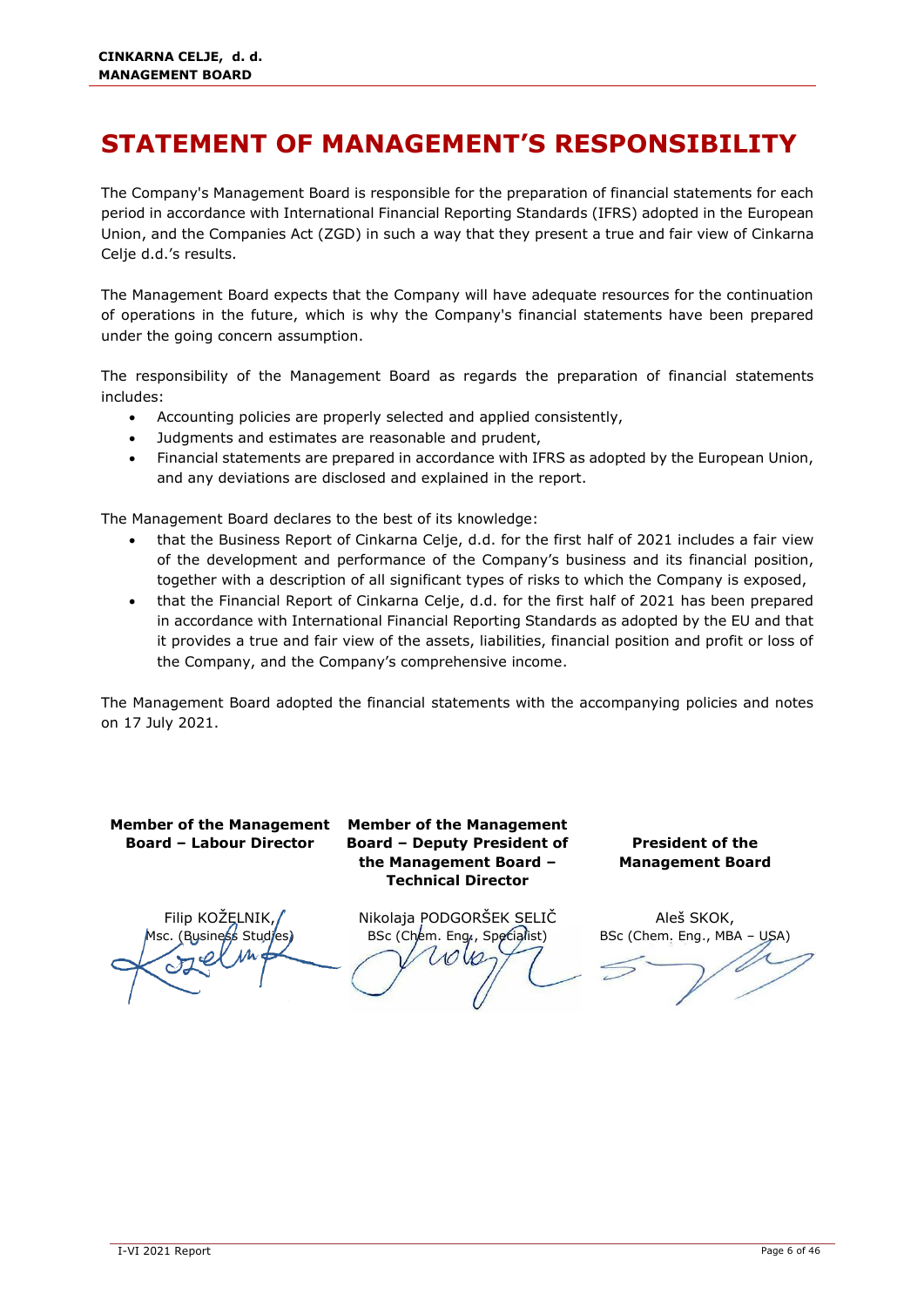# <span id="page-7-0"></span>**SALES**

In the period under consideration in 2021, the total sales of the Company exceeded by 12% the sales achieved in 2020 and by 13% the plan for the period. The total amount of sales or net sales revenue totalled EUR 99.4 million.

The analysis of quarterly and monthly sales shows that in Q1 and Q2 2021 the sales were successful, reflecting changed consumer habits and increased optimism, in conjunction with vaccine approval and further improvement in the industry. We exceeded the first quarter of last year, mainly due to extremely high sales in January and March. Higher sales in the first quarter resulted mainly from a higher value of sales of titanium dioxide, copper fungicides, powder coatings and services of the Polymer Business Unit. The Q1 sales are considerably higher than expected (16% above the plan). Favourable trends also continued in the second quarter (20% above the plan).

In April, we achieved one of the highest monthly sales, namely EUR 17.6 million. The lowest sales of the period under consideration were recorded in June amounting to EUR 15.4 million, which is still more than the plan and the sales in June 2020. We expect that monthly sales will move according to the set dynamics.

|                                  |                  |                  |              | in EUR |
|----------------------------------|------------------|------------------|--------------|--------|
| Market                           | <b>JAN - JUN</b> | <b>JAN - JUN</b> | <b>Index</b> | 2021   |
|                                  | 2020             | 2021             | 21/20        | %      |
| Slovenia                         | 7,713,709        | 9,024,181        | 117          | 9.1    |
| EU                               | 67,548,253       | 73,624,132       | 109          | 74.1   |
| Ex-YU                            | 1,779,011        | 2,161,785        | 122          | 2.2    |
| Third countries                  | 10,220,227       | 12,688,101       | 124          | 12.8   |
| Third countries - dollar markets | 1,403,909        | 1,892,059        | 135          | 1.9    |
| <b>TOTAL</b>                     | 88,665,109       | 99,390,257       | 112          | 100.0  |

In the period under consideration, the total export sales increased by 12% compared to 2020. The increase in sales to foreign markets is undoubtedly due to higher quantities of pigment sold. In absolute terms, the most obvious increase is in sales to EU markets, as we exported significantly more to our largest trading partners in Europe than in 2020. In relative terms, however, the largest increase is in the countries of the former Yugoslavia. We still maintain minimal control market shares in the dollar markets, as higher placements would be pointless due to specific conditions, which are certainly less favourable than in European markets.

The EU market sales exceeded by 9% the sales achieved in the comparable period last year. The growth in this market is driven by the increased demand for titanium dioxide, masterbatches and copper fungicides.

Sales to the markets of the former Yugoslavia increased by 22%. To the greatest extent, sales growth is related to higher demand for powder coatings and pigment. These two groups compensated for the slightly lower sales of zinc alloys.

Domestic sales are 17% higher compared to the same period in 2020. The growth in sales is mainly due to higher sales in all business units except Kemija Celje.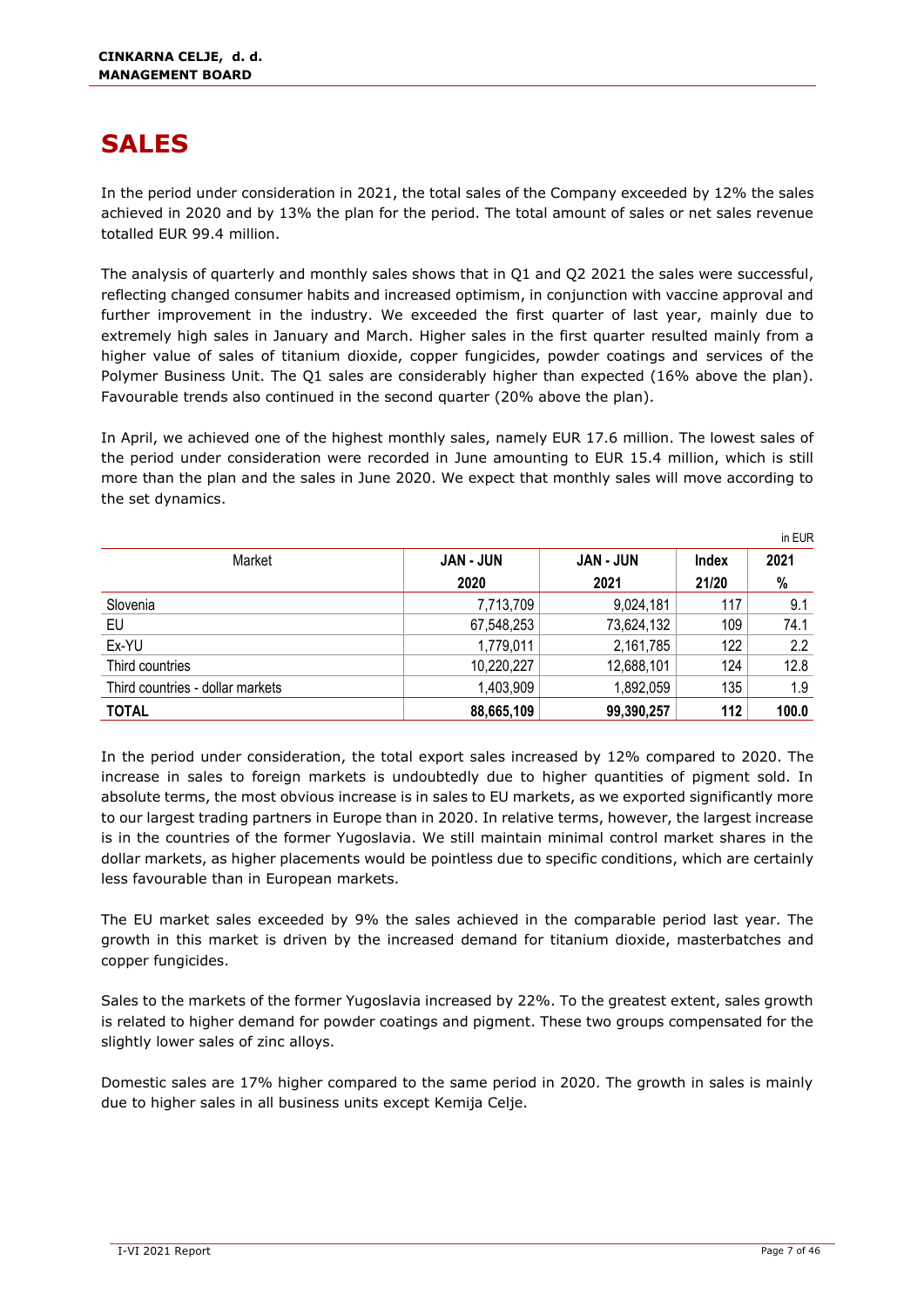| Product line                               | <b>ACTUAL</b><br><b>JAN - JUN 2020</b> | <b>ACTUAL</b><br><b>JAN - JUN 2021</b> | Index<br>21/20 | %     |
|--------------------------------------------|----------------------------------------|----------------------------------------|----------------|-------|
| Titanium dioxide                           | 73,543,993                             | 80,450,346                             | 109            | 80.9  |
| Zinc recycling                             | 2,477,814                              | 2,998,402                              | 121            | 3.0   |
| Varnishes, masterbatches and printing inks | 7,384,060                              | 9,055,031                              | 123            | 9.1   |
| Products for agricultural industry         | 3,466,438                              | 4,909,116                              | 142            | 4.9   |
| Other                                      | 1,792,804                              | 1,977,362                              | 110            | 2.0   |
| <b>Total</b>                               | 88,665,109                             | 99,390,257                             | 112            | 100.0 |

In the period under consideration, sales of the flagship product, **titanium dioxide pigment,** reached EUR 80.5 million. The supply and demand curves created a new equilibrium point. Changes in consumer habits during the epidemic towards the end of the year resulted in a significantly increased demand for pigment associated with DIY projects, though this year, there is a shift towards the construction sector. The increase in sales by EUR 6.9 million in value terms resulted both from the quantities of pigment sold and higher average prices. The competitors have already adjusted the selling prices and these are reflected in the latest analyses of sales. Cinkarna Celje, d.d. as a typical market follower and a small player in the global market, adjusts its prices with a delay. We continue to ensure to all our customers a smooth production process and the operation of the Company. On the basis of the currently known data, we expect that selling prices will increase in the short run.

The **zinc recycling** line combines the zinc wire, anode and alloy product groups. Sales are higher by 21% than in the comparable period last year. The average selling prices of product groups are higher due to the higher stock market price.

In the period under consideration, a 23% increase in sales **of varnishes, masterbatches and printing inks** was recorded, which is mainly related to the increase in the volume of sales of masterbatches and powder coatings. The situation has improved compared to the last year as a result of the increase in activity in the manufacturing industry. In addition, the average selling prices are also higher.

The sales of **products for agricultural industry** comprising copper fungicides, Pepelin, green vitriol (copperas) and Humovit rose by 42% compared to the same period in 2020. The growth is attributed to both higher quantities and higher selling prices. The average prices of copper fungicides increased significantly due to higher stock market prices of copper and the improved sales structure. The sales of **Humovit** remained at the level from the same period in 2020. The fact remains that the sale of the substrate depends on the conditions in the local and neighbouring markets, since the substrate is unable to sustain additional transport cost to enter any distant markets.

The category **"other"** comprises the sales lines of thermoplasts, polymers, elastomers and systems for transport of aggressive mediums (STAM), sulphuric acid, CEGIPS, merchandise and services, and sales of phased-out products and product groups. In value terms, the sales of the aforementioned group remained unchanged compared to the first quarter of 2020. The sales of STAM are considerably higher (+ 28%). The sales of sulphuric acid recorded a 52% increase. As regards the product lines in this group/category, a 37% growth in sales of CEGIPS in value terms has to be highlighted in particular, as 93.5 thousand tonnes of CEGIPS were sold or 8% more than in the first half of 2020. The volume of sales of CEGIPS is important in the context of prolonging the useful life of the Za Travnik landfill.

in EUR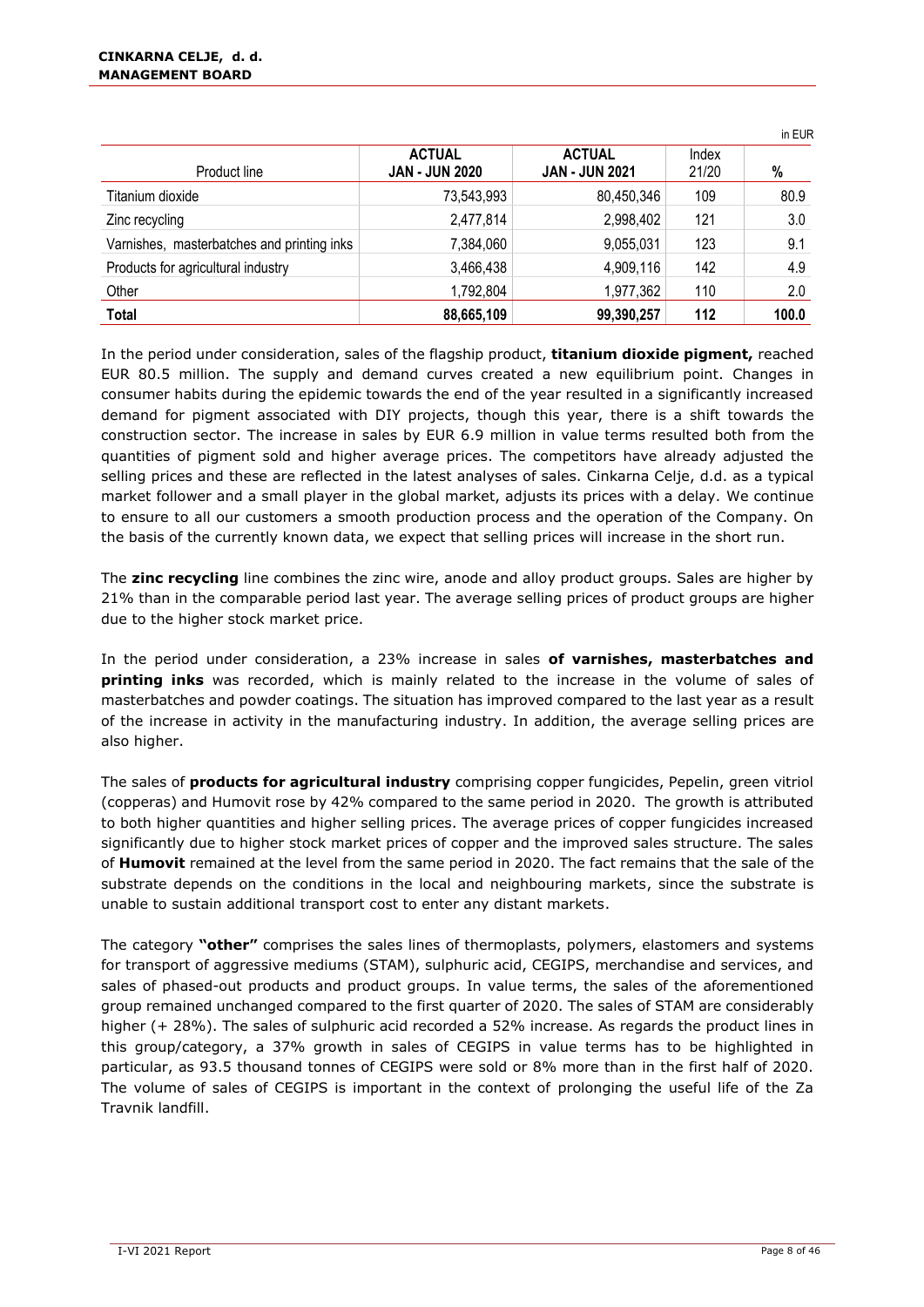# <span id="page-9-0"></span>**PROFIT OR LOSS**

In the first half of 2021, the **operating profit** amounted to EUR 19.6 million. This result exceeds by 68% the operating profit for the first half of 2020 of EUR 11.7 million. The operating performance in the first half of 2021 was objectively better than in the same period last year as a result of the postponement of the overhaul to autumn 2021, the record sales volumes in the first quarter and favourable selling process of the flagship product. The operating profit with write-downs or EBITDA reached EUR 26.6 million and accounts for 27% of the sales achieved. EBITDA is higher by 50% compared to the previous year.

After calculating the impact of financial revenues and expenses, **pre-tax profit** amounted to EUR 19.5 million in the first half of 2021, whereas in the first half of 2020 it accounted for EUR 11.9 million. The result before taxes increased by 65% compared to the previous comparable period. In the first half of 2021, a negative balance from financing in the amount of EUR 95.9 thousand was recorded (in the same period of 2020, the balance from financing was positive and amounted to EUR 156.8 thousand). The resulting negative balance from financing arises from the exchange rate differences from the USD/EUR currency risk management. Nevertheless, the negative balance of exchange rate differences represents an efficient use of hedging instruments to control the volatile USD/EUR currency pair movement when purchasing titanium-bearing raw materials.

**The net profit for the accounting period** amounts to EUR 15,822,226, which is 60% more than in the same period last year. Taking into account the developments in the global economy, the titanium dioxide pigment market and the ongoing Covid-19 epidemic, we estimate that the business result is very good. Net profit includes the pre-tax profit and income tax in the amount of EUR 3.7 million (19% effective tax rate.

# <span id="page-9-1"></span>**COST AND EXPENSE**

As regards the consumption of raw materials, packaging and energy, there are minor variations compared to 2020. The reason lies in different pace of changing individual categories of direct costs of production. In relative terms, the most important is the increase in packaging costs, which are higher by 7% due to specific customer requirements.

The total direct cost of materials, energy and packaging is by EUR 419 thousand higher than in the comparable period of 2020, with a 3% increase in production at constant prices. As a result of a higher production output in all business units, the raw material cost is higher by 2%. Energy prices are lower compared to 2020, as we manage them through measures to improve energy efficiency and reduce purchase prices of energy products. It is expected, though, that prices of energy products will rise in the next periods.

The ratio between purchase and selling prices did not change significantly, yet the price scissors opened slightly due to higher selling prices of pigment. For the time being, purchase prices of titaniumbearing raw materials are at similar levels as last year. It is expected that these prices will increase in the coming quarters.

At the end of the first half of 2021, the largest part of production costs included raw materials/material for production (87.3%), followed by energy (10.8%) and packaging (1.9%).

Gross wages were formed in accordance with the provisions of the collective agreement based on the agreements between the trade unions and the Management Board, taking into account the intervention legislation due to the COVID-19 and absenteeism due to emergency situations. The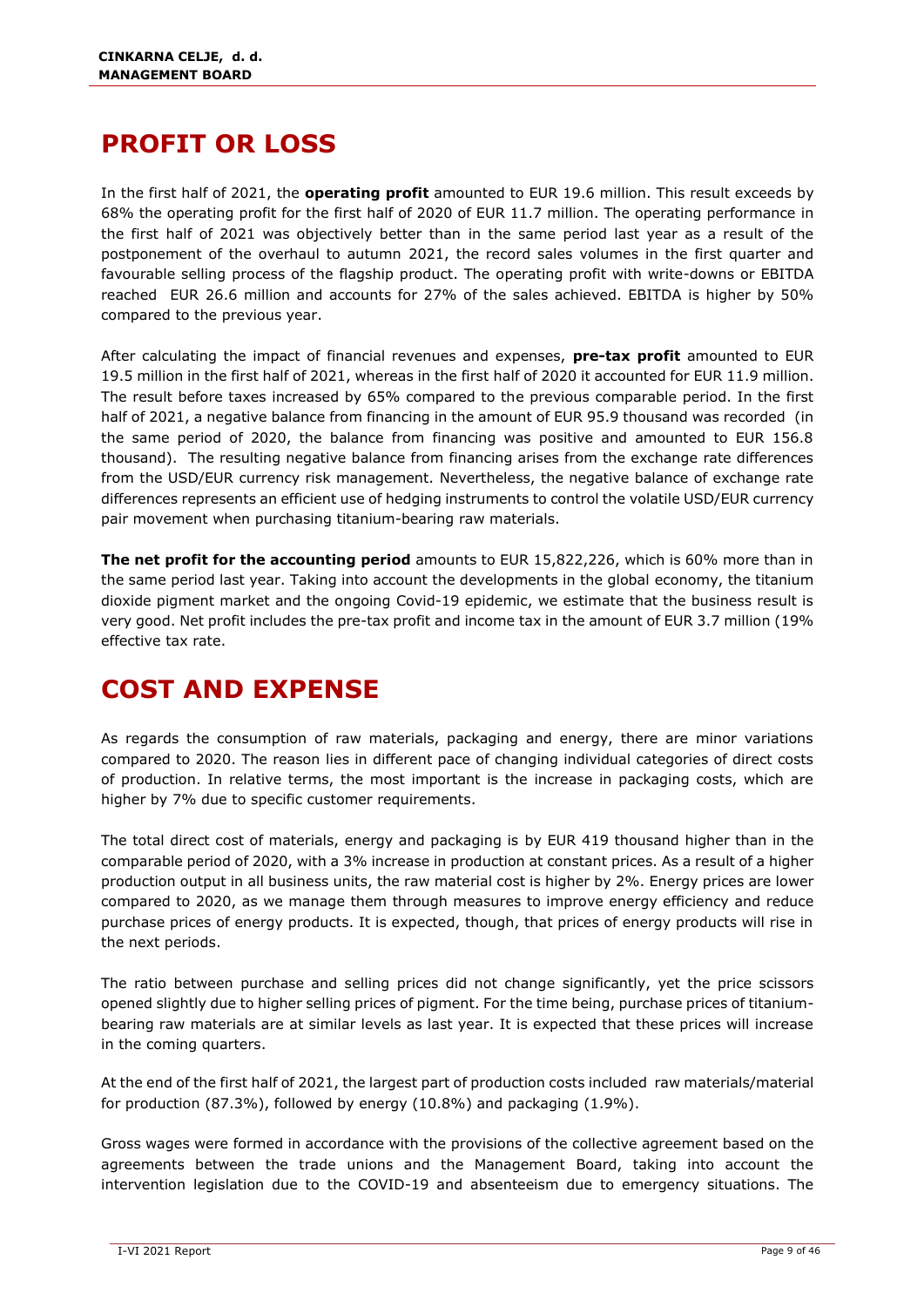largest share of labour costs is the cost of gross wages, namely 76%. Compared to the same period last year, the gross wage bill decreased by 8 percent. The holiday bonus per employee is EUR 2,021 gross. Transport to work and meals during work are in accordance with the applicable regulations. The "other" category includes supplementary pension insurance, severance pay, other employee benefits, solidarity assistance costs, jubilee awards and crisis allowance.

# <span id="page-10-0"></span>**ASSETS AND LIABILITIES**

**Non-current assets** in the structure of total assets decreased by 1.4 percentage points compared to the beginning of 2021 and amounted to 51.0%. The lion's share of non-current assets is accounted for by property, plant and equipment (96,6%). Their value decreased by the difference between the accounted depreciation in the first six months of 2021 and the amount invested in property, plant and equipment, i.e. by 2%. In 2021, long-term investments did not change and included shares and interest in companies. Deferred tax assets also remained unchanged.

**Current assets** in the structure of total assets increased by 1.5 percentage point compared to the beginning of the current year and amounted to 49%. In the current asset structure, the most important categories are inventories (37%), receivables (33%) cash (30%).

Compared to the beginning of 2021, **inventories** increased by 6 percent, while the value of inventories of material (taking into account the advances) increased by 31% as a result of successive supplies of strategic raw materials; the value of inventories of work in progress decreased by 6% and the total value of inventories of finished products and merchandise of the Company decreased by as much as 37% (as compared to the beginning of 2021). The main reason for the decrease in inventories of finished products is a higher quantity of pigment sold.

**Short-term investments** mainly comprise the fair value of derivative financial instruments and no such items are held as at 30 June 2021.

**Short-term operating receivables** include short-term trade receivables and short-term operating receivables from others (especially from the government for input VAT ). Compared to the beginning of 2021, receivables increased by 29%. Trade receivables increased by 33% due to increased sales in the second quarter, while other short-term receivables dropped by 20%, mostly due to the corporate income tax advance payment being lower than the corporate income tax expense. An overview of trade receivables by maturity below (Notes to the financial statements) shows that the age structure of receivables continues to be very solid.

**Cash (and cash equivalents)** account for 30% of total current assets; their balance decreased by 17% compared to the beginning of 2021 due to the dividend payout in June. The relatively high value of cash is mainly due to good working capital management.

**Short-term deferred costs and accrued revenues** include deferred costs of future periods paid in advance, amounting to only 18% of the opening balance.

**The value of equity** in the structure of liabilities as at 30 June 2021 represents 81.9%, which is 0.8 percentage point less than at the beginning of 2021. The amount of equity decreased by 1% compared to the opening balance. The increase (EUR 1.3 million) relates to the difference between the net profit for the first half of 2021 of EUR 15.8 million, the share buyback from reserves in the amount of EUR 0.64 million and the dividend payout of EUR 13.9 million. In the first six months of 2021, the Company bought further 3,364 own shares in the amount of EUR 0.64 million on the basis of the General Meeting resolutions of 5 June 2018 and 17 June 2020, and at the same time formed reserves for treasury shares for the same amount debited to other revenue reserves. As at 30 June 2021, the Company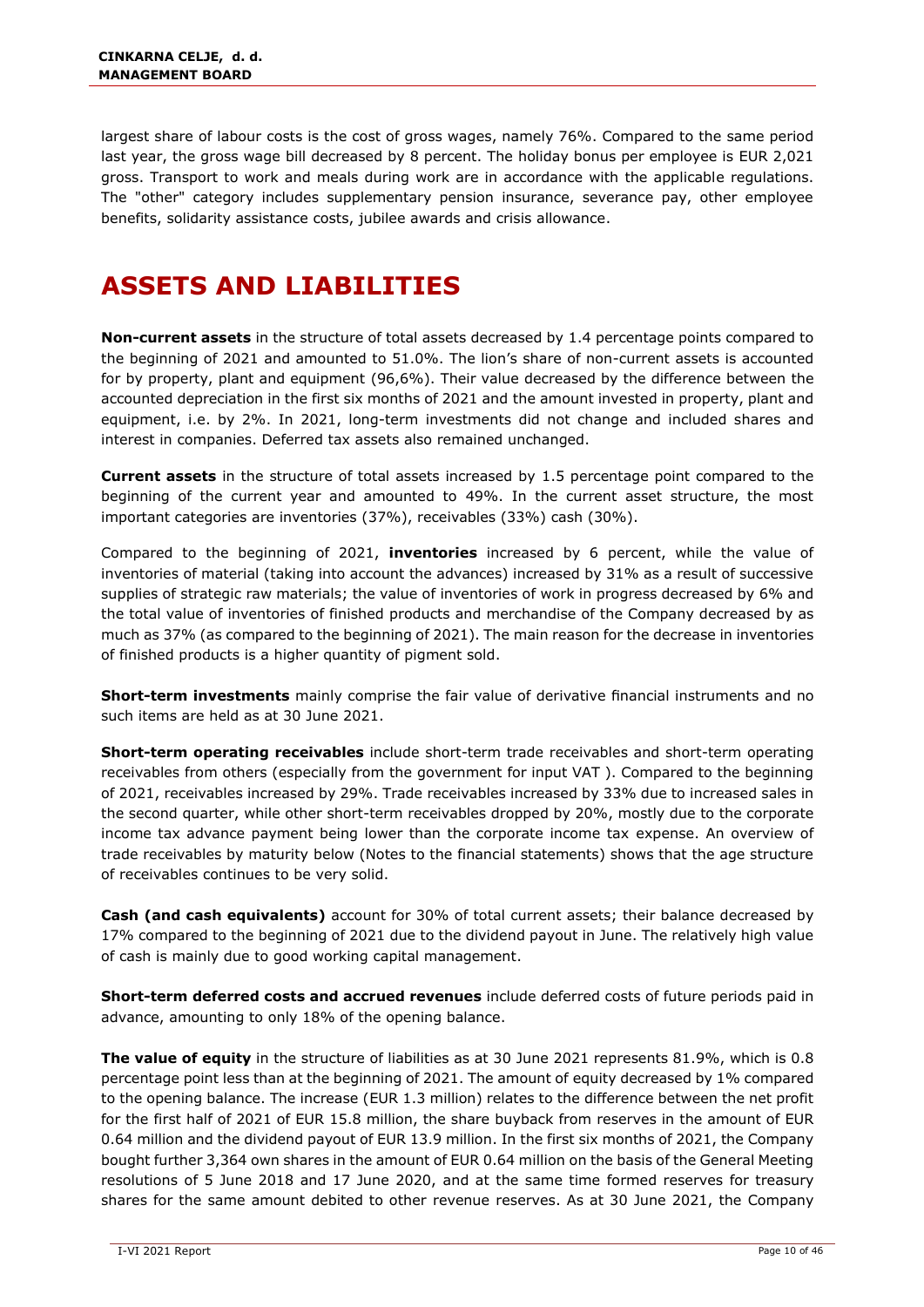held 25,315 treasury shares subscribed to the treasury shares fund. There were no other major changes in equity.

The amount of share capital within total equity stood at EUR 20,229,769.66 and comprises 807,977 ordinary freely transferable no-par value shares (of which 25,315 are treasury shares). The book value of the share as at 30 June 2021 is EUR 213.8 (it has decreased by 0.7% since the beginning of the year).

**Provisions and long - term accrued costs and deferred revenues** account for 9.6% of liabilities. Provisions for pensions and similar liabilities were created on 1 January 2006 (severance pay and jubilee awards in accordance with SAS 10) and are adjusted annually based on actuarial calculations. Other provisions were established in the privatisation process from environmental provisions. In recent years, the following environmental provisions were formed: 5 million in 2010 for the purpose of remediation of the Bukovžlak solid waste landfill, 7 and 5 million euros in 2011 for the remediation of the Za Travnik landfill and the destruction of low-level radioactive waste. At the end of 2017, we reviewed in detail, checked and only set aside new provisions for elimination of risks arising from old burdens in the amount of EUR 6.4 million. At the end of 2019, we fully reversed the provision (EUR 4 million) due to the successful removal of TENORM waste. In the period under consideration, the volume of environmental provisions decreased by 4% due to the coverage of costs of the above mentioned remediation projects.

**Financial and operating liabilities** rose by 12% compared to the beginning of the current year due to an increase in trade payables by 22% from the purchase of strategic titanium-bearing raw materials, while other short-term liabilities from taxes, contributions from liabilities to employees and corporate income tax decreased by 1%. All financial and operating liabilities are short-term in nature. The Company's gross debt rate is 7.7% or 12% higher than as at 1 January 2021 (the increase is the result of the incurrence of liabilities arising from the periodic procurement of strategic raw materials and extension of payment deadlines).

**Short-term financial liabilities** amount to EUR 31.1 thousand as at 30 June 2021, or 48% less than at the beginning of 2021 (when they amounted to EUR 60.1 thousand); the difference arises from increased assignment of our liabilities and receivables of our suppliers. The Company's debt rate is therefore 0.15‰ (at the beginning of the year it was 0.29‰).

**Short-terms operating liabilities** increased by 13% in the period under consideration. Short-term trade payables amounted to EUR 11.3 million as at 30 June 2021 and increased by 22% compared to 1 January 2021, mainly due to the increased volume of supplies of strategic raw materials in June and the extension of payment deadlines to suppliers. Other short-term operating liabilities decreased by 1% due to lower liabilities for payments to employees compared to the beginning of the year. Other short-term operating liabilities as at 30 June 2021 include EUR 1.1 million of liabilities for the payment of salaries and other benefits to employees, EUR 0.7 million of liabilities for salary-related contributions and taxes, EUR 2.3 million of liabilities for the payment of income tax and EUR 0.1 million of VAT liabilities and liabilities to other institutions and EUR 0.3 million of liabilities under contracts with customers – contractual commitments related to fees for higher product placement volumes.

**Short-term accrued costs and deferred revenues** increased by 65% during the period under consideration. They mostly comprise accounted liabilities for annual leave and other labour costs, accrued environmental contributions and taxes and VAT on advances given.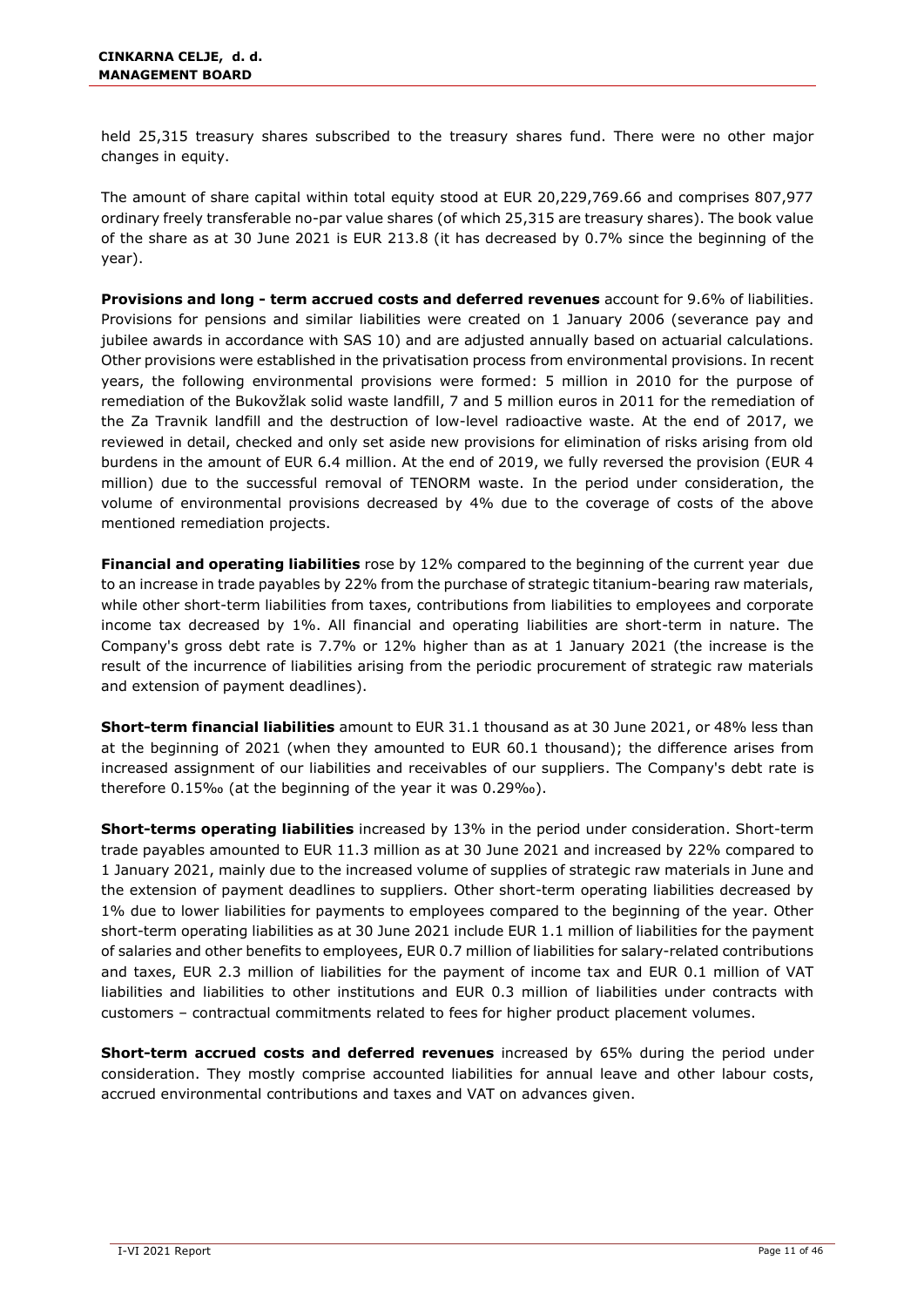# <span id="page-12-0"></span>**COMPANY'S OPERATING RISKS AND THEIR MANAGEMENT**

#### **Company's operating risks and their management**

Cinkarna Celje, d. d. is a regional company operating globally. As such, it is exposed to risks of economic, environmental and social nature. The risks are perceived as an individual event or as a series of events that could significantly affect the achievement of tactical and strategic goals of the Company and/or its long-term viability. The impacts are both positive and negative, whereby the events with negative potential impacts are risks and those with positive potential impacts opportunities. The risk management system/process (SRM) is designed in the same way and operates in the same, complimentary manner for both managing the risks and exploiting the opportunities.

Risks are defined and evaluated using a combined qualitative/quantitative method by which we determine potential range/impact and the probability of occurrence of an event. Risks are categorised as indicated below. The same categories are also used for external reporting:

- I. Sales and procurement risks
- II. Production risks
- III. Financial risks
- IV. Environmental, spatial and regulatory risks
- V. HR and organisational risks

The process or operation of SRM is continuous, whereas external reporting is carried out every 6 months, within the framework of regular regulatory reporting. The SRM is disclosed in detail in the 2020 Annual Report (pages 35-38). The overview of key risks provided below is updated to include the situation and the outlook at the time of the preparation of this report.

| I. Sales risks |  |
|----------------|--|
|----------------|--|

| <b>Product sales risk</b> | Probability of occurrence                                                                                                                                                                                                                                                                                                                                                                                                                                                                                                                                                                                                                                                                                                                                                                                                                                                                                                                                                                                                                                         | Amount of damage |
|---------------------------|-------------------------------------------------------------------------------------------------------------------------------------------------------------------------------------------------------------------------------------------------------------------------------------------------------------------------------------------------------------------------------------------------------------------------------------------------------------------------------------------------------------------------------------------------------------------------------------------------------------------------------------------------------------------------------------------------------------------------------------------------------------------------------------------------------------------------------------------------------------------------------------------------------------------------------------------------------------------------------------------------------------------------------------------------------------------|------------------|
|                           | <b>Moderate</b>                                                                                                                                                                                                                                                                                                                                                                                                                                                                                                                                                                                                                                                                                                                                                                                                                                                                                                                                                                                                                                                   | <b>Moderate</b>  |
| Definition                | Risk is associated with the possibility and ability to successfully sell products in<br>target markets. It refers to market volatility, increasing bargaining power of<br>customers and competitors (as a result of capital concentrations and expansion<br>of production capacities) and the possibility of adjusting the marketing mix (4P -<br>price, product, place, promotion). The flagship titanium dioxide pigment product<br>sales risk is present due to the potential competition by Asian producers. At the<br>same time, the problem of increasing production capacities in China is developing<br>into a long-term trend that will have a significant impact on the structure of the<br>industry in the long run. The epidemic has resulted in partially changed<br>consumption in the direction of increasing DIY projects and higher consumption<br>of plastics, which currently has a very positive impact on the Company's result.<br>After the epidemic, the consumption trend can change rapidly and adversely<br>affect the business result. |                  |
| Management                | The risk is mitigated by expansion of the sales network, diversification of the<br>production and sales portfolio, introduction of new and shortening of existing<br>sales channels, development of marketing partnerships, and development of new<br>products that allow entry to new markets and industries. In the last years, we<br>have actively reduced the product sales risk through the optimisation of the sales<br>portfolio by phasing-out products with a high market risk. By way of target-<br>oriented technological investments, we are focusing our sales portfolio on<br>applications and markets of a more demanding nature with a higher quality that                                                                                                                                                                                                                                                                                                                                                                                        |                  |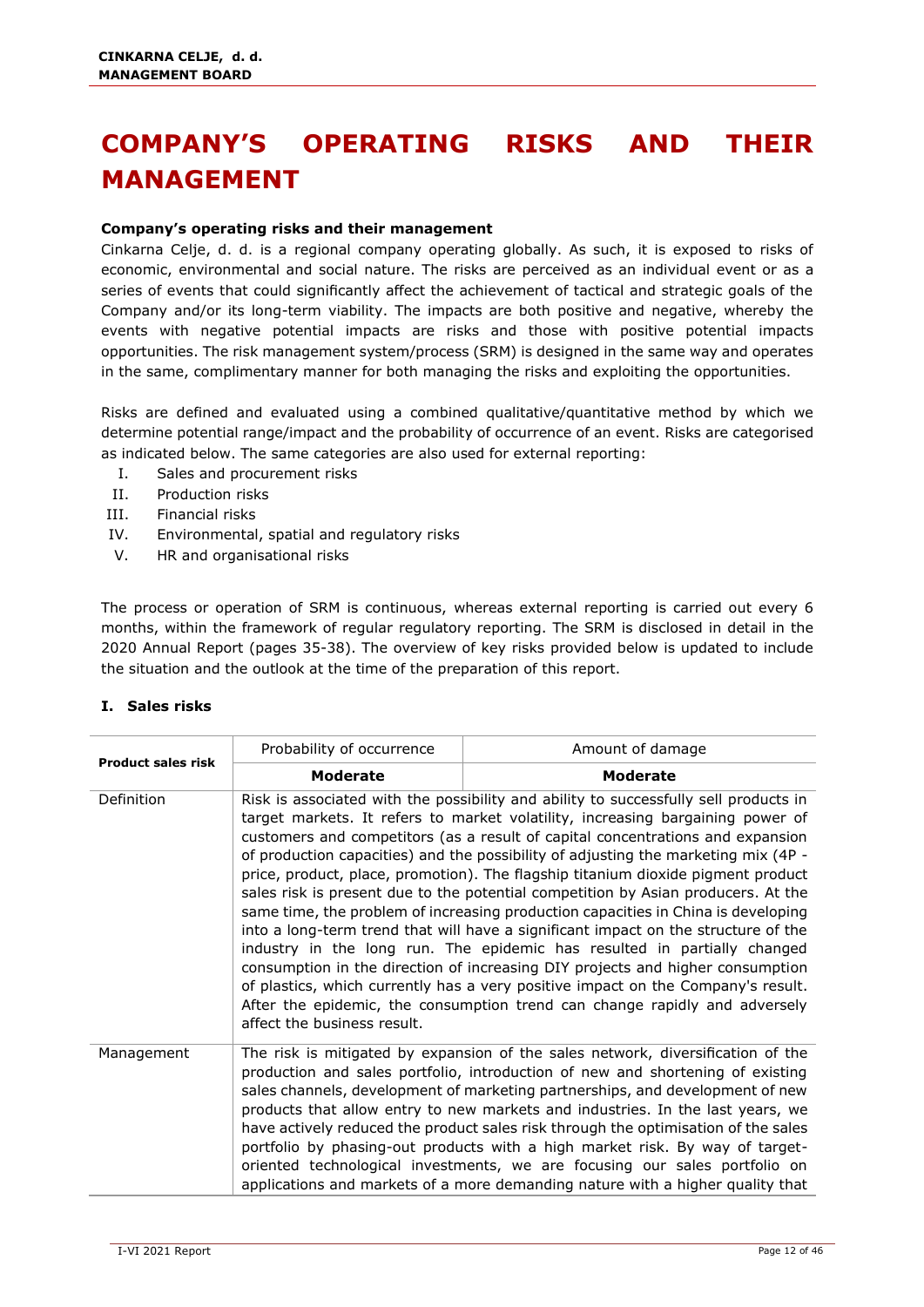|                                    | represent a shift from the so-called commodity markets, characteristic of which<br>is lower value added and high exposure to the pricing policy of Chinese producers.<br>We also manage sales risks indirectly through systematic monitoring and<br>comparative analyses of relevant industries (competitors and buyers),<br>participation in marketing and professional industry events and the introduction<br>of standards for managing quality, security, environment and health. The risk is<br>managed through strategic development and maintenance of the so-called<br>compensation markets (USA, Near/Middle East) where we can direct any surplus<br>of unsold quantities, taking into account their current profitability. This sales risk<br>management strategy is used to manage market unpredictability due to the<br>COVID-19 virus epidemic.                                                                                                                                                                                                                                                                                                                                                                                                                                                                                                                                                                                                                                                                                                                                                                                                                                                                                                                                                                                                                                                                                                                                                                                                                                                                                                                                                                                                                                                                                                                                                                                                                                                                                                                                                                              |                  |  |
|------------------------------------|--------------------------------------------------------------------------------------------------------------------------------------------------------------------------------------------------------------------------------------------------------------------------------------------------------------------------------------------------------------------------------------------------------------------------------------------------------------------------------------------------------------------------------------------------------------------------------------------------------------------------------------------------------------------------------------------------------------------------------------------------------------------------------------------------------------------------------------------------------------------------------------------------------------------------------------------------------------------------------------------------------------------------------------------------------------------------------------------------------------------------------------------------------------------------------------------------------------------------------------------------------------------------------------------------------------------------------------------------------------------------------------------------------------------------------------------------------------------------------------------------------------------------------------------------------------------------------------------------------------------------------------------------------------------------------------------------------------------------------------------------------------------------------------------------------------------------------------------------------------------------------------------------------------------------------------------------------------------------------------------------------------------------------------------------------------------------------------------------------------------------------------------------------------------------------------------------------------------------------------------------------------------------------------------------------------------------------------------------------------------------------------------------------------------------------------------------------------------------------------------------------------------------------------------------------------------------------------------------------------------------------------------|------------------|--|
| Raw materials and<br>energy supply | Probability of occurrence                                                                                                                                                                                                                                                                                                                                                                                                                                                                                                                                                                                                                                                                                                                                                                                                                                                                                                                                                                                                                                                                                                                                                                                                                                                                                                                                                                                                                                                                                                                                                                                                                                                                                                                                                                                                                                                                                                                                                                                                                                                                                                                                                                                                                                                                                                                                                                                                                                                                                                                                                                                                                  | Amount of damage |  |
| risks                              |                                                                                                                                                                                                                                                                                                                                                                                                                                                                                                                                                                                                                                                                                                                                                                                                                                                                                                                                                                                                                                                                                                                                                                                                                                                                                                                                                                                                                                                                                                                                                                                                                                                                                                                                                                                                                                                                                                                                                                                                                                                                                                                                                                                                                                                                                                                                                                                                                                                                                                                                                                                                                                            |                  |  |
| Definition                         | <b>Moderate</b><br><b>Moderate</b><br>The Company is highly dependent on purchasing high quality and appropriately<br>priced raw materials and energy. These are mostly standardised raw materials of<br>a global nature (which are often traded on organised markets), primarily<br>titanium-bearing raw materials, copper, zinc and sulphur, recently also resins<br>and polymers. The negotiating power of suppliers is high (and is rising). In the<br>long-term, the risk is considerable in terms of prices as well as availability. This<br>year, the risk of availability of certain raw materials and upward pressure on<br>prices has further increased as a result of high industrial growth and<br>consequently, the increased consumption of raw materials and energy products<br>in the Chinese market. Due to the growth of sales markets for titanium dioxide<br>pigment, mainly in Asia, market pressures increased significantly, which caused<br>increases in the prices of titanium-bearing raw materials in the recent period. We<br>estimate that the current market situation in the field of titanium-bearing raw<br>materials is relatively stable. Slightly less stable conditions exist in relation to<br>epoxy resins, where demand in the Asian market exceeds supply and this causes<br>shortages in the European market. The risk in the area of energy products (gas<br>and electricity) is important mostly in the long-term due to the expected trend of<br>growing prices arising from the objective long-term limitations of resources. After<br>the rising prices in recent years, the energy market fell between the first and the<br>second wave of the epidemic, thus facilitating the lease of energy products on<br>favourable terms, which will have a positive impact on our costs in 2021.<br>However, growth is expected to resume in the future, mainly due to increased<br>global consumption. Moreover, higher prices of CO <sub>2</sub> coupons may additionally<br>impact the rising energy prices and changes in the structure of the use of sources<br>of energy. Lower operating levels of refineries during the epidemic and the<br>replacement of fossil fuels increase the possibility of sulphur price volatility,<br>where in the first half of the calendar year in particular, when consumption due<br>to production in the segment of products for agricultural industry is higher and<br>the supply is limited, we can realistically expect increasing price pressure. We<br>assess the risk in the field of raw materials and energy products as relatively<br>manageable. |                  |  |
| Management                         | Risks are managed by seeking and evaluating alternative raw material sources<br>(catalogues of verified alternative materials and suppliers). We build long-term<br>and stable partnerships in a targeted manner. We monitor and analyse the<br>situation on international markets ourselves and with the help of market<br>specialists. We are also in regular contacts with suppliers with whom we do not<br>operate, but that could constitute a potential solid alternative. We have<br>guaranteed quantities with a long-standing supplier of epoxy resins. In the period<br>of lower energy prices, we concluded a supply contract at relatively favourable<br>prices. We are developing infrastructure, information systems, technologies and<br>products so as to limit the use of critical raw materials, reduce reliance on<br>individual suppliers and limit the volatility of purchasing prices. Where possible,<br>we conclude long-term fixed-price purchasing agreements, use various hedging                                                                                                                                                                                                                                                                                                                                                                                                                                                                                                                                                                                                                                                                                                                                                                                                                                                                                                                                                                                                                                                                                                                                                                                                                                                                                                                                                                                                                                                                                                                                                                                                                               |                  |  |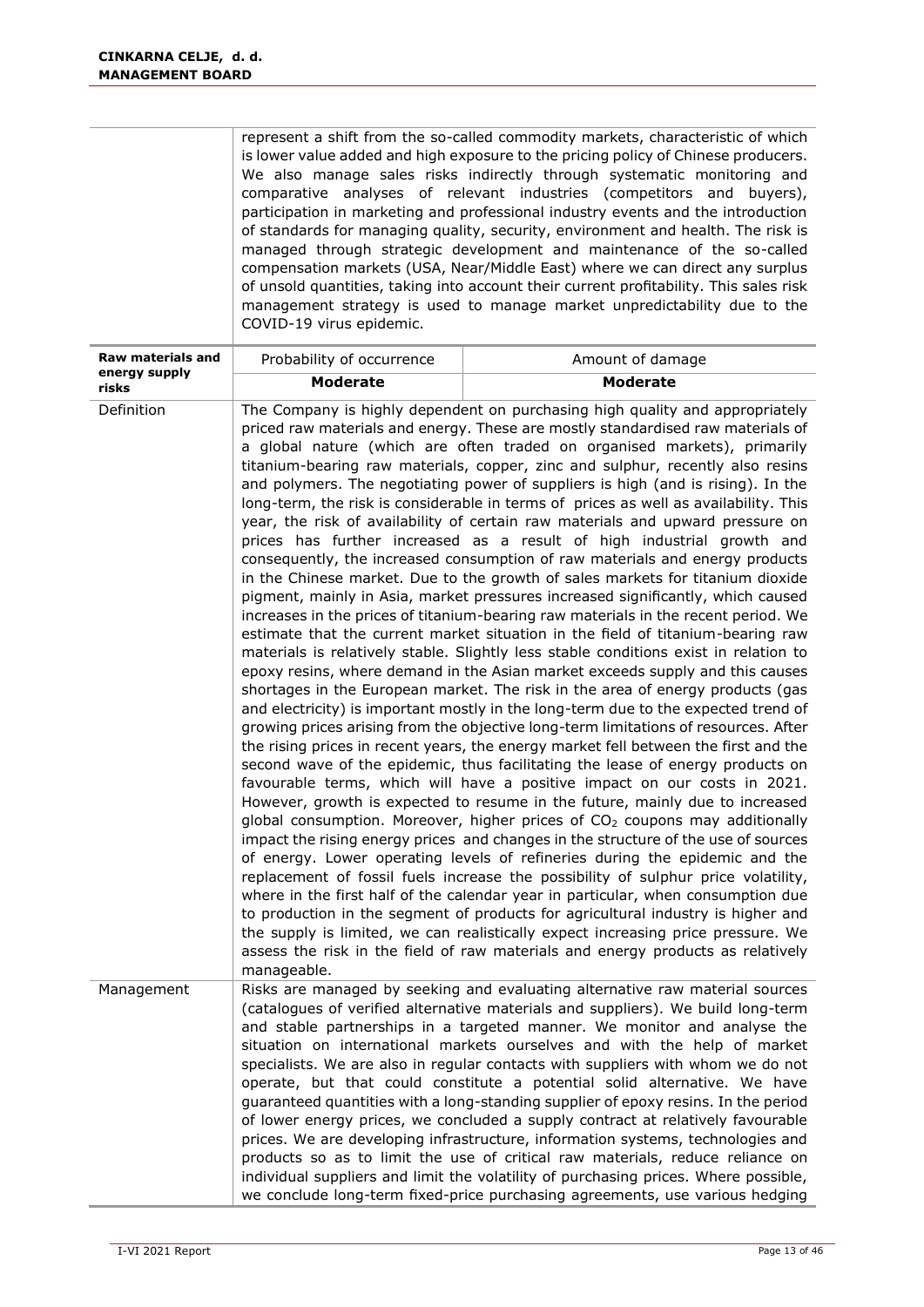|                                                                       | systems, balance the structure of consumption of individual energy products, |  |  |
|-----------------------------------------------------------------------|------------------------------------------------------------------------------|--|--|
| implement energy management and continuous measures/projects aimed at |                                                                              |  |  |
|                                                                       | energy consumption optimisation (ECO). We include targets for specific       |  |  |
|                                                                       | consumption of raw materials and energy products into the Integrated         |  |  |
| Management System.                                                    |                                                                              |  |  |
|                                                                       |                                                                              |  |  |

| <b>Risk of</b>                                                    | Probability of occurrence                                                                                                                                                                                                                                                                                                                                                                                                                                                                                                                                                                                                                                                                                                                                                                                                                                                                                                                                         | Amount of damage |  |
|-------------------------------------------------------------------|-------------------------------------------------------------------------------------------------------------------------------------------------------------------------------------------------------------------------------------------------------------------------------------------------------------------------------------------------------------------------------------------------------------------------------------------------------------------------------------------------------------------------------------------------------------------------------------------------------------------------------------------------------------------------------------------------------------------------------------------------------------------------------------------------------------------------------------------------------------------------------------------------------------------------------------------------------------------|------------------|--|
| macroeconomic<br>conditions in<br>target economic<br>environments | <b>Moderate</b>                                                                                                                                                                                                                                                                                                                                                                                                                                                                                                                                                                                                                                                                                                                                                                                                                                                                                                                                                   | <b>Moderate</b>  |  |
| Definition                                                        | Considering that the Company is not limited geographically, it is exposed to the<br>risk of changes in regional and global macroeconomic conditions,<br>political/security conditions and even damaging climate events. The general<br>macroeconomic risk is definitely present at the moment, but we believe to be<br>prepared well enough for possible additional deterioration of conditions. Extreme<br>prudence and attention are still in place due to ongoing epidemic and its impact<br>on the wider economy, and due to the situation in the Middle East. The long-term<br>situation in Turkey, which is one of the biggest markets for titanium dioxide<br>pigment, is particularly important for Cinkarna Celje, d.d.                                                                                                                                                                                                                                  |                  |  |
| Management                                                        | We manage the risk by focusing on relatively safe and stable markets within EU+<br>(more than 80% of sales), while sales outside the borders of EU+ are distributed<br>over a broad portfolio of markets, such as: the USA, Near/Middle and Far East.<br>We develop a balanced sales structure from the point of view of risks & returns.<br>An important element of the risk management strategy is flexibility in directing<br>sales to different geographic markets. Consequently, we maintain an optimum<br>scope of the so-called compensation markets. In doing so, we regularly monitor<br>macroeconomic forecasts and projections and adjust our business policy<br>accordingly. With our local partners, we evaluate and adjust our business<br>decisions on an ongoing basis. Manageable risk (e.g. financial) is reduced<br>strategically in order to increase the compensating ability concerning the risks<br>inherent in the global economic space. |                  |  |

#### **II. Production risks**

| equipment<br>Work                                                                                    | Probability of occurrence<br>Amount of damage                                                                                                                                                                                                                                                                                      |                  |  |  |
|------------------------------------------------------------------------------------------------------|------------------------------------------------------------------------------------------------------------------------------------------------------------------------------------------------------------------------------------------------------------------------------------------------------------------------------------|------------------|--|--|
| availability risks                                                                                   | High                                                                                                                                                                                                                                                                                                                               | Low              |  |  |
| Definition                                                                                           | Cinkarna Celje, d. d., is a capital-intensive undertaking, and an industry with a<br>high proportion of continuous processes. In terms of workload and utilisation of<br>labour resources, these are extremely unfavourable conditions (chemically<br>aggressive substances, high temperatures, pressures, etc.).                  |                  |  |  |
| Management                                                                                           | The risk is mitigated through professionally elaborated and excellently organised<br>preventative and curative maintenance system. Special attention is placed on<br>preventative maintenance, which implies excellent technical diagnostics. We<br>ensure operational safety through integrated spare devices at critical points. |                  |  |  |
| <b>Risk of accidents,</b>                                                                            | Probability of occurrence                                                                                                                                                                                                                                                                                                          | Amount of damage |  |  |
| fires, uncontrolled<br>releases of<br>substances into<br>the environment<br>and accidents<br>at work | Low                                                                                                                                                                                                                                                                                                                                | High             |  |  |
| Definition                                                                                           | Chemical processing and metallurgical industry implies the risk of such accidents.                                                                                                                                                                                                                                                 |                  |  |  |
| Management                                                                                           | The risk is managed through systematic evaluation of environmental and<br>employee impacts, periodical assessments of fire threats and job classification in                                                                                                                                                                       |                  |  |  |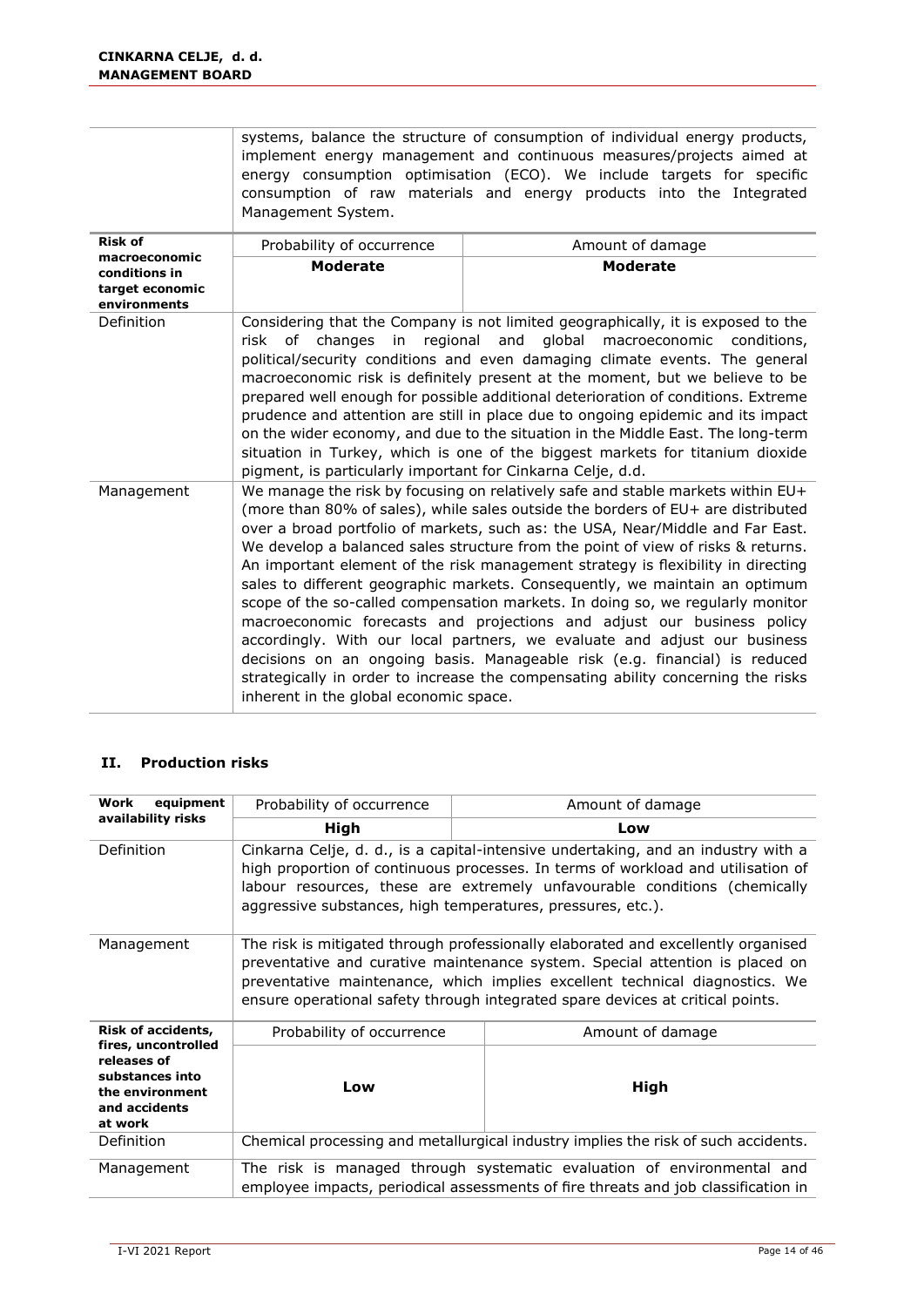line with risk assessment. In the area of environmental impact mitigation, we have systematically introduced European environmental standards through the implementation of the principles of the 'Responsible Action Programme' and alignment of our activities with the requirements of the IED directive. We implement our processes by observing the 'best available technique' (BAT) principle. As regards fire safety, we have our own firefighting unit, and the Company also holds adequate fire insurance. As regards accidents at work, we have a service established that controls compliance with rules and measures for health and safety at work. We provide regular education and training for employees. The Company holds liability insurance. We conclude written agreements with external contractors and provide them with training. We have engaged a permanent coordinator for health and safety at work. We have introduced work instructions for the performance of maintenance interventions in terms of fire prevention, accident prevention and improvement of cleanliness in the workplace. We have had the ISO 14001 environmental management system and the ISO 45001 safety and health management system in place since 2009, both of which are certified and supervised by an authorised institution.

A part of the Company certifies compliance with environmental regulations also by registering in the EMAS register kept by the Ministry of the Environment and Spatial Planning. We have performed an assessment of hazards and prepared the protection and rescue plan. We identify and eliminate process risks for the environment, safety and health through annual framework and implementation goals. We carry out evacuation drills in line with the programme.

In 2020, we revised the concept of environmental risk in accordance with the Seveso directive and at the beginning of 2021 we received a decision confirming the adequacy of the audit. As part of the project task, we established a register of necessary measures deriving from the new design, and thus ensured systematic implementation.

We are carrying out a comprehensive remediation of the Bukovžlak nonhazardous waste landfill to reduce the risk of accidents in this area.

| <b>Currency risk</b> | Probability of occurrence                                                                                                                                                                                                                                                                                                                                                                                                                                                                                                                                                                                                                          | Amount of damage |  |
|----------------------|----------------------------------------------------------------------------------------------------------------------------------------------------------------------------------------------------------------------------------------------------------------------------------------------------------------------------------------------------------------------------------------------------------------------------------------------------------------------------------------------------------------------------------------------------------------------------------------------------------------------------------------------------|------------------|--|
|                      | Low                                                                                                                                                                                                                                                                                                                                                                                                                                                                                                                                                                                                                                                | Low              |  |
| Definition           | Cinkarna Celje, d. d. performs its purchasing and sales on the global market,<br>which is why it is also exposed to the risk of unfavourable inter-currency ratios.<br>The most important is the euro/US dollar exchange rate. As the majority of sales<br>are transacted in euros, exposure is worrying especially in dollar-denominated<br>purchasing of titanium-bearing raw materials and occasionally also copper<br>compounds.                                                                                                                                                                                                               |                  |  |
| Management           | We continuously monitor changes and forecasts in relation to the dynamics of the<br>euro/US dollar currency pair. Based on market data and prices of financial<br>instruments (hedging costs), we define the strategy for hedging cash flows<br>(method and extent) on an ongoing basis. In essence, the risk of adverse changes<br>in the dollar exchange rate is limited in two ways: we cover part of the exposure<br>by operational hedging, i.e. exchange rate coordination of sales and purchases,<br>and we systematically limit the risk of short-term fluctuations using short-term<br>financial instruments (especially dollar futures). |                  |  |
| <b>Credit risk</b>   | Probability of occurrence                                                                                                                                                                                                                                                                                                                                                                                                                                                                                                                                                                                                                          | Amount of damage |  |
|                      | <b>Moderate</b>                                                                                                                                                                                                                                                                                                                                                                                                                                                                                                                                                                                                                                    | Low              |  |
| Definition           | This is the risk of potential non-fulfilment of contractual obligations on the part<br>of customers, meaning that they are in delay with payments or default on their<br>past-due liabilities. The risk is limited as we mostly do business with long-<br>standing partners who are frequently well-known traditional European industrial                                                                                                                                                                                                                                                                                                          |                  |  |

#### **III. Financial risks**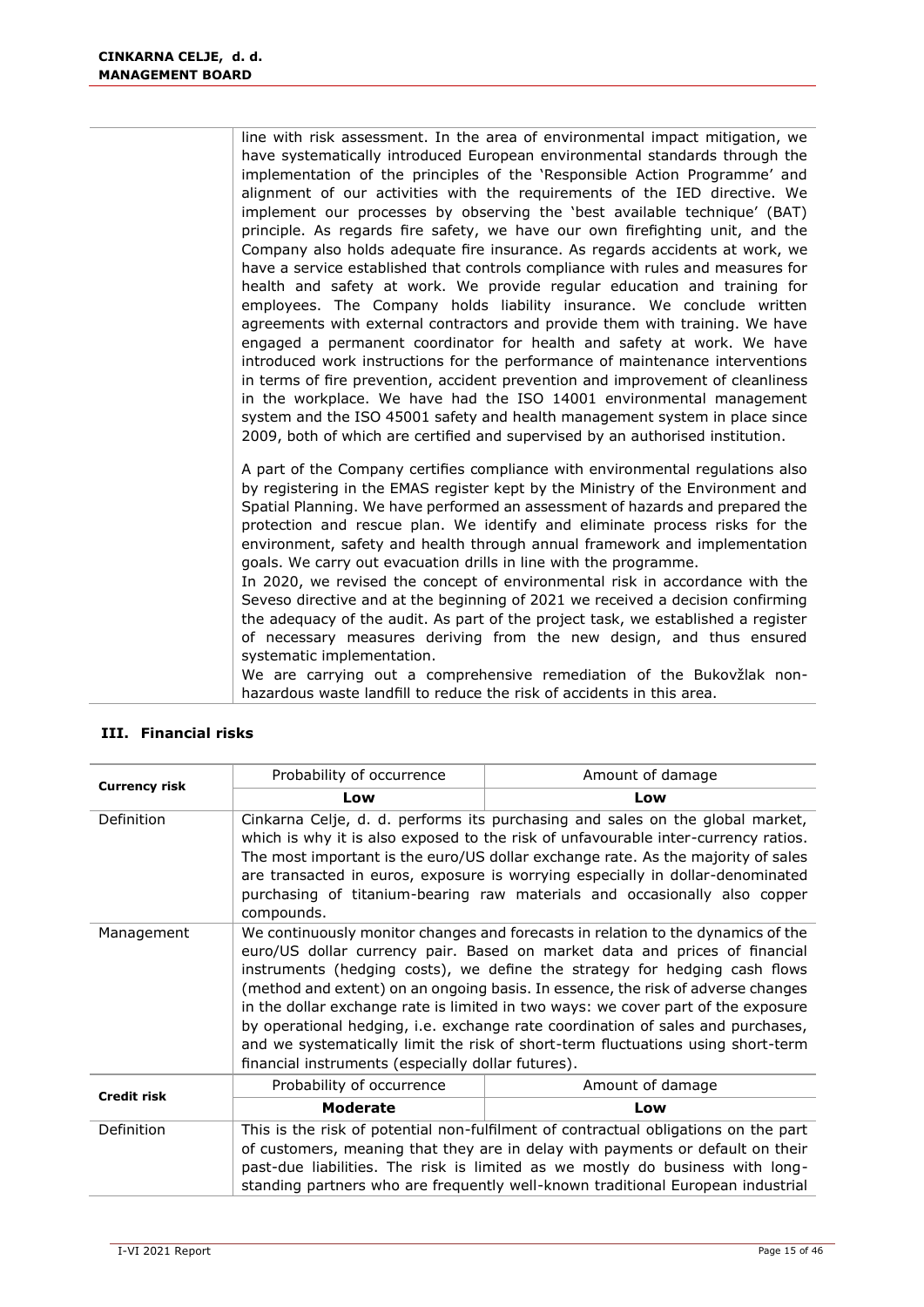|                           | companies with a high credit rating. Over the last years, we have noticed that<br>the payment discipline is relatively poor in Slovenia, the Balkans and Eastern<br>Europe, but we do not expect further deterioration of problems in this area in the<br>future. Exposure to credit risk decreased significantly by reorganising/cleaning<br>up the portfolio of the Company's strategic business areas, specifically by phasing<br>out the product lines of graphic materials, the titanium-zinc sheet, the anti-<br>corrosion coatings and the construction compounds. As regards credit risks, we<br>should point out the consequences of the unclear outcome of the epidemic and<br>of the associated changes in consumer habits.                                                                                                                                                          |                                                                                                                                                                                                                                                        |  |  |
|---------------------------|-------------------------------------------------------------------------------------------------------------------------------------------------------------------------------------------------------------------------------------------------------------------------------------------------------------------------------------------------------------------------------------------------------------------------------------------------------------------------------------------------------------------------------------------------------------------------------------------------------------------------------------------------------------------------------------------------------------------------------------------------------------------------------------------------------------------------------------------------------------------------------------------------|--------------------------------------------------------------------------------------------------------------------------------------------------------------------------------------------------------------------------------------------------------|--|--|
| Management                | The risk is mitigated by developing long-term partnerships, checking the ratings<br>of new domestic and international customers, selecting reliable customers, and<br>reqular monitoring and verification of the business health of our customers. We<br>use the credit limit system, which limits systematically potential damages. We<br>also have a department (with adequate IT infrastructure) for dynamic monitoring<br>of maturity of outstanding receivables, balance of overdue receivables and their<br>recovery. When it comes to mediation, judicial and extrajudicial recovery of<br>receivables, we cooperate with external providers of such services. We make use<br>of payment security instruments (collateralisation of receivables, advance<br>payment, bills of exchange, documentary letter of credit, bank guarantee or<br>documentary collections) in individual cases. |                                                                                                                                                                                                                                                        |  |  |
| <b>Liquidity risk</b>     | Probability of occurrence                                                                                                                                                                                                                                                                                                                                                                                                                                                                                                                                                                                                                                                                                                                                                                                                                                                                       | Amount of damage                                                                                                                                                                                                                                       |  |  |
|                           | Low                                                                                                                                                                                                                                                                                                                                                                                                                                                                                                                                                                                                                                                                                                                                                                                                                                                                                             | Low                                                                                                                                                                                                                                                    |  |  |
| Definition                |                                                                                                                                                                                                                                                                                                                                                                                                                                                                                                                                                                                                                                                                                                                                                                                                                                                                                                 | Liquidity risk is related to the liquidity of a company or the liquidity of an<br>individual financial instrument. The emergence of such a risk would indicate a<br>company's inability to repay overdue liabilities and it could have a chain effect. |  |  |
| Management                | The Company's operation is traditionally conservative with high cash flow.<br>Liquidity management includes, among other things, planning of expected<br>financial obligations and their settlement, regular monitoring of customers'<br>solvency and regular recovery of overdue receivables. The credit rating is AAA.                                                                                                                                                                                                                                                                                                                                                                                                                                                                                                                                                                        |                                                                                                                                                                                                                                                        |  |  |
| <b>Interest rate risk</b> | Probability of occurrence                                                                                                                                                                                                                                                                                                                                                                                                                                                                                                                                                                                                                                                                                                                                                                                                                                                                       | Amount of damage                                                                                                                                                                                                                                       |  |  |
|                           | Low                                                                                                                                                                                                                                                                                                                                                                                                                                                                                                                                                                                                                                                                                                                                                                                                                                                                                             | Low                                                                                                                                                                                                                                                    |  |  |
| Definition                | interest rates on the market.                                                                                                                                                                                                                                                                                                                                                                                                                                                                                                                                                                                                                                                                                                                                                                                                                                                                   | Interest rate risk means the possibility of losses due to unfavourable changes in                                                                                                                                                                      |  |  |
| Management                | The Company has no long-term financial liabilities and has no measures in place<br>in this respect. Should this fact change, appropriate measures would be put in<br>place to manage such risk.                                                                                                                                                                                                                                                                                                                                                                                                                                                                                                                                                                                                                                                                                                 |                                                                                                                                                                                                                                                        |  |  |

### **IV. Environmental, spatial and regulatory risks**

| <b>Remediation of</b><br><b>Bukovžlak landfill</b>                                                                                                                                                                                      | Probability of occurrence                                                                                                                                                                                                                                                                                                | Amount of damage                                                                                                                                   |  |
|-----------------------------------------------------------------------------------------------------------------------------------------------------------------------------------------------------------------------------------------|--------------------------------------------------------------------------------------------------------------------------------------------------------------------------------------------------------------------------------------------------------------------------------------------------------------------------|----------------------------------------------------------------------------------------------------------------------------------------------------|--|
| for non-hazardous<br>waste                                                                                                                                                                                                              | Low                                                                                                                                                                                                                                                                                                                      | High                                                                                                                                               |  |
| Definition                                                                                                                                                                                                                              | In the last quarter of 2010, the Management Board decided that due to the high<br>financial burden and limited availability/capacity of the Bukovžlak landfill, the<br>landfill would be exempt from the application for the environmental permit and<br>that the process of its closure would be immediately initiated. |                                                                                                                                                    |  |
|                                                                                                                                                                                                                                         |                                                                                                                                                                                                                                                                                                                          | To ensure safety and minimise the negative impacts on the environment in the<br>long term, it is necessary to conduct a comprehensive remediation. |  |
| In 2010, the Company formed environmental provisions in the amount of EUR<br>Management<br>5 million that was charged to profit or loss. We obtained an environmental<br>permit for the period of closing down the landfill (30 years). |                                                                                                                                                                                                                                                                                                                          |                                                                                                                                                    |  |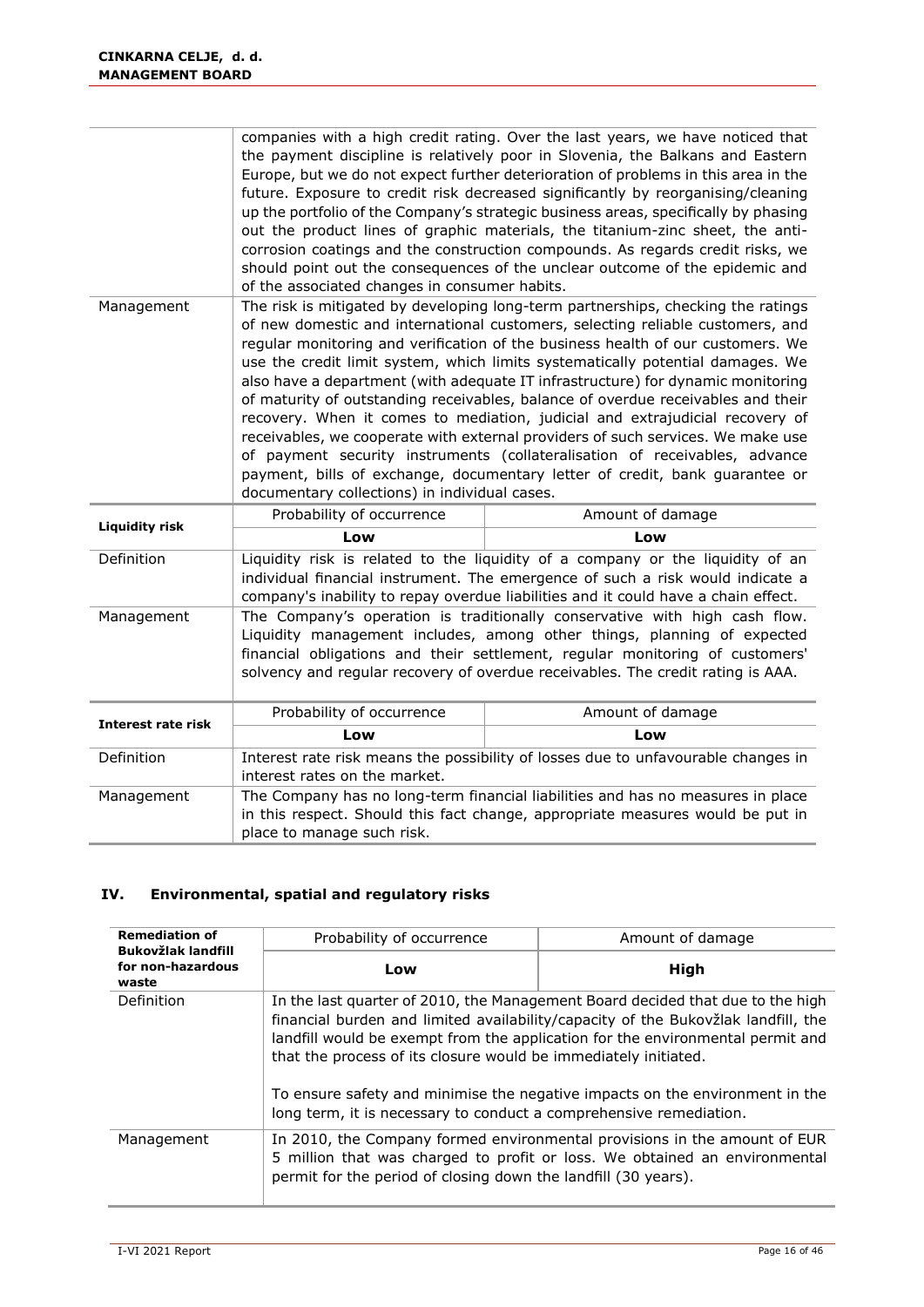|                                                      | In 2016 and 2017, we carried out the first phase of comprehensive remediation<br>- strengthening the barrier.<br>Further work on project documentation revealed a need for additional<br>interventions not anticipated at the time of establishing provisions in 2010, and<br>therefore, further provisioning of EUR 782,563 was necessary at the end of<br>2017.<br>In line with the integral construction permit, in June 2020, we started the<br>implementation of the remaining phases of the comprehensive remediation<br>(cover, drainage of background water, central and western drainage, diversion<br>dam). As regards risk management, we completed the most demanding<br>operation before the end of 2020. The entire remediation is expected to be<br>completed in 2023. |                                                                                                                                                                                                                                               |  |  |  |
|------------------------------------------------------|---------------------------------------------------------------------------------------------------------------------------------------------------------------------------------------------------------------------------------------------------------------------------------------------------------------------------------------------------------------------------------------------------------------------------------------------------------------------------------------------------------------------------------------------------------------------------------------------------------------------------------------------------------------------------------------------------------------------------------------------------------------------------------------|-----------------------------------------------------------------------------------------------------------------------------------------------------------------------------------------------------------------------------------------------|--|--|--|
| <b>Pipeline for pumping</b><br>neutralising agent at | Probability of occurrence                                                                                                                                                                                                                                                                                                                                                                                                                                                                                                                                                                                                                                                                                                                                                             | Amount of damage                                                                                                                                                                                                                              |  |  |  |
| the Za Travnik<br>waste disposal plant               | Low                                                                                                                                                                                                                                                                                                                                                                                                                                                                                                                                                                                                                                                                                                                                                                                   | Low                                                                                                                                                                                                                                           |  |  |  |
| Definition                                           | The Company only has one functioning pipeline for pumping the neutralising<br>agent at the Za Travnik waste disposal facility. The pipeline has already been<br>partially replaced and a bigger, new one has been partially set up, whilst the<br>original is still partially operating.<br>In the event of leaks, production of titanium dioxide must be stopped.<br>So far, we have managed to repair the leaks in sufficiently short periods of time,<br>which is why we still asses the risk as low.                                                                                                                                                                                                                                                                              |                                                                                                                                                                                                                                               |  |  |  |
| Management                                           | easements for the old part of the original pipeline.                                                                                                                                                                                                                                                                                                                                                                                                                                                                                                                                                                                                                                                                                                                                  | The problematic part of the pipeline has been replaced. We seek the necessary                                                                                                                                                                 |  |  |  |
|                                                      | In 2016, we installed a new pump for suspension pumping, which reduces the<br>risk of malfunctions arising from hydraulic shocks. We are implementing the<br>necessary improvements to the procedure for thickening gypsum suspension,<br>which will decrease the pumping volume, thus reducing the risk of leakage due<br>to overburdening of the pipeline.<br>Due to remediation work on the plot 115/1 Teharje cadastral commune, which<br>will take place under the responsibility of the Ministry of the Environment and<br>Spatial Planning, we will replace the section of the pipeline that crosses that<br>plot.                                                                                                                                                             |                                                                                                                                                                                                                                               |  |  |  |
| <b>Availability of Za</b><br>Travnik waste           | Probability of occurrence                                                                                                                                                                                                                                                                                                                                                                                                                                                                                                                                                                                                                                                                                                                                                             | Amount of damage                                                                                                                                                                                                                              |  |  |  |
| disposal facility                                    | Low                                                                                                                                                                                                                                                                                                                                                                                                                                                                                                                                                                                                                                                                                                                                                                                   | High                                                                                                                                                                                                                                          |  |  |  |
| Definition                                           | dioxide production is stopped.                                                                                                                                                                                                                                                                                                                                                                                                                                                                                                                                                                                                                                                                                                                                                        | The time to dry backfilling of the Za Travnik waste disposal plant is limited. It<br>depends on available volume, pigment production quantity and by-product<br>quantity. The backfilling of the waste disposal plant means that the titanium |  |  |  |
| Management                                           | amount of red gypsum for disposal.                                                                                                                                                                                                                                                                                                                                                                                                                                                                                                                                                                                                                                                                                                                                                    | We produce the maximum possible amount of CEGIPS, thereby reducing the                                                                                                                                                                        |  |  |  |
|                                                      | The obtained integral permit for remediation of the Bukovžlak landfill approves<br>the use of red plaster to produce an impermeable cap and to build a diverting<br>embankment.                                                                                                                                                                                                                                                                                                                                                                                                                                                                                                                                                                                                       |                                                                                                                                                                                                                                               |  |  |  |
|                                                      | The project of filling the device for waste disposal Za Travnik with red plaster<br>has been updated, aiming to achieve the most optimal filling (higher natural<br>settlements). Given the changed conditions (greater consumption of white<br>plaster, a different crystal structure, settlements) a new estimate of the<br>available volume for the filling was prepared.                                                                                                                                                                                                                                                                                                                                                                                                          |                                                                                                                                                                                                                                               |  |  |  |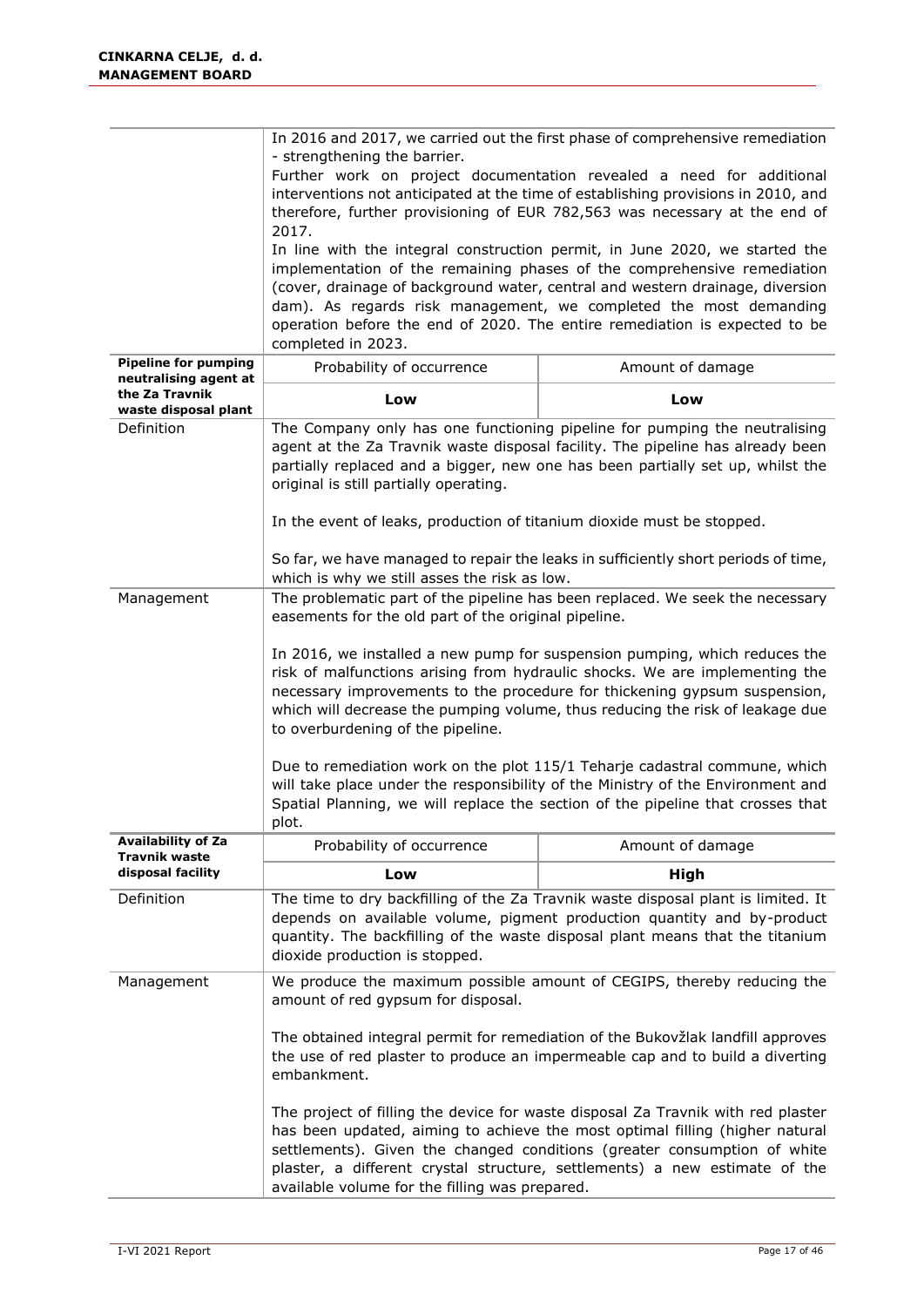|                                                 | With all these measures, we are gaining more time before the filling up of the<br>facility. According to Article 9 of the "Decree on the building plan of the Za<br>Travnik landfill" in the Municipality of Šentjur, we have initiated the procedure<br>of amending the Municipal Detailed Spatial Plan (OPPN). Coordination with the<br>Municipality of Sentjur is underway. For 2021, we also set the goal of checking<br>the possibility of changing the technology of waste acid treatment, which now<br>results in the formation of red gypsum. We are looking for ways to reduce the<br>dependence of production on available filling volumes.                                                                                                                           |                                                                                                                                                                                                                                                    |  |  |
|-------------------------------------------------|---------------------------------------------------------------------------------------------------------------------------------------------------------------------------------------------------------------------------------------------------------------------------------------------------------------------------------------------------------------------------------------------------------------------------------------------------------------------------------------------------------------------------------------------------------------------------------------------------------------------------------------------------------------------------------------------------------------------------------------------------------------------------------|----------------------------------------------------------------------------------------------------------------------------------------------------------------------------------------------------------------------------------------------------|--|--|
| <b>Ensuring</b><br>the<br>stability of barriers | Probability of occurrence                                                                                                                                                                                                                                                                                                                                                                                                                                                                                                                                                                                                                                                                                                                                                       | Amount of damage                                                                                                                                                                                                                                   |  |  |
|                                                 | Low                                                                                                                                                                                                                                                                                                                                                                                                                                                                                                                                                                                                                                                                                                                                                                             | High                                                                                                                                                                                                                                               |  |  |
| Definition                                      | in the event of a powerful earthquake.                                                                                                                                                                                                                                                                                                                                                                                                                                                                                                                                                                                                                                                                                                                                          | Barriers represent a hazard in case of a collapse. The latter could mainly occur                                                                                                                                                                   |  |  |
| Management                                      | break wave have been developed.                                                                                                                                                                                                                                                                                                                                                                                                                                                                                                                                                                                                                                                                                                                                                 | We carry out the prescribed monitoring that is analysed once a year by experts<br>from the Faculty of Civil and Geodetic Engineering of the University of Ljubljana.<br>We observe all recommendations though regular maintenance. Projects of the |  |  |
|                                                 | We have upgraded the network for technical monitoring at the Za Travnik<br>barrier and renovated the primary and secondary geodetic monitoring network.<br>We plan additional security and drainage measures on the east side. Based on<br>data from new monitoring wells, we will order preparation of the water balance<br>for any necessary measures on the west slope of the barrier. Due to the<br>improved situation following rehabilitation works in previous years, we reduced<br>environmental provisions to EUR 450,000 based on the expert assessment of<br>the work still to be performed.                                                                                                                                                                         |                                                                                                                                                                                                                                                    |  |  |
|                                                 | We perform regular maintenance of the high barrier for red gypsum Bukovžlak.<br>At the end of 2017, we established EUR 3 million provisions for more<br>comprehensive rehabilitation of this barrier. In 2018, we made new monitoring<br>wells on the east side of the barrier, where monitoring started in 2019. On the<br>basis of the data obtained we will formulate a plan for the rehabilitation<br>measure. A design project for lowering lake water level that would contribute<br>significantly to safety of the barrier was prepared. We improvised noise<br>reduction to obtain data for further work. The seismic observation of the high<br>barrier Bukovžlak is in regular operation. Surveillance is carried out by a hired<br>certified seismological observer. |                                                                                                                                                                                                                                                    |  |  |
|                                                 | Remediation of the barrier of the Bukovžlak non-hazardous waste landfill was<br>carried out in 2016 and 2017. Complete rehabilitation of the entire landfill,<br>which began in June 2020, will further improve stability in the long run.                                                                                                                                                                                                                                                                                                                                                                                                                                                                                                                                      |                                                                                                                                                                                                                                                    |  |  |
| Environmental due<br>diligence - Phase II       | Probability of occurrence                                                                                                                                                                                                                                                                                                                                                                                                                                                                                                                                                                                                                                                                                                                                                       | Amount of damage                                                                                                                                                                                                                                   |  |  |
|                                                 | Low                                                                                                                                                                                                                                                                                                                                                                                                                                                                                                                                                                                                                                                                                                                                                                             | <b>Moderate</b>                                                                                                                                                                                                                                    |  |  |
| Definition                                      | The results of the environmental due diligence $-$ phase II revealed that the<br>existing production facility in Celje was built on landfilled waste of past activities<br>and that such waste has impact on groundwater, which can affect human health<br>and the environment.                                                                                                                                                                                                                                                                                                                                                                                                                                                                                                 |                                                                                                                                                                                                                                                    |  |  |
| Management                                      | We carried out a number of parallel activities to define the potential impact on<br>human health and the environment, and promptly informed the public of the<br>results. In August 2018, we concluded and presented to the general public the<br>results of the Human health and environmental risk assessment arising from                                                                                                                                                                                                                                                                                                                                                                                                                                                    |                                                                                                                                                                                                                                                    |  |  |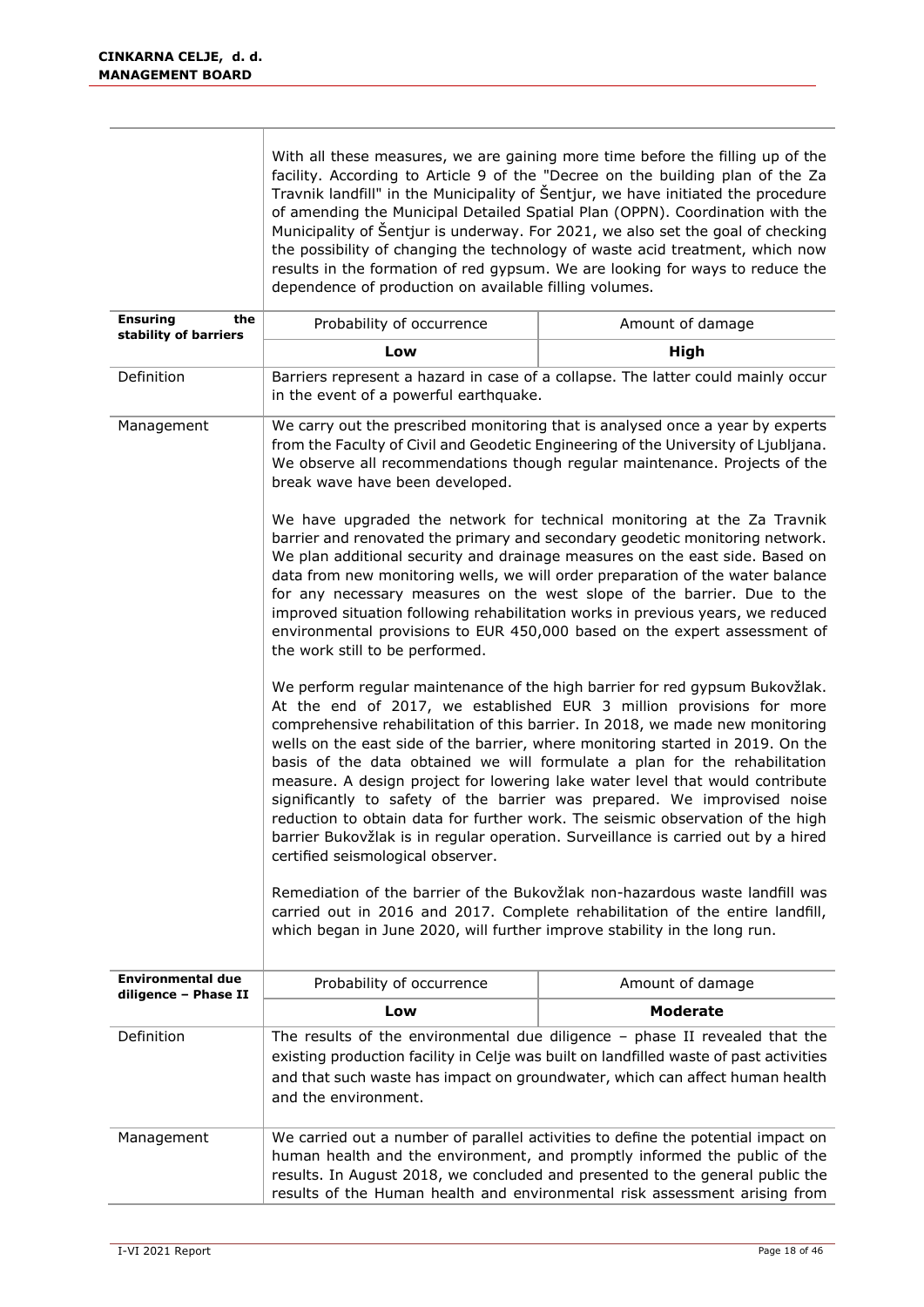|                                                     | consumption of agricultural crops produced under the Bukovžlak landfill for non-<br>hazardous waste (ONOB). It was established that the contaminated perched<br>underground water below the ONOB had no negative impact on crops. In<br>November 2018, we also presented the Ecotoxicological research of impact of<br>old burdens at the site of the existing production in Celje on living organisms in<br>the Hudinja and Vzhodna Ložnica watercourses. Four locations requiring action<br>were identified. In 2019, we conducted the first part of the activities to<br>supplement the Ecotoxicological risk assessment in segments for which the<br>previous research did not provide sufficient explanation in terms of causes. One<br>location remains that we cannot explain and requires some additional sampling.<br>We prepared a comparison between the requirements of the Slovenian, German<br>and Dutch legislation and a summary of the work done so far, and submitted<br>the documents to the Ministry of the Environment and Spatial Planning. In its<br>reply, the Ministry stated that the current environmental legislation does not<br>prescribe any measures, therefore the Ministry is unable to participate in the<br>working group. Cinkarna can prepare the measures itself.<br>In view of the above, the Management Board commissioned a review of the<br>legal opinion. It also hired CDM Smith to prepare a proposal for technically<br>feasible remediation measures, including a feasibility evaluation for the two<br>most polluted areas of the current production site. We are exploring the cleanup<br>possibilities within the existing treatment plant. |                                                                                                                                                       |  |  |
|-----------------------------------------------------|------------------------------------------------------------------------------------------------------------------------------------------------------------------------------------------------------------------------------------------------------------------------------------------------------------------------------------------------------------------------------------------------------------------------------------------------------------------------------------------------------------------------------------------------------------------------------------------------------------------------------------------------------------------------------------------------------------------------------------------------------------------------------------------------------------------------------------------------------------------------------------------------------------------------------------------------------------------------------------------------------------------------------------------------------------------------------------------------------------------------------------------------------------------------------------------------------------------------------------------------------------------------------------------------------------------------------------------------------------------------------------------------------------------------------------------------------------------------------------------------------------------------------------------------------------------------------------------------------------------------------------------------------------------------------------------------|-------------------------------------------------------------------------------------------------------------------------------------------------------|--|--|
| <b>Water permit for</b><br>pumping the process      | Probability of occurrence                                                                                                                                                                                                                                                                                                                                                                                                                                                                                                                                                                                                                                                                                                                                                                                                                                                                                                                                                                                                                                                                                                                                                                                                                                                                                                                                                                                                                                                                                                                                                                                                                                                                      | Amount of damage                                                                                                                                      |  |  |
| water from the<br>Hudinja river                     | <b>High</b>                                                                                                                                                                                                                                                                                                                                                                                                                                                                                                                                                                                                                                                                                                                                                                                                                                                                                                                                                                                                                                                                                                                                                                                                                                                                                                                                                                                                                                                                                                                                                                                                                                                                                    | High                                                                                                                                                  |  |  |
| Definition                                          |                                                                                                                                                                                                                                                                                                                                                                                                                                                                                                                                                                                                                                                                                                                                                                                                                                                                                                                                                                                                                                                                                                                                                                                                                                                                                                                                                                                                                                                                                                                                                                                                                                                                                                | Continuous measurements with constant data on water flow and pumping<br>quantity are required. Production can be restricted during months of drought. |  |  |
| Management                                          | We have obtained a water permit for carrying out continuous measurements of<br>flow and pumping quantity. Continuous measurements are to be established by<br>March 2022. The activities are currently underway.<br>We are looking for solutions and already making investments in major water<br>recycling.<br>We submitted an application to the Slovenian Water Agency for amending the<br>water permit in accordance with the scientific bases prepared by the Institute<br>for Water of the Republic of Slovenia. Given the scientific bases, we expect<br>somewhat less strict requirements for the determination of ecologically<br>acceptable flow. The application has not be fully processed at the Water Agency.<br>It has obtained the opinion regarding the hydrological part, though not yet final<br>and this is why we have not received a request for additional information.<br>We prepare a solution for an alternative water supply source during the dry<br>season.                                                                                                                                                                                                                                                                                                                                                                                                                                                                                                                                                                                                                                                                                                       |                                                                                                                                                       |  |  |
| TiO <sub>2</sub> classification<br>according to CLP | Probability of occurrence<br>Amount of damage                                                                                                                                                                                                                                                                                                                                                                                                                                                                                                                                                                                                                                                                                                                                                                                                                                                                                                                                                                                                                                                                                                                                                                                                                                                                                                                                                                                                                                                                                                                                                                                                                                                  |                                                                                                                                                       |  |  |
| legislation                                         | Low                                                                                                                                                                                                                                                                                                                                                                                                                                                                                                                                                                                                                                                                                                                                                                                                                                                                                                                                                                                                                                                                                                                                                                                                                                                                                                                                                                                                                                                                                                                                                                                                                                                                                            | <b>Moderate</b>                                                                                                                                       |  |  |
| Definition                                          | In March 2020, the EU Parliament, on a proposal from the Commission, voted<br>to classify TiO <sub>2</sub> under CLP legislation - Class 2 and with the H 350i statement<br>'May cause cancer by inhalation'.<br>Producers of titanium dioxide must arrange for an extended safety data sheet<br>and the appropriate labelling on the packaging within 18 months.                                                                                                                                                                                                                                                                                                                                                                                                                                                                                                                                                                                                                                                                                                                                                                                                                                                                                                                                                                                                                                                                                                                                                                                                                                                                                                                              |                                                                                                                                                       |  |  |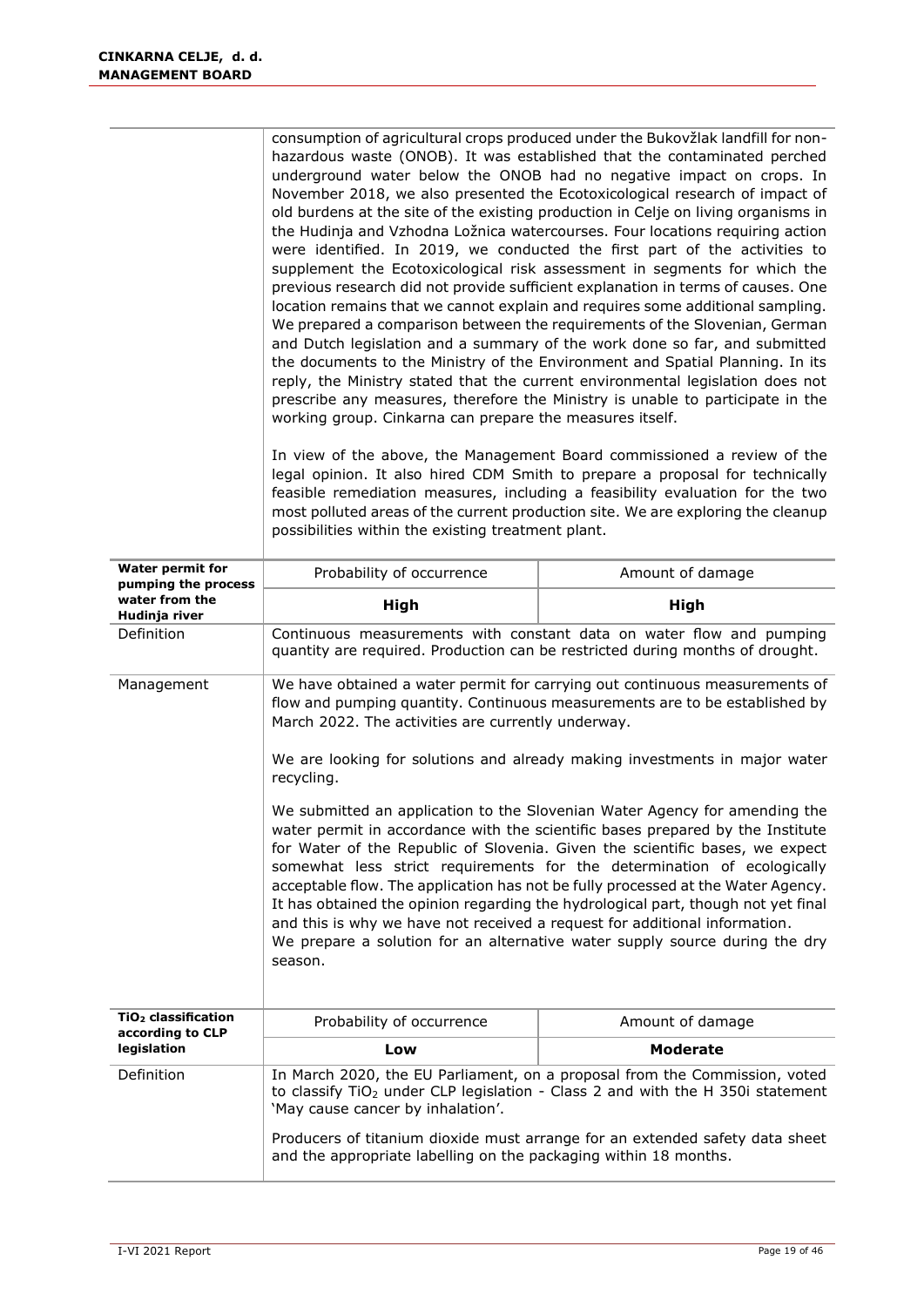|            | Interpretation of the classification together with notes and derogations allows<br>for several different options, making the consequences difficult to define. We<br>estimate that the probability of greater titanium dioxide substitution is small,<br>as there are no real alternatives.                                                                                                                                                                                                                                                                                                                                                                                                                                                                                                                                                                                                                                                                                 |
|------------|-----------------------------------------------------------------------------------------------------------------------------------------------------------------------------------------------------------------------------------------------------------------------------------------------------------------------------------------------------------------------------------------------------------------------------------------------------------------------------------------------------------------------------------------------------------------------------------------------------------------------------------------------------------------------------------------------------------------------------------------------------------------------------------------------------------------------------------------------------------------------------------------------------------------------------------------------------------------------------|
| Management | An expert fact, which was also endorsed by RAC members in their opinion, is<br>that titanium dioxide as such is not toxic or genotoxic. It merely causes a<br>problem if lungs are overloaded with extremely large amounts of dust, which is<br>not possible in real situations. The measure is not proportionate and the CLP<br>legislation is not an appropriate tool for this purpose. This is why we, titanium<br>dioxide producers, have brought an action to the Court of Justice of the<br>European Union against the European Commission.                                                                                                                                                                                                                                                                                                                                                                                                                           |
|            | The European Titanium Dioxide Manufacturers Association (TDMA) organises<br>several activities for collecting evidence, informing the users and<br>communicating with the decision makers. Among other things, guidelines on<br>how to understand the legislation have been drawn up. As a member, we are<br>actively involved in these activities.                                                                                                                                                                                                                                                                                                                                                                                                                                                                                                                                                                                                                         |
|            | Central to understanding the requirements of CLP is a record stating that the<br>classification applies to titanium dioxide in powder containing 1% or more<br>particles with an aerodynamic diameter $\leq$ 10 µm. We, titanium dioxide<br>manufacturers, have devoted a lot of time and resources to identify the<br>appropriate standard method which would allow to determine dust and<br>aerodynamic diameter. Measurements performed according to a standardised<br>methodology showed that most TiO <sub>2</sub> products do not meet the set criteria. This<br>means that classification is not required. TDMA informed European<br>Commission's Directorate for the Environment of these findings, and the latter<br>convened an extraordinary CARACAL (expert meeting of EU Member States) on<br>the subject. On the basis of the measurements carried out in accordance with<br>the above stated methodology, our products do not fall under the classification. |
|            | An extensive 5-year scientific program has been launched by TDMA to further<br>investigate the potential risk of using various forms of titanium dioxide in both<br>inhalation and skin contact as well as ingestion. We draw the attention of the<br>decision-making bodies to the unresolved problem of waste that will largely<br>prevent the circular economy.                                                                                                                                                                                                                                                                                                                                                                                                                                                                                                                                                                                                          |
|            | The Company has initiated a prevention measure to eliminate dust sources<br>in manufacturing jobs. As a result, a series of minor and major investments<br>is in progress. We communicate with employees through managers, co-<br>determination bodies and bulletin boards. We make employees aware of the<br>importance of ensuring a clean working environment and the use of personal<br>protective equipment in cases where other measures are not sufficient.                                                                                                                                                                                                                                                                                                                                                                                                                                                                                                          |
|            | We commissioned a study to check the damage caused by dust from our<br>production to lung cells. The study showed that based on the results obtained<br>and the modelling it is possible to claim with a high degree of certainty that the<br>exposure to Cinkarna Celje's TiO <sub>2</sub> dust (40 years, 8 hours a day, 5 days a week)<br>would not result in damage to lung cells in pulmonary alveoli.                                                                                                                                                                                                                                                                                                                                                                                                                                                                                                                                                                 |
|            | We also take additional measures to verify and eliminate risks.<br>They are mainly related to:<br>preparation of extended Safety Data Sheets, and<br>customer information.                                                                                                                                                                                                                                                                                                                                                                                                                                                                                                                                                                                                                                                                                                                                                                                                  |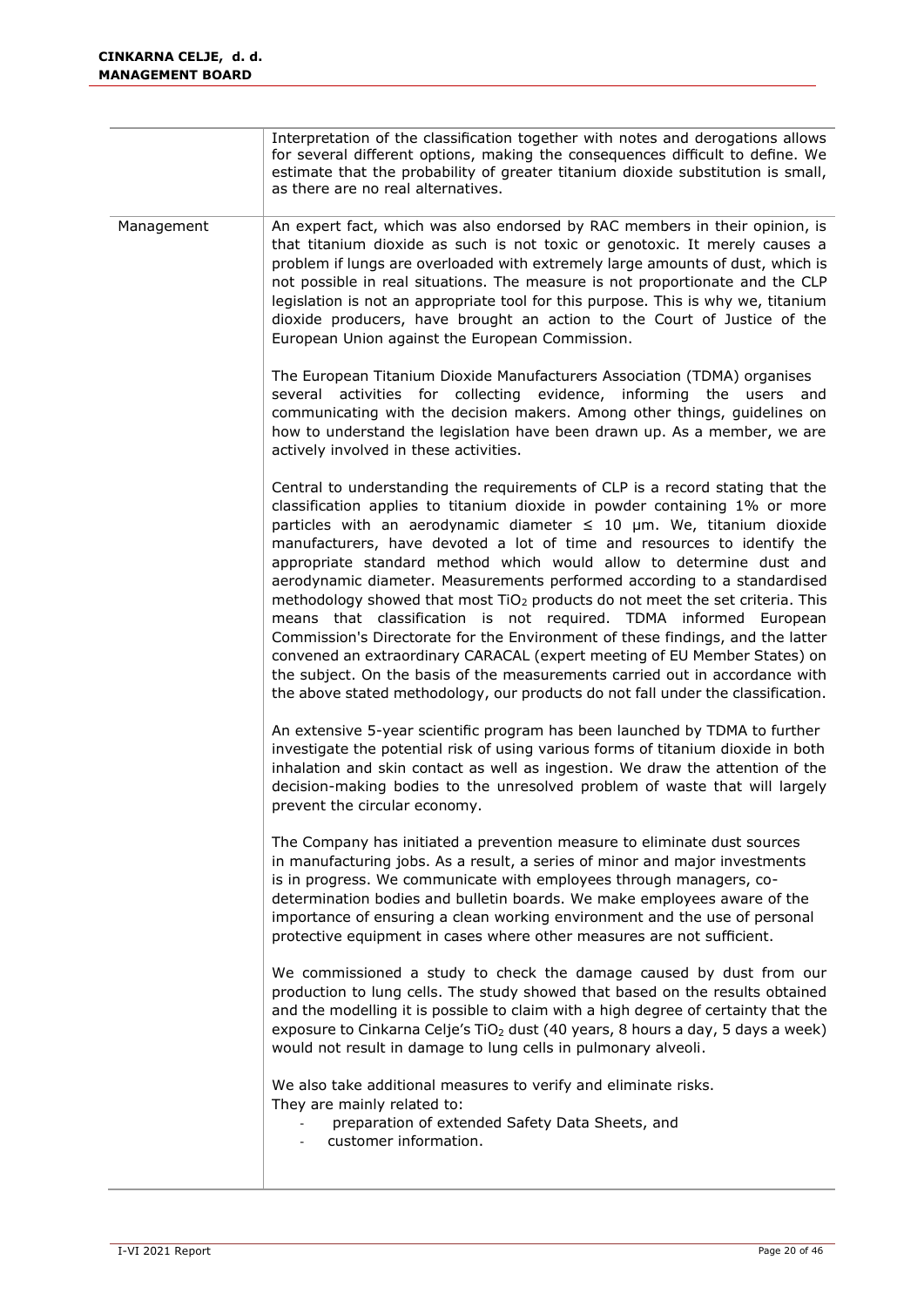| <b>Lawsuit by Celje City</b><br>Probability of occurrence<br><b>Municipality (MOC)</b>                                                                                                                                                                                                                                                                                                                                                                                                                    |                                                                                                                                                                                                                                                                                                                                                                                                                                                                                                                                                                                                                                                                                                                                                                                                                                                                                                     | Amount of damage                                                                                                                                                                                                                                                                                                                                                                                                                                                                                                                                                                                                                                                     |  |  |  |
|-----------------------------------------------------------------------------------------------------------------------------------------------------------------------------------------------------------------------------------------------------------------------------------------------------------------------------------------------------------------------------------------------------------------------------------------------------------------------------------------------------------|-----------------------------------------------------------------------------------------------------------------------------------------------------------------------------------------------------------------------------------------------------------------------------------------------------------------------------------------------------------------------------------------------------------------------------------------------------------------------------------------------------------------------------------------------------------------------------------------------------------------------------------------------------------------------------------------------------------------------------------------------------------------------------------------------------------------------------------------------------------------------------------------------------|----------------------------------------------------------------------------------------------------------------------------------------------------------------------------------------------------------------------------------------------------------------------------------------------------------------------------------------------------------------------------------------------------------------------------------------------------------------------------------------------------------------------------------------------------------------------------------------------------------------------------------------------------------------------|--|--|--|
|                                                                                                                                                                                                                                                                                                                                                                                                                                                                                                           | Low                                                                                                                                                                                                                                                                                                                                                                                                                                                                                                                                                                                                                                                                                                                                                                                                                                                                                                 | Low                                                                                                                                                                                                                                                                                                                                                                                                                                                                                                                                                                                                                                                                  |  |  |  |
| Definition                                                                                                                                                                                                                                                                                                                                                                                                                                                                                                | MOC requests from the Company the reimbursement of the costs of remediation<br>of the soil excavated by the construction company on request of the investor<br>(MOC) in the scope of construction works (utility lines). The excavations were<br>carried out on the land (i.e. old Cinkarna site) that MOC took over from the<br>Company based on a contract on transfer of redundant assets free of charge.<br>The material was excavated in 2009. At the time of excavation, it was classified<br>as material that could not be disposed of in a non-hazardous waste landfill due<br>to its heavy metal content. Pursuant to the decision of the administrative<br>authority, MOC remedied the material via an external contractor. Prior to that,<br>MOC had already unsuccessfully sued the construction contractor, against<br>whom bankruptcy proceedings had been initiated in the meantime. |                                                                                                                                                                                                                                                                                                                                                                                                                                                                                                                                                                                                                                                                      |  |  |  |
| Management                                                                                                                                                                                                                                                                                                                                                                                                                                                                                                | According to the current assessment of the law firm that represents Cinkarna<br>in legal proceedings, the possibility of a favourable outcome for the Company<br>is greater than 50%.                                                                                                                                                                                                                                                                                                                                                                                                                                                                                                                                                                                                                                                                                                               |                                                                                                                                                                                                                                                                                                                                                                                                                                                                                                                                                                                                                                                                      |  |  |  |
| <b>Adaptation to the BAT</b><br>conclusions on                                                                                                                                                                                                                                                                                                                                                                                                                                                            | Probability of occurrence                                                                                                                                                                                                                                                                                                                                                                                                                                                                                                                                                                                                                                                                                                                                                                                                                                                                           | Amount of damage                                                                                                                                                                                                                                                                                                                                                                                                                                                                                                                                                                                                                                                     |  |  |  |
| wastewater and gas<br>treatment and<br>management in the<br>chemical industry<br>(BAT CWW)                                                                                                                                                                                                                                                                                                                                                                                                                | <b>Moderate</b>                                                                                                                                                                                                                                                                                                                                                                                                                                                                                                                                                                                                                                                                                                                                                                                                                                                                                     | High                                                                                                                                                                                                                                                                                                                                                                                                                                                                                                                                                                                                                                                                 |  |  |  |
| Definition                                                                                                                                                                                                                                                                                                                                                                                                                                                                                                | of the Environment and Spatial Planning shall update the environmental<br>requirements. Along with the publication of BAT CWW conclusions, which<br>production, which now sets a limit value.                                                                                                                                                                                                                                                                                                                                                                                                                                                                                                                                                                                                                                                                                                       | Pursuant to Article 78 of the Environment Protection Act (ZVO-1), the Ministry<br>protection permit ex-officio due to the publication of BAT conclusions relating<br>to the activity of the facility. Consequently, it is necessary to adapt to the<br>also refer to the treatment of wastewater (liquid waste) from the production of<br>titanium dioxide, the levels of chemical oxygen demand (COD) emissions will<br>have to be adjusted below 100 mg/l per each discharge. The level of BAT-<br>related emissions is stricter than the emission limit values set out in the Decree<br>on the emission of substances and disposal of waste from titanium dioxide |  |  |  |
| We have carefully reviewed and harmonised with the competent authority<br>Management<br>(ARSO) the conditions regarding the specific emission level for COD and<br>possible exceptions provided by the conclusion of BAT.<br>We have already received an invitation from ARSO to submit data related to the<br>verification of the environmental permit ex officio. We submitted our reply to<br>the request in June.<br>At the same time, we are also looking for a technical solution to reduce the COD |                                                                                                                                                                                                                                                                                                                                                                                                                                                                                                                                                                                                                                                                                                                                                                                                                                                                                                     |                                                                                                                                                                                                                                                                                                                                                                                                                                                                                                                                                                                                                                                                      |  |  |  |
|                                                                                                                                                                                                                                                                                                                                                                                                                                                                                                           | below 100 mg/l.                                                                                                                                                                                                                                                                                                                                                                                                                                                                                                                                                                                                                                                                                                                                                                                                                                                                                     |                                                                                                                                                                                                                                                                                                                                                                                                                                                                                                                                                                                                                                                                      |  |  |  |

#### **V. HR and organisational risks**

| <b>Ensuring</b><br><b>HR</b><br>continuity | Probability of occurrence                                                                                                                                                                                                                                                                                                                                                                                         | Amount of damage |
|--------------------------------------------|-------------------------------------------------------------------------------------------------------------------------------------------------------------------------------------------------------------------------------------------------------------------------------------------------------------------------------------------------------------------------------------------------------------------|------------------|
|                                            | Low                                                                                                                                                                                                                                                                                                                                                                                                               | <b>Moderate</b>  |
| Definition                                 | The nature of the Company's operations is inherently complex and specific as<br>it operates in several industries that are not interrelated and at the same time<br>it supplies products to end users from very different industrial areas. As a<br>consequence, it is exposed to the risk related to networking and interactions<br>and, above all, transfer of its managerial, engineering and supporting know- |                  |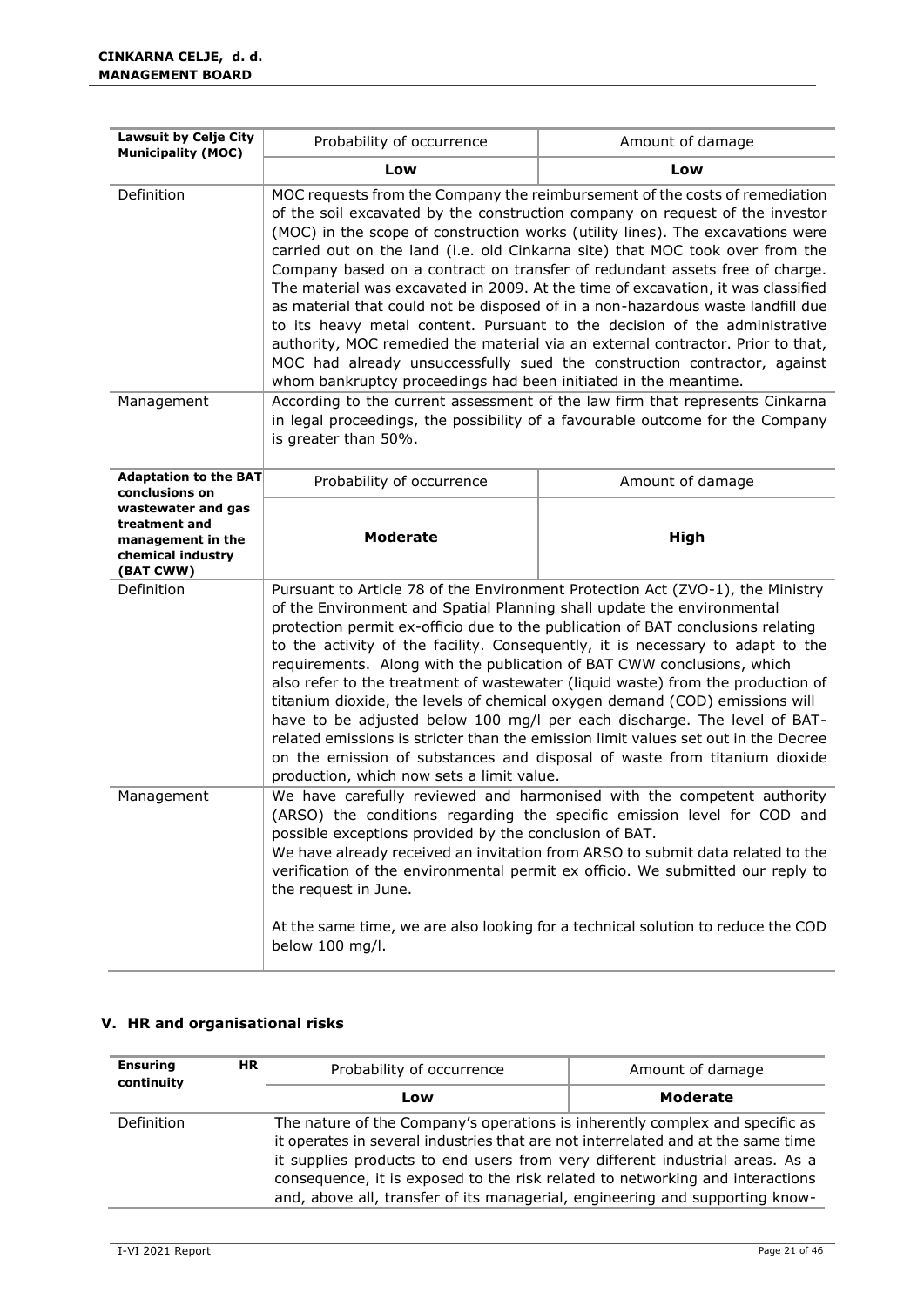|                                                          | how. These risks are thus related both to the HR structure and the system of<br>continuous learning and transfer of acquired knowledge and information<br>through communication channels and structures.                                                                                                                                                                                                                                                                                                                                                                                                                                                                                                                                                                                                                                                                                                                                                                                                                                                                                                                                                                                                                                                                             |                  |  |  |
|----------------------------------------------------------|--------------------------------------------------------------------------------------------------------------------------------------------------------------------------------------------------------------------------------------------------------------------------------------------------------------------------------------------------------------------------------------------------------------------------------------------------------------------------------------------------------------------------------------------------------------------------------------------------------------------------------------------------------------------------------------------------------------------------------------------------------------------------------------------------------------------------------------------------------------------------------------------------------------------------------------------------------------------------------------------------------------------------------------------------------------------------------------------------------------------------------------------------------------------------------------------------------------------------------------------------------------------------------------|------------------|--|--|
| Management                                               | We train and prepare responsible successors for key functions at all levels of<br>the Company's organisational structure through target-oriented programme.<br>We ensure adequate information flow for the key managerial and expert fields<br>in all phases of operations of organisational units through constant<br>communications, information and harmonised actions of all key employees.<br>Successors actively participate and act, and are well familiarised with actions<br>and issues related to ensuring uninterrupted operations of business functions<br>and processes. In cooperation with support services we ensure that the<br>Company's key functions are taken up in case of foreseeable and also<br>extraordinary events (illness or longer period of absence, resignations and<br>retirement).                                                                                                                                                                                                                                                                                                                                                                                                                                                                 |                  |  |  |
| <b>Ensuring</b><br>uninterrupted                         | Probability of occurrence                                                                                                                                                                                                                                                                                                                                                                                                                                                                                                                                                                                                                                                                                                                                                                                                                                                                                                                                                                                                                                                                                                                                                                                                                                                            | Amount of damage |  |  |
| business<br>operation<br>during the COVID-19<br>epidemic | High                                                                                                                                                                                                                                                                                                                                                                                                                                                                                                                                                                                                                                                                                                                                                                                                                                                                                                                                                                                                                                                                                                                                                                                                                                                                                 | High             |  |  |
| Definition                                               | During the global COVID-19 pandemic and the consequent outbreak of the<br>virus also in Slovenia, the Company's internal environment was exposed to a<br>large number of people, both employees and external contractors. In the<br>event of a virus infection, this presents a risk to the smooth operation of<br>individual production organisational units within the Company. The system of<br>adopting a set of measures and internal testing of employees ensures the<br>stability and reliability of human resources in the time of threats posed by the                                                                                                                                                                                                                                                                                                                                                                                                                                                                                                                                                                                                                                                                                                                      |                  |  |  |
| Management                                               | COVID-19 pandemic.<br>In many areas of the operational and organisational structure of the<br>Company, we used a number of measures, protocols and channels for<br>targeted communication with employees to ensure the smooth operation of<br>the Company. We restricted or minimised contacts with external partners and<br>contractors, adjusted our internal processes in such a way as to ensure the<br>minimum number of employees required in the workplace, adjusted shift<br>work, limited contacts during shift changes, arranged for a certain reserve of<br>critical crews of workers, introduced instruments for work reassignment and<br>work from home, adjusted our canteen service, established protocols for<br>online communication, prohibited gathering of people and established a<br>system of self-supply with disinfectants and protective masks, while ensuring<br>external procurement of personal protective equipment, taking into account<br>all measures taken by the Slovenian Government and the National Institute<br>of Public Health. We established an internal testing system with rapid antigen<br>tests and promptly informed all employees of the measures and protocols in<br>force within the Company. With these measures, we ensured the |                  |  |  |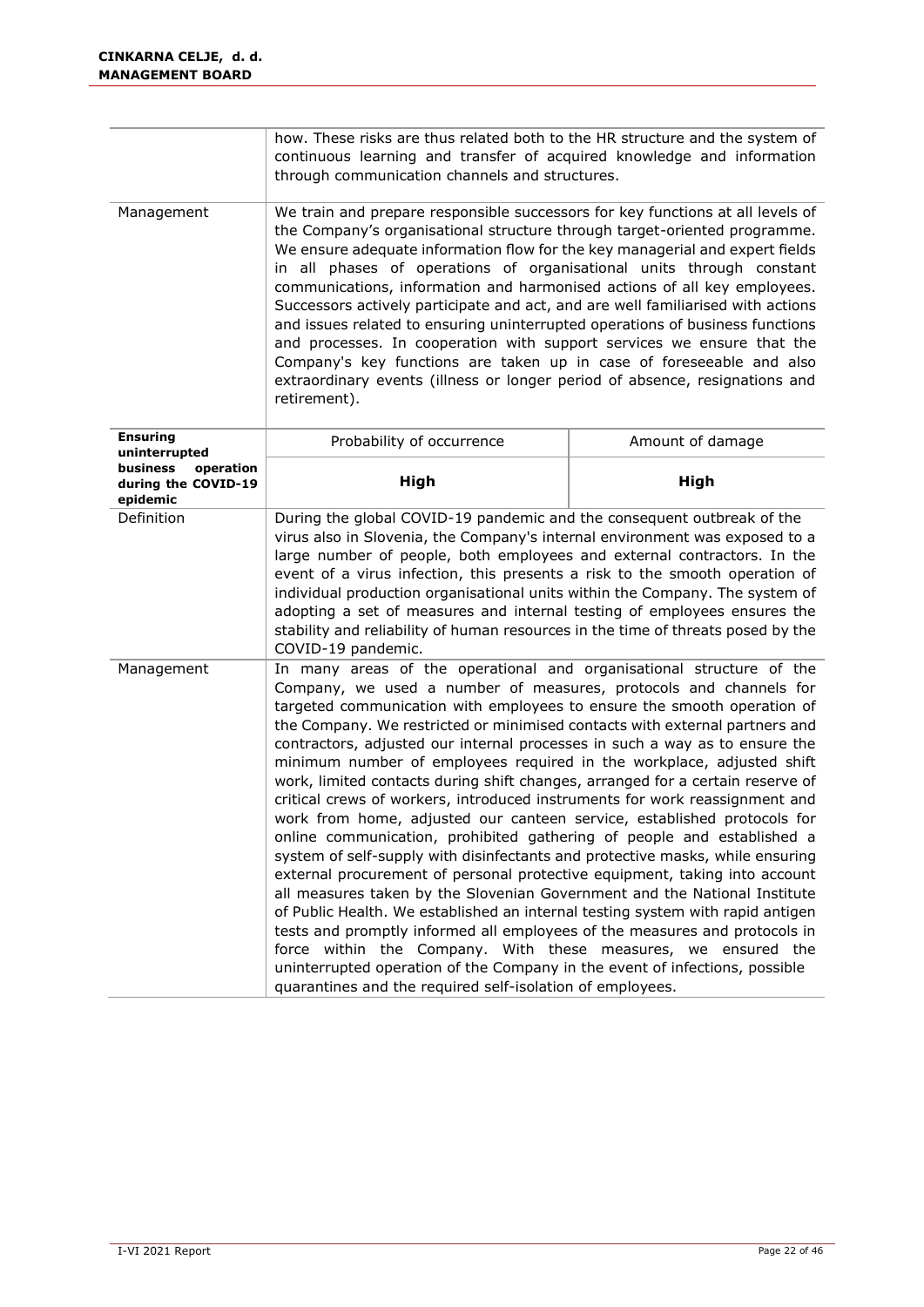# <span id="page-23-0"></span>**DEVELOPMENT AND SOCIAL RESPONSIBILITY**

### <span id="page-23-1"></span>**HR**

As at 30 June 2021, Cinkarna had 800 employees, which means that compared to the end of 2020, it decreased its staff by 24 employees, or 3%. There are minor changes in the number of employees in individual business units.

The average number of employees in the first six months of 2021 was 808, i.e. 39 employees or 4.6% less than the average number of employees in the same period in 2020.

Since 1985, when the Company's management began a long-term restrictive personnel strategy and the number of employees was 2,427, the number of employees has decreased by 1,627 employees or 67 percent.

The average absenteeism rate in the period from January to June 2021 increased by 0.9 percentage point compared to the same period last year and amounted to 20.9% (of which 7.1 percent absence due to illness). The percentage of sick pay increased by 0.3 percentage point compared to the same period last year.

### <span id="page-23-2"></span>**Investments**

In the first half of 2021, we spent EUR 4.06 million on investments, the purchase of fixed assets and replacement equipment, which represents 28.73 % of the planned funds for 2021. In addition to that, we used 12,61% of planned funds in the area of environmental provisions.

The volume of investments does not reach half of the annual plan. Investments from environmental provisions are most lagging behind. These will certainly not achieve the planned realisation even at the end of the year. There are two main reasons for this:

- new knowledge in the implementation of work (ONOB, drainage C, elimination of old burdens) requiring additional research and design;

- obtaining permits (replacement of the part of the pipeline for gypsum pumping on the plot 115/1 Teharje cadastral commune)

Other investments will be made on a larger scale in the second half of the year (a major overhaul in titanium dioxide production and replacement of the sulphur combustion furnace which is planned in the autumn). In part, their realisation will also depend on the timely completion of previous development activities (gel and pigment squeezing technology, a broader view of the positioning of new equipment in relation to expansion plans).

Investment activities in the production of titanium dioxide, which we successfully carry out, are:

- parallel storage tanks for black solution filtration one is already in operation, the other is expected to be in August,
- 4th electrofilter for smoke gases from the calcination process is awaiting a technical inspection,
- installation of the vessels of the third line for the 2nd stage of acidic effluents neutralisation is underway;
- the project of separate collection of wastewater from water treatment is ready for start-up, but we have postponed the project to the time of the overhaul in order to avoid production disruption or loss of capacity at the time of start-up;
- the delivery period for degassing hydrocyclones at the existing gypsum thickener is running;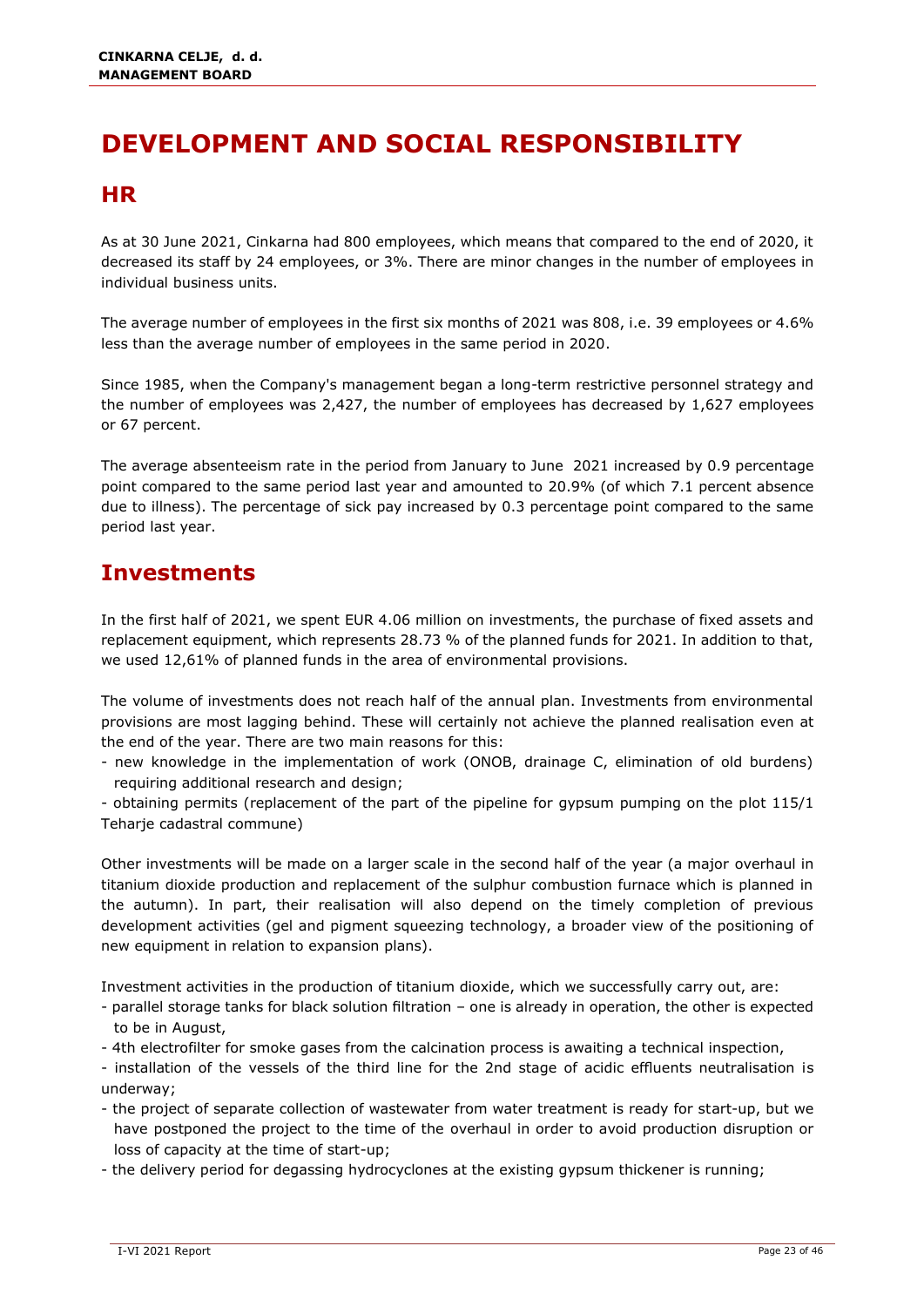- the repair of the second of the four red-gypsum press filters is expected to be completed in September;

- we restored the walls on the first of the six digestion columns, which need renovation, and the walls on the first two of the five hydrolysing units;
- we have made some individual improvements to eliminate dust sources and ordered a dust filter.

The project for the first phase of regulating oil traps in the Company is being developed.

We installed and equipped a sulphuric acid container for production of TBCS in Kemija Celje BU. Some smaller construction projects are also active (preparation of the project for demolition of the Grafika 3 hall and reconstruction of existing buildings in it, project for reconstruction of Grafika 4 into changing rooms and premises for development and maintenance of automated processes group, rehabilitation of facilities for the operational machine maintenance, laboratory, cabinets in TiO<sub>2</sub> BU, etc.).

### <span id="page-24-0"></span>**Development activity**

#### **Review of Company's strategy**

We have set out the task of examining the possibilities for diversifying our product lines and the options identified are in the phase of more detailed consideration.

#### **Determination of the maximum possible production volume of titanium dioxide**

In the first phase, the task is to examine the necessary modifications to the production equipment for the expansion of the volume in the framework of the environmental permit issued, and to examine the possibilities for further expansion.

#### **Energy audit**

The selected external contractor carries out an overview of the situation and a set of possible actions. Completion is scheduled for September.

#### **Development of the copper hydroxide synthesis process**

Laboratory tests were carried out at different concentrations and with different additives. The results were good. The industrial experiment carried out showed the need for additional development work.

#### **Development of ball valve DN 150 with FEP coating**

We have produced the component drawings and the work plan and based on these also four test kits of the valve components. The tools produced are used for tests of housing spraying.

#### **Development of powder coatings**

Planned activities for obtaining Qualicoat Class 1.5 certificate for semi-matt and matt systems and Qualicoat Class 1.5 for fine-structural surfaces are ongoing.

#### **Development of masterbatches**

With various inorganic pigments we develop individual monomasters, but at the same time we also carry out market analysis and discussions with potential customers.

#### **Multi-annual research development tasks in the production of TiO<sup>2</sup>**

These are tasks aimed at:

- Development of new qualities of existing products and development of new ones
- Increasing efficiency and reducing waste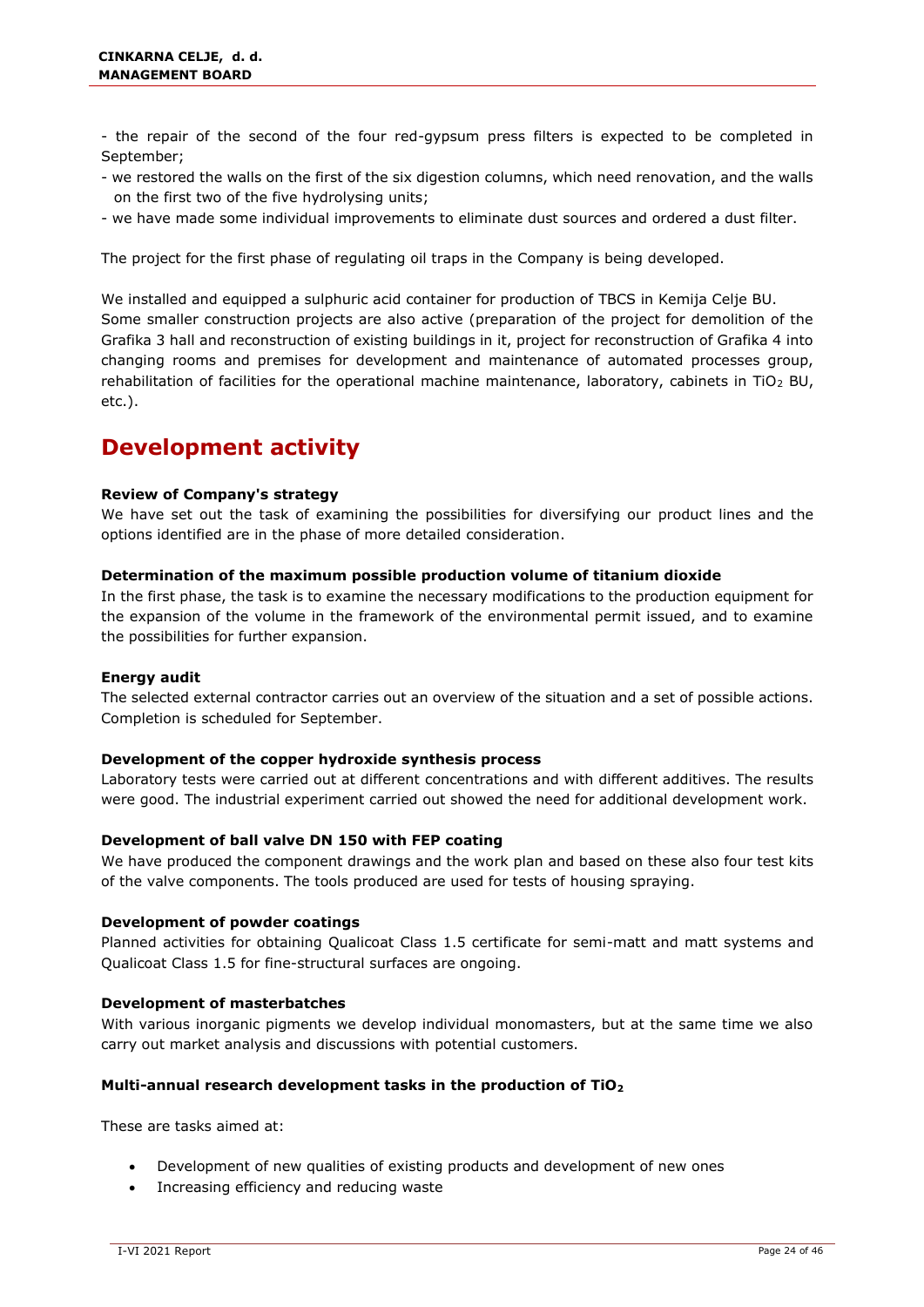- Ensuring a narrower particle size distribution in the calcinate
- Integrated water management

### <span id="page-25-0"></span>**Quality assurance**

We manage various aspects of our business (quality, environment, health and safety at work) with the integrated management system (IMS). The IMS structure is based on ISO 9001, which is upgraded and expanded with ISO 14001 and ISO 45001.

The compliance of operations is verified through internal and external audits. In January, we completed the internal audits for 2020. An internal audit plan was prepared for 2021 and an external audit according to ISO 9001 was carried out in May without any non-compliances identified.

We have selected a new CC UM System Administrator. A system review is in progress. In the first half of the year, 67 employee proposals for minor improvements in working processes were registered.

We systematically manage processes in the field of customer requirements, development and research, production of products, sales, and monitoring customer satisfaction. The satisfaction of our customers and the achievement of joint business success are our key goals. For this purpose we systematically collect and discuss customer complaints, comments and compliments. We also use the information obtained to find and introduce new methods of controlling the applied properties of our products in different fields of application.

The number of complaints remains at a low level and is not considered to pose a significant risk. There are several comments that we are dealing with as we go and see them as opportunities for improvement.

### <span id="page-25-1"></span>**Environmental management**

#### **I. Measures to address environmental risks**

There are 11 activities in implementation process, related to the elimination of environmental risks, 2 activities in Metallurgy BU have already been completed.

#### **II. Defining measures for reducing emissions to the environment in case of emergencies or changes**

We have defined eight measures. We have already completed four (training and checking of the competence of the persons responsible for the operation of the treatment plant in Kemija Celje BU, defining measures and preparing ND, and training in case of ethanol spillage in Kemija Mozirje BU, setting up frequency parameters and thus preventing black-outs of the treatment plant on calcination and the waste disposed of in the facilities of Polymers BU). Other tasks are taking place without problems.

#### **III. Sustainable management of resources and products**

We perform 7 activities in the field of energy improvements; their impact will be visible at the end of the year.

According to the plan we are introducing 6 improvements in the treatment of non-hazardous waste, namely the search for solutions to reduce the waste at the source or the possibility of recycling of waste and a more regulated management system. Here too, the impact will be realistically measurable at the end of the year.

This includes measures to extend the availability of waste disposal facilities with the aim of eliminating large volumes of Cegips and selling it to reduce the burden on the Za Travnik waste disposal plant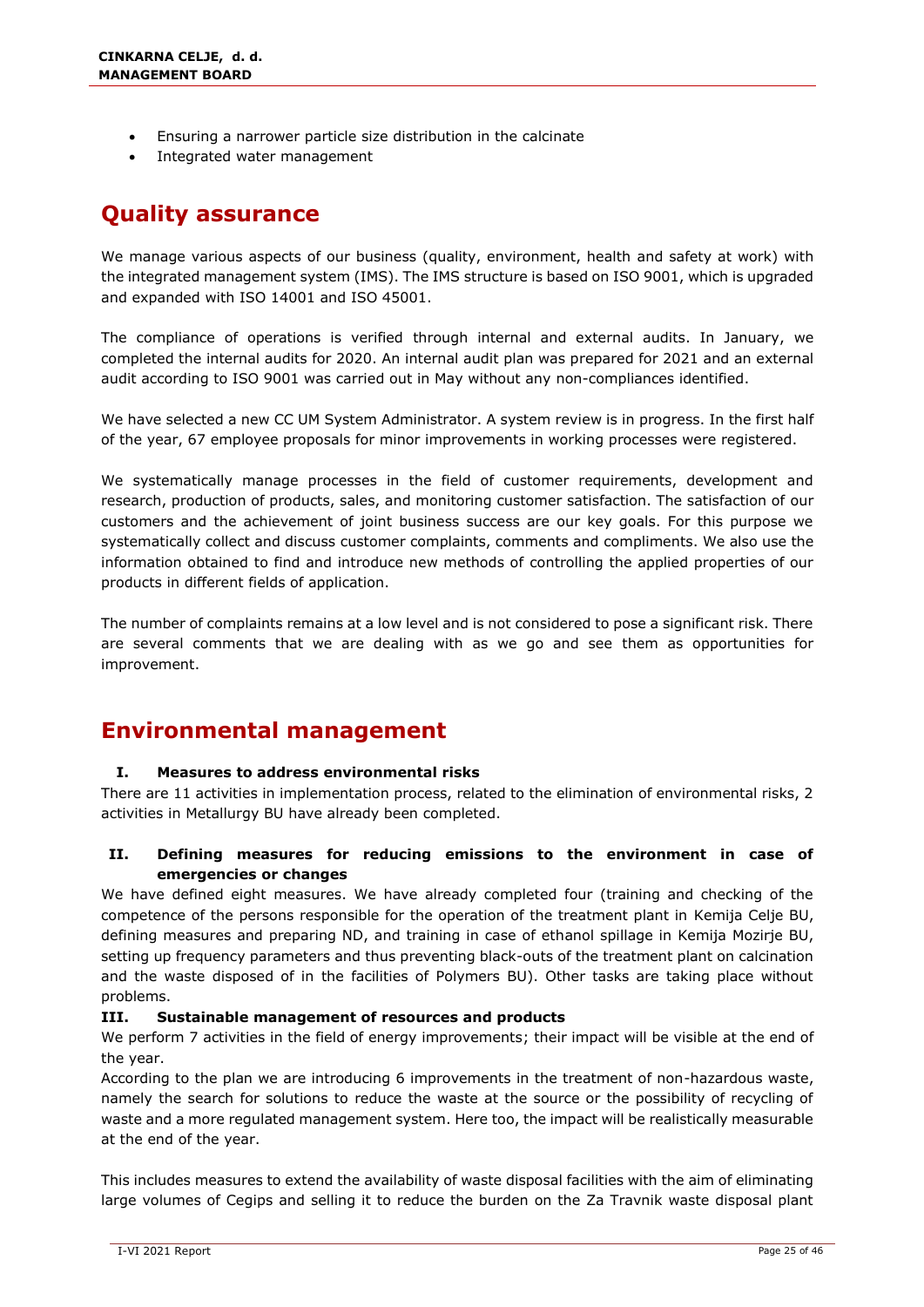(quantity of RCgips). The amount of Cegips discharges was 2.67 t/t (target is 2.9 t/t TiO<sub>2</sub>), while the amount of the disposed RCgips is 2.77 t/t (target is 2.7 t/t TiO<sub>2</sub>).

Apart from minor deviations, the tasks set for the realisation of the above mentioned objectives are carried out in accordance with the established plan.

We have continued our tasks related to the Integrated Water Management project. The goal of all activities is to reduce the burden on watercourses with emissions from our production and to increase the share of recycled water.

All work has been done to establish monitoring Qes of the Hudinja river. The flow test measurements are already in progress.

In order to manage the risk of a lack of process water in dry periods, we are looking for a solution in the direction of changing the water permit, based on a study prepared by the Institute for Water. In January 2020, we submitted an application. The Slovenian Water Agency has not yet fully dealt with the application until the end of this trimester. They have obtained an opinion on the hydrological part, which is not yet definitive, so we have not yet received a request for supplementing the application, but we are already looking for offers to prepare the supplements to this part. In parallel to that, we also perform activities on checking alternative water supply options. Our Initiative to define the part of the Hudinja watercourse as a candidate for a heavily modified water body, sent to the Ministry of Environment and Spatial Planning, and thus a proposal for a lighter environmental objective (lower minimum ecologically acceptable flow) at the part where processing water is being taken, has received a negative response.

After a series of complex adjustments and delays due to the COVID-19 epidemic, in mid-June 2020, in accordance with the integral building permit, we started with the complete remediation of the closed Bukovžlak landfill for non-hazardous waste. Due to the geologically unfavourable conditions and the acquisition of additional security elements, works on the western ground drainage are currently suspended. The work on the new pool of the pumping station is also currently stopped to update the required documentation and to acquire additional material.

In the half-year period, no new changes were reported to the Environmental Agency (ARSO) in the operation of the facility as part of the acquired environmental permits for higher-scale pollution installations. We received a call from the ARSO for the submission of data regarding the ex-officio verification of the environmental permit in order to complete the submitted applications and to submit a comparison of the achieved environmental performance levels associated with the best available techniques in the BAT CWW conclusions (Common Waste Water and Waste Gas Treatment/Management Systems in the Chemical Sector). At the beginning of June we submitted the required supplement.

At the beginning of the year, we received a decision from the Agency on the amendment of the environmental permit for a plant with a reduced environmental risk under the SEVESO Directive. Activities from the Register of Requirements and Tasks are being carried out in accordance with the records of the major-accident prevention design. A model for predicting the spread of pollutants ( $SO<sub>2</sub>$ ,  $SO<sub>3</sub>/H<sub>2</sub>SO<sub>4</sub>$ , H<sub>2</sub>S from the production of titanium dioxide and copper powder) was also designed and put into service in cases of identified scenarios that could lead to major accidents and, consequently, release of those hazardous substances.

In the first quarter, we had one environmental inspection (at the location in Celje). The aim of the inspection was to check the compliance of the installation with the environmental permit obtained and with the changes for installations causing large-scale pollution. There were no non-compliances identified.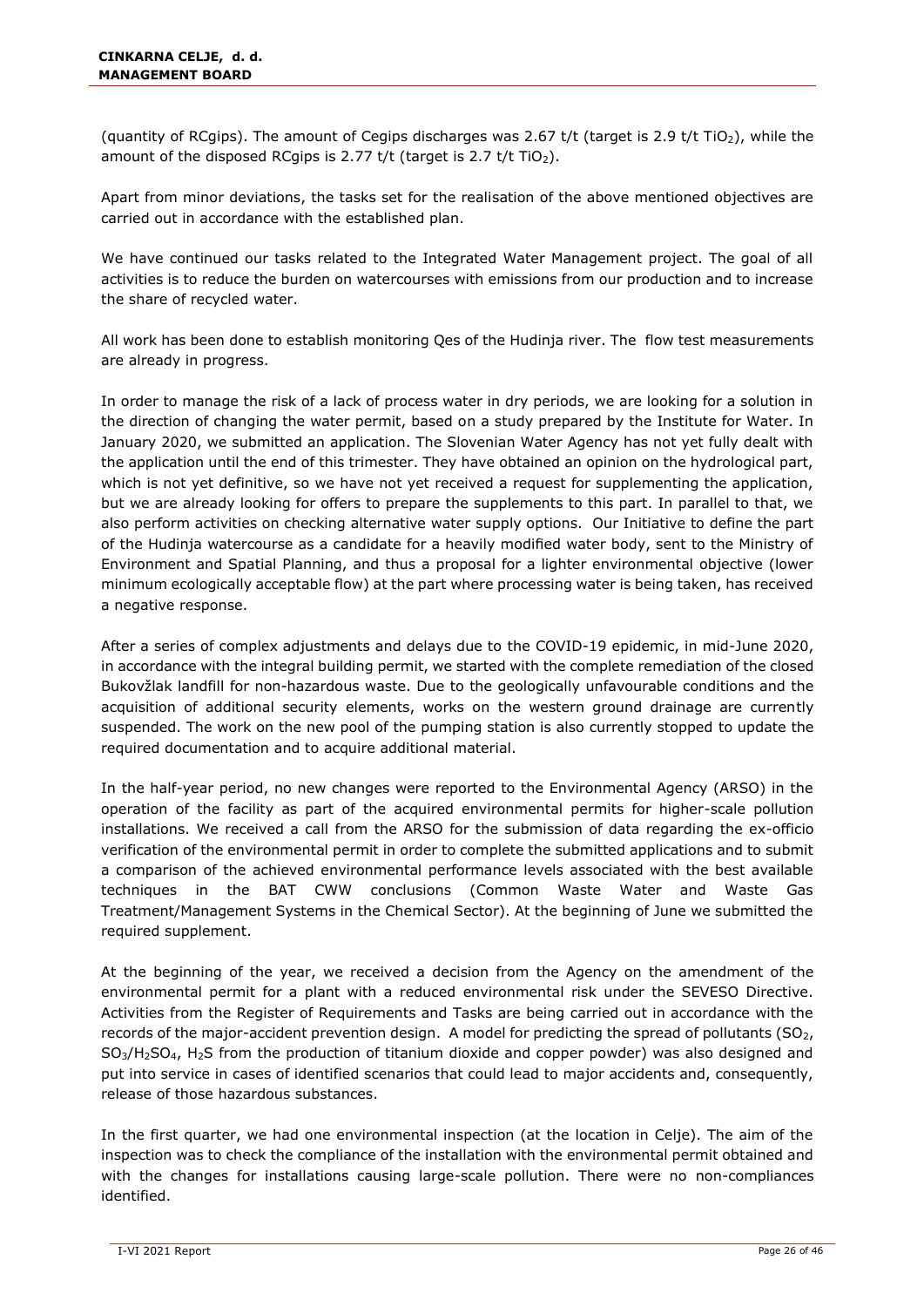In the first half of the year, we continued our cooperation with the citizen who complained about the occasional appearance of a howling noise already in the past year. In relation to this complaint about noise, we implemented a number of measures in the production of titanium dioxide in the last year.

In the second quarter a bad smell complaint was registered. On a specific date, no failure of the treatment plants was found, but we found that the smell was caused by the slightly lower pH of the washing water, resulting in poor treatment performance of digestion gases. The error has been corrected and no further complaints have been made.

According to legislative requirements, we have prepared and submitted all monitoring reports for 2020 within the deadline. No excess maximum levels were observed. We have been involved in the preparation of new amendments to the legislation (ZVO 1-B, Regulation on packaging and packaging waste) and have followed up all other amendments.

In May, an external audit according to ISO 14001 and EMAS was carried out. There was no inconsistencies. We have only received a few recommendations in the area of environmental management.

### <span id="page-27-0"></span>**Health and safety**

During the half-year period, we did not record any serious accidents at work. We dealt with 5 minor accidents, 3 less than in the same period last year.

We implement a system of identifying potential hazards and taking action in the event of near misses. We have identified 21 potential hazards, which we eliminated on an ongoing basis. Three near misses were reported. 'Minute for Safety' activity took place in various forms and at different time intervals in the production work environments. In all production BUs, we identified and broke down process risks related to ensuring safety and health at the workplace, as well as measures to reduce emissions in the work environment. In accordance with POIC, improvements are being made in the field of health and safety at work and fire safety (% of the realisation in the half-year period is 31.3).

The COVID-19 epidemic resulted in fewer health promotion activities. We promoted healthy breakfast, prepared and published articles in internal newsletters and on the Intranet, tested employees for the presence of antibodies against COVID-19, implemented rapid antigen tests (HAGT) for COVID-19, carried out he "to work by bicycle" campaign, control of fats in blood and blood sugar, body composition measurements, analysis and recommendations.

In the field of fire protection, we conducted a tactical exercise in the Kemija Celje BU (Seveso plant). We have carried out a fire safety study for Kemija Mozirje BU and a project for the renovation of the cabinets in the Titanium dioxide BU. In the Surface treatment plant II of TiO<sub>2</sub> BU, the safety lighting systems have been expanded.

The external evaluation of the system of occupational health and safety management according to ISO 45001:2018 was carried out in May. There were no inconsistencies. We have received some recommendations for improvement.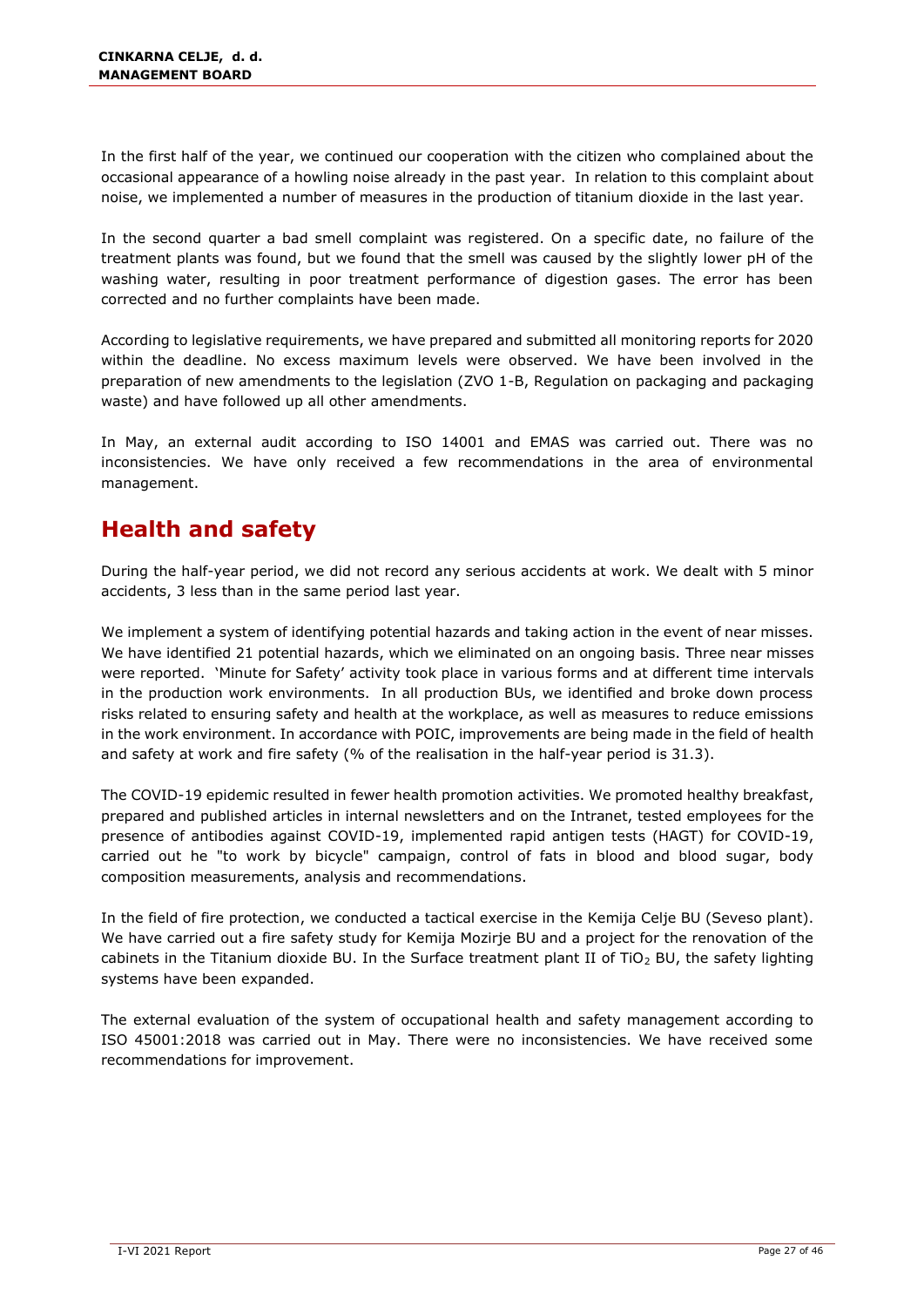# <span id="page-28-0"></span>**FINANCIAL REPORT**

### <span id="page-28-1"></span>**Income statement for the period from 1 January to 30 June**

|     |                                                                       |             |                |                | in EUR |
|-----|-----------------------------------------------------------------------|-------------|----------------|----------------|--------|
|     |                                                                       | Notes       | <b>JAN-JUN</b> | <b>JAN-JUN</b> | Index  |
|     |                                                                       |             | 2021           | 2020           | 21/20  |
| 1.  | Net sales revenues                                                    | 17          | 99,390,257     | 88,665,109     | 112    |
|     | - Net revenues from sales in the domestic market                      |             | 9,024,181      | 7,713,709      | 117    |
|     | - Net revenues from sales on foreign markets                          |             | 90,366,076     | 80,951,400     | 112    |
| 2.  | Changes in the value of stocks of goods and work in progress          |             | $-4,307,569$   | $-1,330,089$   | 324    |
| 3.  | Capitalised own products and services                                 | $\mathbf 2$ | 1,669,870      | 1,689,771      | 99     |
| 4.  | Other operating revenues (operating revenues from revaluation)        | 19          | 599,335        | 456,238        | 131    |
| 5.  | Costs of goods, materials and services                                | 14          | 55,394,839     | 55,797,061     | 99     |
|     | a) Cost of goods and material sold and cost of used material          |             | 48,754,434     | 48,211,324     | 101    |
|     | b) Cost of services                                                   |             | 6,640,405      | 7,585,737      | 88     |
| 6.  | <b>Labour costs</b>                                                   | 13          | 14,785,486     | 15,397,581     | 96     |
|     | a) Wages and salaries                                                 |             | 9,995,475      | 10,843,913     | 92     |
|     | b) Social security costs                                              |             | 741,487        | 824,511        | 90     |
|     | c) Pension insurance costs                                            |             | 1,094,518      | 1,194,294      | 92     |
|     | č) Other labour costs                                                 |             | 2,954,005      | 2,534,863      | 117    |
| 7.  | <b>Write-offs</b>                                                     | 12          | 6,992,515      | 6,045,516      | 116    |
|     | a) Amortisation                                                       |             | 6,542,510      | 6,026,715      | 109    |
|     | Revaluation operating expenses for intangible assets and tang. FA     |             | 71,751         | 6,941          | 1034   |
|     | c) Operating expenses from revaluation of current assets              |             | 378,254        | 11,860         | 3189   |
| 8.  | Other operating expenses                                              | 14          | 549,529        | 531,312        | 103    |
|     | <b>Operating profit or loss</b>                                       |             | 19,629,523     | 11,709,559     | 168    |
| 9.  | <b>Financial revenues from shares</b>                                 | 20          | 357            | 8,630          | 4      |
|     | č) Financial revenue from other investments                           |             | 357            | 8,630          | 4      |
| 10. | Financial revenues from loans given                                   | 20          | 0              | 78             |        |
|     | b) Financial revenue from loans to others                             |             | 0              | 78             |        |
| 11. | Financial revenues from operating receivables                         | 20          | 494,235        | 243,780        | 203    |
|     | b) Financial revenue from operating receivables to others             |             | 494,235        | 243,780        | 203    |
| 12. | Financial expenses from impairment and write-downs of investments     | 15          | 0              | 0              |        |
| 13. | <b>Financial expenses from financial liabilities</b>                  | 15          | 0              | 0              |        |
| 14. | Financial expenses from operating liabilities                         | 15          | 590,502        | 95,669         | 617    |
|     | b) Financial expenses from liabilities to suppliers and bills payable |             | 264,534        | 1,671          | 15828  |
|     | c) Financial expenses from other operating liabilities                |             | 325,968        | 93,998         | 347    |
|     | Profit or loss before tax                                             |             | 19,533,613     | 11,866,378     | 165    |
| 17. | Corporate income tax                                                  | 21          | 3,711,386      | 1,953,824      | 190    |
| 18. | <b>Deferred taxes</b>                                                 | 21          | 0              | 0              |        |
| 19. | Net profit or loss for the accounting period                          |             | 15,822,226     | 9,912,554      | 160    |
|     | Basic earnings per share <sup>1</sup>                                 |             | 19.58          | 12.27          | 160    |
|     | Diluted earnings per share <sup>2</sup>                               |             | 19.58          | 12.27          | 160    |

<sup>1</sup> Net profit/total number of shares

 $2$  All shares are ordinary, freely transferable and of the same class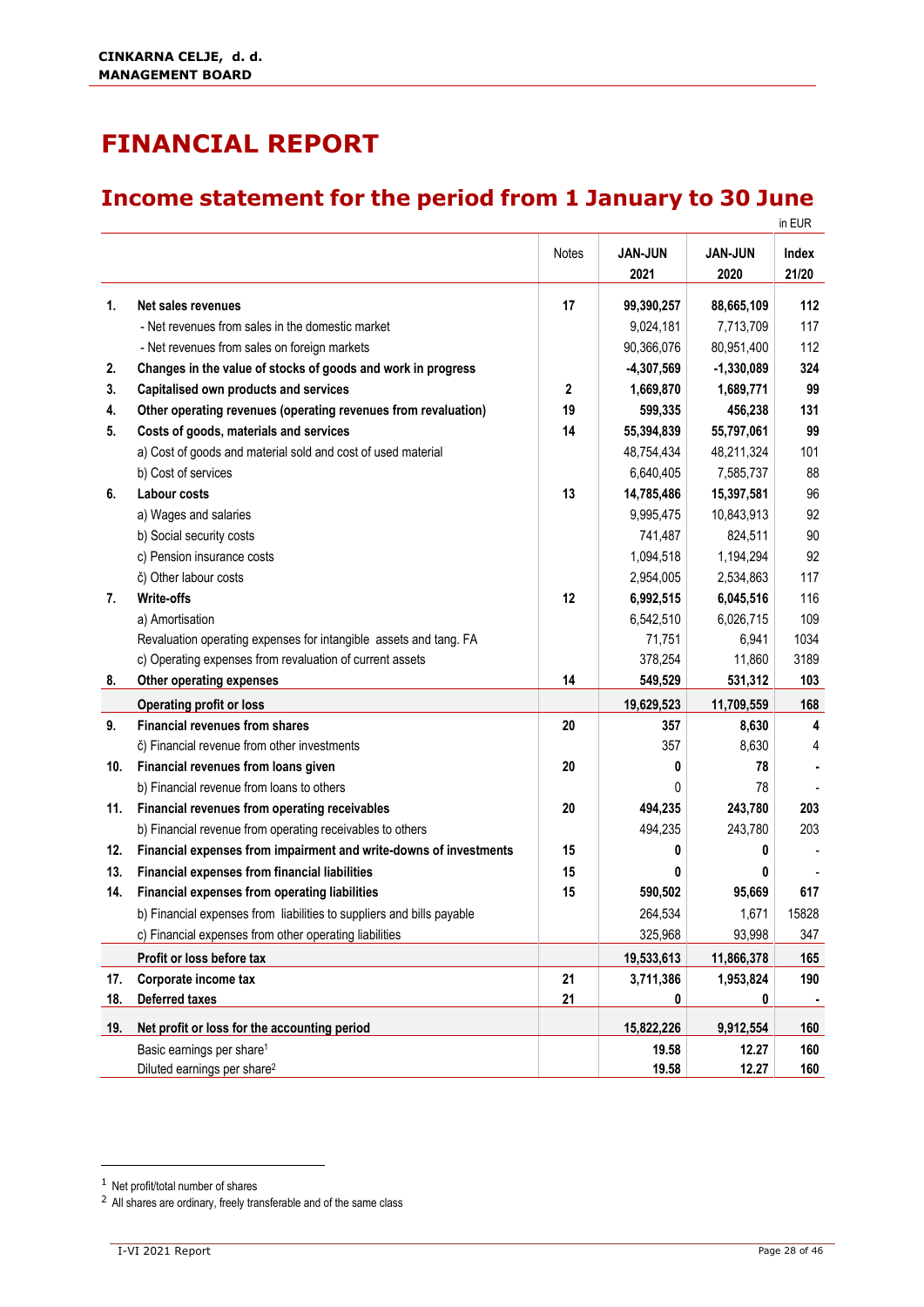### <span id="page-29-0"></span>**Statement of financial position of the Company**

|      |                                                          |                |             |              |             | in EUR                    |
|------|----------------------------------------------------------|----------------|-------------|--------------|-------------|---------------------------|
|      |                                                          | Note           | 30/06/2021  | 1/01/2021    | 31/12/2020  | <b>Index</b><br>30/6./1/1 |
|      | <b>ASSETS</b>                                            |                | 210,822,633 | 210,335,697  | 210,335,697 | 100                       |
| Α.   | Non-current (long-term) assets                           |                | 107,392,681 | 110,083,986  | 110,083,986 | 98                        |
| Ι.   | Intangible assets and long-term prepaid items            | $\mathbf{1}$   | 999,595     | 1,061,100    | 1,061,100   | 94                        |
|      | Long-term property rights                                |                | 919,668     | 1,017,825    | 1,017,825   | 90                        |
|      | Other long-term accrued and deferred assets              |                | 79,927      | 43,275       | 43,275      | 185                       |
| Ⅱ.   | Tangible fixed assets                                    | $\overline{2}$ | 103,769,205 | 106,399,006  | 106,399,006 | 98                        |
|      | Land                                                     |                | 9,713,020   | 9,749,192    | 9,749,192   | 100                       |
|      | <b>Buildings</b>                                         |                | 42,318,700  | 43,360,477   | 43,360,477  | 98                        |
|      | Manufacturing plants and machinery                       |                | 39,388,149  | 41,927,817   | 41,927,817  | 94                        |
|      | Other machinery and equipment                            |                | 49,706      | 52,238       | 52,238      | 95                        |
|      | Tangible fixed assets in construction and elaboration    |                | 11,599,004  | 10,492,059   | 10,492,059  | 111                       |
|      | Advances for the acquisition of tangible fixed assets    |                | 700,627     | 817,222      | 817,222     | 86                        |
| IV.  | Long-term investments                                    | 3              | 950,363     | 950,363      | 950,363     | 100                       |
|      | Other shares and interests                               |                | 950,363     | 950,363      | 950,363     | 100                       |
| VI.  | Deferred tax assets                                      |                | 1,673,517   | 1,673,517    | 1,673,517   | 100                       |
| В.   | <b>Current assets</b>                                    |                | 103,375,772 | 99,955,723   | 99,955,723  | 103                       |
| Ⅱ.   | Inventories                                              | 4              | 37,814,172  | 35,524,605   | 35,524,605  | 106                       |
|      | Material                                                 |                | 28,230,093  | 21,487,973   | 21,487,973  | 131                       |
|      | Work in progress                                         |                | 2,379,593   | 2,533,235    | 2,533,235   | 94                        |
|      | Products and merchandise                                 |                | 7,160,456   | 11,340,759   | 11,340,759  | 63                        |
|      | Advances for inventories                                 |                | 44,030      | 162,638      | 162,638     | 27                        |
| III. | Short-term financial investments                         | 3              | 0           | 35,056       | 35,056      |                           |
|      | Short-term financial investments, other than loans       |                | 0           | 35,056       | 35,056      |                           |
|      | Other short-term investments                             |                | 0           | 35,056       | 35,056      |                           |
| IV.  | Short-term operating receivables                         | 5              | 34,480,314  | 26,738,238   | 26,738,238  | 129                       |
|      | Short-term operating trade receivables                   |                | 32,879,281  | 24,734,182   | 24,734,182  | 133                       |
|      | Assets based on contracts with customers                 |                | 0           | $\mathbf{0}$ | 0           |                           |
|      | Short-term operating receivables due from other entities |                | 1,601,032   | 2,004,056    | 2,004,056   | 80                        |
| V.   | Cash                                                     | 6              | 31,081,287  | 37,657,824   | 37,657,824  | 83                        |
| C.   | Short term accrued and deferred asset items              | 10             | 54,180      | 295,987      | 295,987     | 18                        |

Due to the transition from SAS to IFRS, the effects of the transition are shown as at 1 January 2021 and explained in more detail in the Notes to the financial statements, which are part of the financial statements and must be read together with them.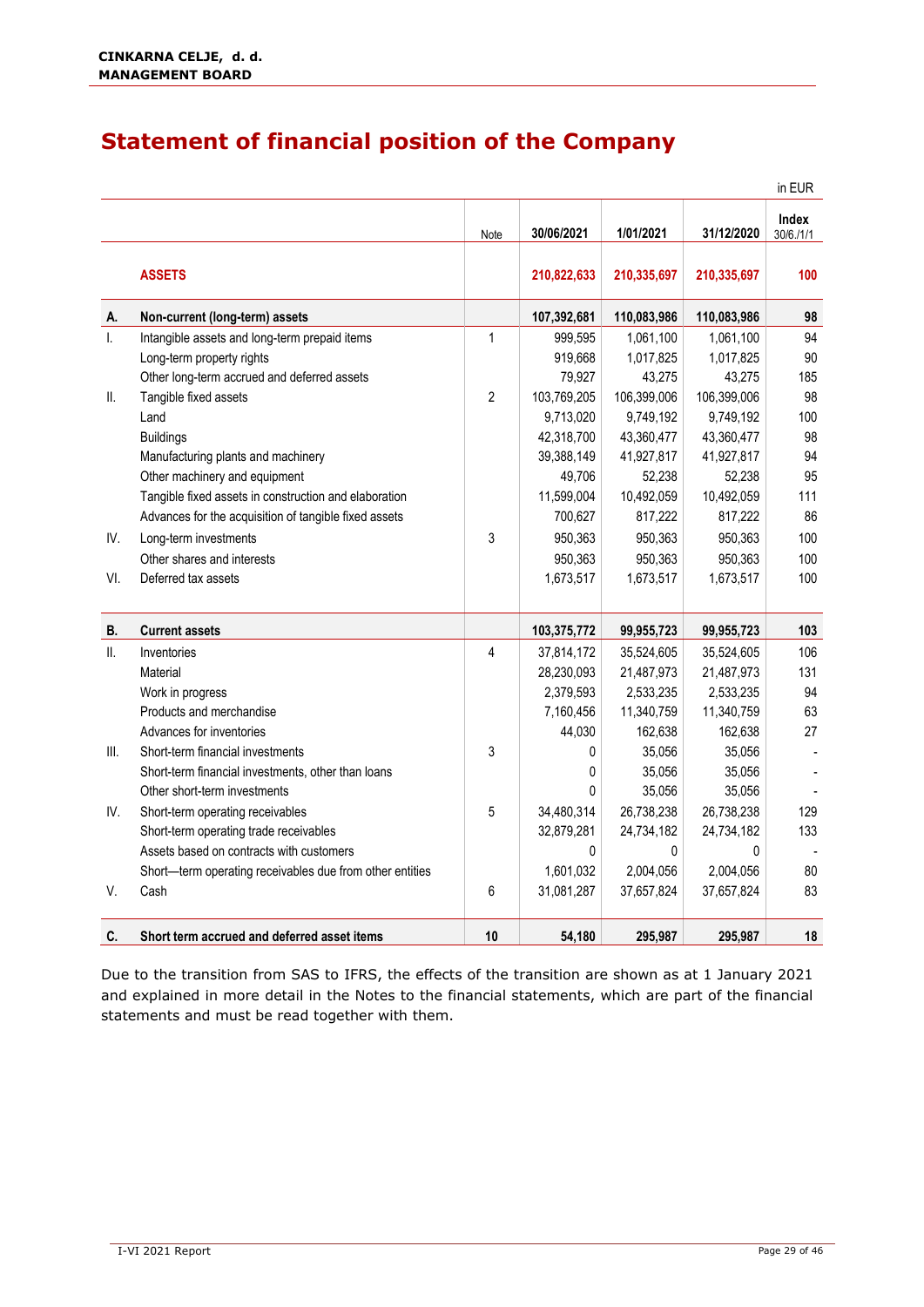|              |                                                                 |                         |              |              |              | in EUR            |
|--------------|-----------------------------------------------------------------|-------------------------|--------------|--------------|--------------|-------------------|
|              |                                                                 | Notes                   | 30/06/2021   | 1/01/2021    | 31/12/2020   | Index<br>30/6/1/1 |
|              | <b>LIABILITIES</b>                                              |                         | 210,822,633  | 210,335,697  | 210,335,697  | 100               |
| А.           | <b>Equity</b>                                                   | $\overline{\mathbf{r}}$ | 172,762,317  | 174,016,279  | 174,016,279  | 99                |
| $\mathsf{L}$ | Called-up capital                                               |                         | 20,229,770   | 20,229,770   | 20,229,770   | 100               |
|              | Share capital                                                   |                         | 20,229,770   | 20,229,770   | 20,229,770   | 100               |
| Ⅱ.           | Capital reserves                                                |                         | 44,284,976   | 44,284,976   | 44,284,976   | 100               |
| III.         | Reserves from profit                                            |                         | 93,791,586   | 94,431,872   | 94,431,872   | 99                |
|              | Statutory reserves                                              |                         | 16,931,435   | 16,931,435   | 16,931,435   | 100               |
|              | Reserves for own shares                                         |                         | 4,540,566    | 3,900,280    | 3,900,280    | 116               |
|              | Own shares                                                      |                         | $-4,540,566$ | $-3,900,280$ | $-3,900,280$ | 116               |
|              | Other reserves from profit                                      |                         | 76,860,151   | 77,500,437   | 77,500,437   | 99                |
| V.           | Reserves resulting from valuation at fair value                 |                         | $-1,452,475$ | $-1,452,475$ | $-1,452,475$ | 100               |
| VI.          | Retained net profit/loss                                        |                         | 86,234       | 5,151,743    | 5,151,743    | $\overline{2}$    |
| VII.         | Net profit/loss for the financial year                          |                         | 15,822,226   | 11,370,393   | 11,370,393   | 139               |
| <b>B.</b>    | Provisions and long-term accrued costs and deferred<br>revenues | 8                       | 20,151,642   | 20,876,401   | 20,876,401   | 97                |
|              | Provisions for pensions and similar liabilities                 |                         | 3,851,759    | 3,984,428    | 3,984,428    | 97                |
|              | Other provisions                                                |                         | 16,049,938   | 16,659,156   | 16,659,156   | 96                |
|              | Long-term accrued costs and deferred revenues                   |                         | 249,945      | 232,817      | 232,817      | 107               |
| Č.           | <b>Short-term liabilities</b>                                   | 9                       | 16,128,765   | 14,363,213   | 14,361,213   | 112               |
| II.          | Short-term financial liabilities                                |                         | 31,116       | 60,090       | 60,090       | 52                |
|              | Other short-term financial liabilities                          |                         | 31,116       | 60,090       | 60,090       | 52                |
| III.         | Short-term operating liabilities                                |                         | 16,097,649   | 14,303,123   | 14,301,123   | 113               |
|              | Short-term operating liabilities to suppliers                   |                         | 11,310,062   | 9,284,985    | 9,284,985    | 122               |
|              | Short-term operating liabilities arising from advances          |                         | 487          | 279,049      | 469,831      | $\pmb{0}$         |
|              | Liabilities based on contracts with customers                   |                         | 265,204      | 192,782      | 0            | 138               |
|              | Other short-term operating liabilities                          |                         | 4,521,896    | 4,546,306    | 4,546,306    | 99                |
| D.           | Short term accrued costs and deferred revenues                  | 10                      | 1,779,909    | 1,079,804    | 1,081,803    | 165               |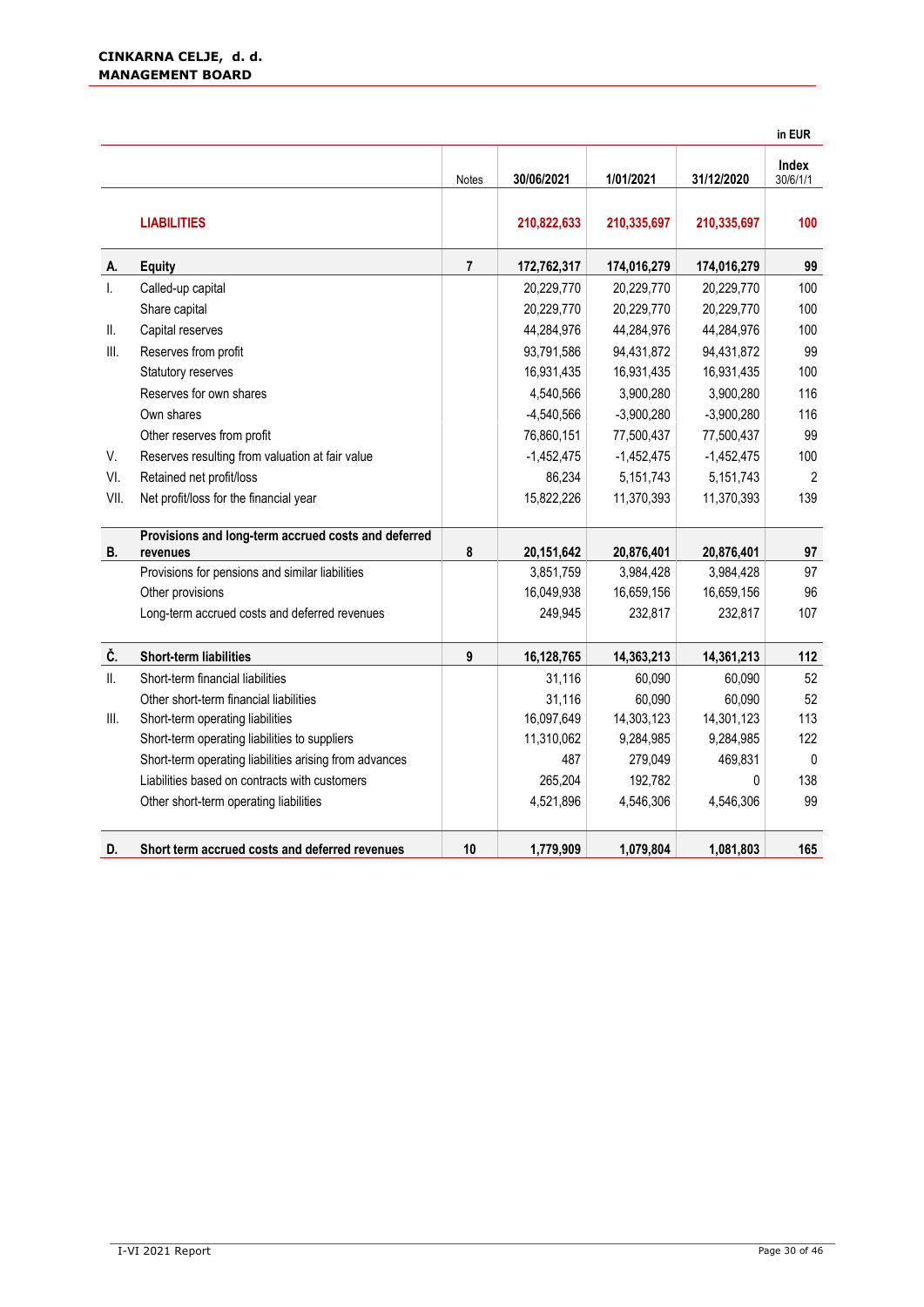# <span id="page-31-0"></span>**Statement of changes in equity and determination of distributable profit**

#### **Statement of changes in equity as at 30 June 2021**

|                                       |                |            |            |           |                             |            |                  |              |                 | in EUR      |
|---------------------------------------|----------------|------------|------------|-----------|-----------------------------|------------|------------------|--------------|-----------------|-------------|
|                                       |                |            |            |           | <b>Reserves from profit</b> |            |                  |              |                 |             |
|                                       |                |            |            | Reserves  |                             | Other      |                  |              |                 |             |
| Statement of changes in equity        |                |            |            | for       |                             | reserves   | Reserves formed  |              |                 |             |
|                                       | Share          | Capital    | Statutory  | treasury  | Own                         | from       | due to valuation | Retained net | Net profit/loss | Total       |
| 30/06/2021                            | capital        | reserves   | reserves   | shares.   | shares                      | profit     | at fair value    | profit/loss  | of the year     | capital     |
|                                       | V <sub>1</sub> | H          | III/1      | III/2     | III/3                       | III/5      | v                | VI           | VII/1           | VIII        |
| A2. Opening balance for the period    | 20,229,770     | 44.284.976 | 16,931,435 | 3,900,280 | $-3,900,280$                | 77,500,437 | $-1,452,475$     | 5,151,743    | 11,370,393      | 174,016,279 |
| B1. Changes in equity -               |                |            |            |           |                             |            |                  |              |                 |             |
| transactions with owner               |                |            |            | 640,286   | $-640,286$                  |            |                  | 16.435.902   |                 | 16,435,902  |
| Share buvback<br>d)                   |                |            |            | 640,286   | $-640,286$                  |            |                  |              |                 |             |
| Withdrawal of own shares<br>e)        |                |            |            |           |                             |            |                  |              |                 |             |
| Dividend payout<br>g)                 |                |            |            |           |                             |            |                  | 16,435,902   |                 | 16.435.902  |
| B2. Total comprehensive income for    |                |            |            |           |                             |            |                  |              |                 |             |
| the reporting period                  |                |            |            |           |                             |            |                  |              |                 |             |
|                                       |                |            |            |           |                             |            | 0                | 0            | 15.822.226      | 15.822.226  |
| a) Entry of profit or loss for the    |                |            |            |           |                             |            |                  |              |                 |             |
| reporting period                      |                |            |            |           |                             |            |                  |              |                 |             |
|                                       |                |            |            |           |                             |            |                  |              | 15,822,226      | 15,822,226  |
| č) Other components of the total      |                |            |            |           |                             |            |                  |              |                 |             |
| comprehensive income for the          |                |            |            |           |                             |            |                  |              |                 |             |
| reporting period                      |                |            |            |           |                             |            |                  |              |                 |             |
|                                       |                |            |            |           |                             |            |                  |              |                 | 0           |
| B3. Changes in equity                 | 0              |            |            |           |                             | $-640,286$ |                  | 11,370,393   | $-11,370,393$   | $-640.286$  |
| a) Allocation of the remaining net    |                |            |            |           |                             |            |                  |              |                 |             |
| profit for the comparative period to  |                |            |            |           |                             |            |                  |              |                 |             |
| other equity components               |                |            |            |           |                             |            |                  |              |                 |             |
|                                       |                |            |            |           |                             |            |                  | 11.370.393   | $-11.370.393$   | 0           |
| a) Distribution of part pf net profit |                |            |            |           |                             |            |                  |              |                 |             |
| to other equity comp. under           |                |            |            |           |                             |            |                  |              |                 |             |
| decision of the management and        |                |            |            |           |                             |            |                  |              |                 |             |
| supervisory bodies                    |                |            |            |           |                             |            |                  |              |                 | 0           |
| d) Reserves for treasury shares       |                |            |            |           |                             | $-640.286$ |                  |              |                 | $-640.286$  |
| C. Closing balance for the period     | 20,229,770     | 44,284,976 | 16,931,435 | 4,540,566 | $-4,540,566$                | 76,860,151 | $-1,452,475$     | 86,234       | 15,822,226      | 172,762,317 |
| <b>DISTRIBUTABLE PROFIT</b>           |                |            |            |           |                             |            |                  | 86.234       | 15.822.226      | 15.908.461  |

#### **Statement of changes in equity as at 30 June 2020**

Share capital<br>I/1 Capital reserves **Reserves from profit** Reserves formed due to valuation at fair value Retained net profit/loss Net profit/loss of the year **Total capital Statutory** reserves<br>III/1 Reserves for treasury shares, Own shares<br>III/3 **Other** reserves from profit **Statement of changes in equity 30/06/2020 I/1 II III/1 III/2 III/3 III/5 V VI VII/1 VIII A2. Opening balance for the period 20,229,770 44,284,976 16,931,435 1,992,963 -1,992,963 74,670,090 -1,618,921 -231,793 16,077,289 170,342,846 B1. Changes in equity transactions with owner**<br> **203,012** -203,012 -203,012 -203,012 -203,012 -203,012 -203,012 -203,012 -203,012 -203,012 -203,012 -203,012 -203,012 -203,012 -203,012 -203,012 -203,012 -203,012 -203,012 -203,012 -203,012 -203, d) Share buyback 203,012 -203,012 **0** e) Withdrawal of own shares **0**<br>g) Dividend payout **0**<br>g) Dividend payout 13,559,325 13,559,325 g) Dividend payout **B2. Total comprehensive income for the reporting period 0 0 9,912,554 9,912,554** a) Entry of profit or loss for the reporting period 9,912,554 9,912,554 č) Other components of the total comprehensive income for the reporting period 0 0 0 **B3. Changes in equity 0 -203,012 16,100,262 -16,077,289 -180,039** a) Allocation of the remaining net profit for the comparative period to other equity components 0 0 0 0 b) Distribution of part of net profit defined by the context of the context of the context of the context of the context of the context of the context of the context of the context of the context of the context of the cont  $\int$  to other equity comp. under decision of the management and<br>supervisory bodies supervisory bodies 16,100,262 -16,077,289 22,973 d) Reserves for treasury shares and the control of the control of the control of the control of the control of the control of the control of the control of the control of the control of the control of the control of the co **C. Closing balance for the period 20,229,770 44,284,976 16,931,435 2,195,975 -2,195,975 74,467,078 -1,618,921 2,309,144 9,912,554 166,516,037 DISTRIBUTABLE PROFIT 2,309,144 9,912,554 12,221,699**

in EUR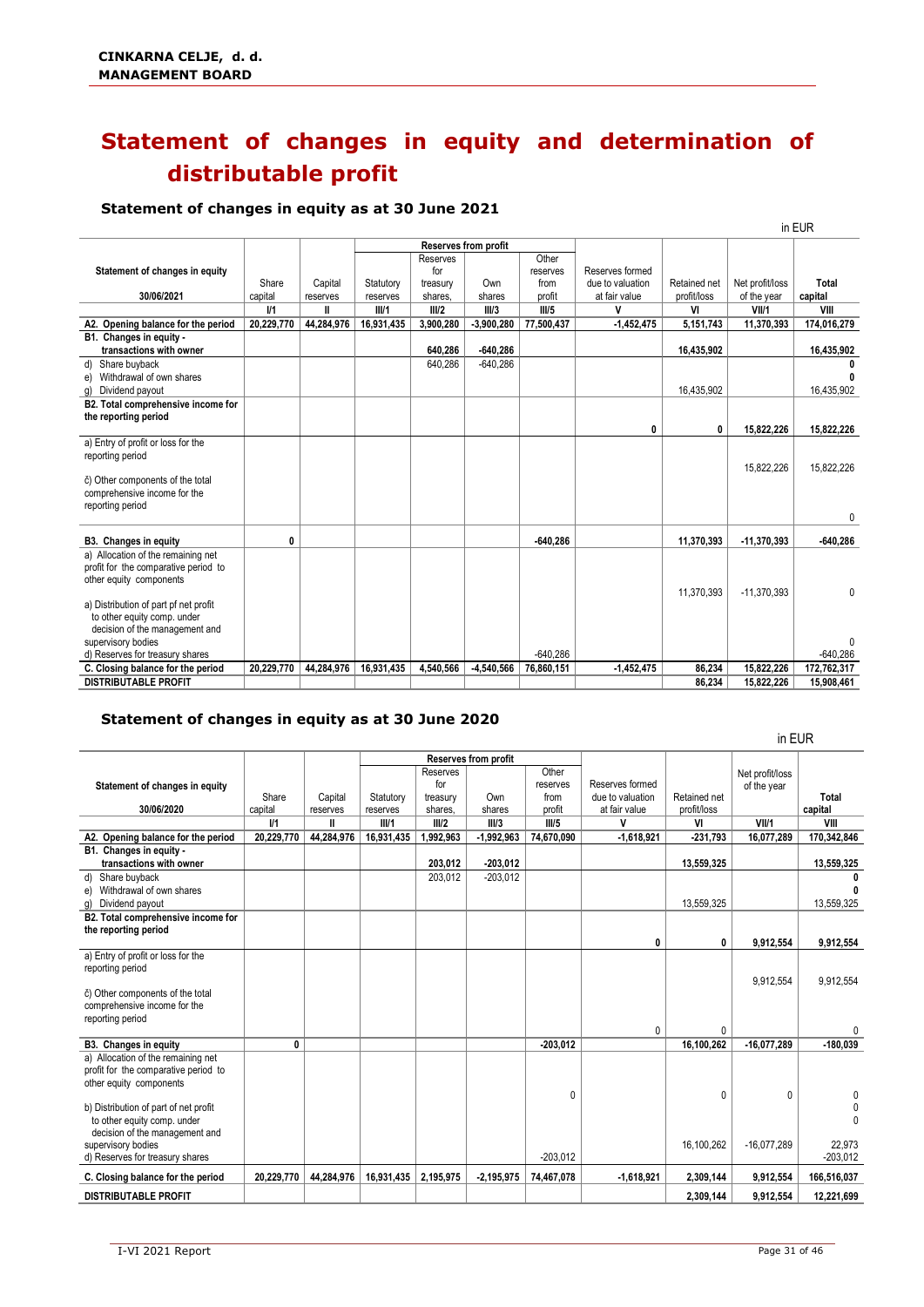### <span id="page-32-0"></span>**Cash flow statement for the period from 1 January to 30 June**

|           |                                                                                                                                                                  |                |                | in EUR |
|-----------|------------------------------------------------------------------------------------------------------------------------------------------------------------------|----------------|----------------|--------|
|           |                                                                                                                                                                  | <b>JAN-JUN</b> | <b>JAN-JUN</b> | Index  |
|           |                                                                                                                                                                  | 2021           | 2020           | 21/20  |
| А.        | <b>CASH FLOWS FROM OPERATING ACTIVITIES</b>                                                                                                                      |                |                |        |
| a)        | Net profit/loss                                                                                                                                                  | 15,822,226     | 9,912,554      | 160    |
|           | Profit or loss before tax                                                                                                                                        | 19,533,613     | 11,866,378     | 165    |
|           | Corporate tax and other taxes not included in operating expenses                                                                                                 | 3,711,386      | 1,953,824      | 190    |
| b)        | <b>Corrections</b>                                                                                                                                               | 6,972,853      | 6,027,331      | 116    |
|           | Depreciation +                                                                                                                                                   | 6,542,510      | 6,026,715      | 109    |
|           | Revaluation operating revenues -                                                                                                                                 | 19,305         | 33,482         | 58     |
|           | Revaluation operating expenses +                                                                                                                                 | 450,005        | 42,806         | 1051   |
| c)        | Financial revenue excluding financial revenue from operating receivables -<br>Changes in net current assets (and in accruals, provisions, deferred tax<br>assets | 357            | 8,708          | 4      |
|           | and tax liabilities) of Balance Sheet operating items                                                                                                            | $-8,138,735$   | $-5,417,609$   | 150    |
|           | Opening minus closing operating receivables                                                                                                                      | $-7,742,075$   | $-2,149,983$   | 360    |
|           | Opening minus closing accruals and prepaid expenditure                                                                                                           | 241,807        | 190,400        | 127    |
|           | Opening minus closing deferred tax assets                                                                                                                        | $\Omega$       | 0              |        |
|           | Opening minus closing inventories                                                                                                                                | $-2,289,567$   | $-3,439,292$   | 67     |
|           | Closing minus opening operating liabilities                                                                                                                      | 1,794,527      | $-402,693$     |        |
|           | Closing minus opening accruals and provisions                                                                                                                    | $-143,426$     | 383,960        | $-37$  |
| č)        | Positive or negative cash outcome                                                                                                                                |                |                |        |
|           | from operation (a+b+c)                                                                                                                                           | 14,656,345     | 10,522,276     | 139    |
| В.        | <b>CASH FLOWS FROM INVESTING</b>                                                                                                                                 |                |                |        |
| a)        | <b>Receipts from investing</b>                                                                                                                                   | 3,352          | 42,190         | 8      |
|           | Receipts from interests and profit shares                                                                                                                        |                |                |        |
|           | relating to investments                                                                                                                                          | 357            | 8,708          | 4      |
|           | Proceeds from disposal of intangible assets and accruals                                                                                                         | $\Omega$       | 0              |        |
|           | Proceeds from disposal of tangible fixed assets                                                                                                                  | 2,995          | 33,482         | 9      |
|           | Proceeds from disposal of short-term financial investments                                                                                                       | $\Omega$       | 0              |        |
| b)        | <b>Expenditure from investing</b>                                                                                                                                | 4,160,045      | 5,630,147      | 74     |
|           | Expenses for the acquisition of intangible fixed assets                                                                                                          | 49,652         | 49,673         | 100    |
|           | Expenses for the acquisition of tangible fixed assets                                                                                                            | 4,104,311      | 5,568,344      | 74     |
|           | Expenses for the acquisition of financial investments                                                                                                            | 6,082          | 12,130         | 50     |
| c)        | Positive or negative cash flow from investing (a-b) or (b-a)                                                                                                     | $-4, 156, 693$ | $-5,587,957$   | 74     |
| C.        | <b>CASH FLOWS FROM FINANCING</b>                                                                                                                                 |                |                |        |
| b)        | <b>Expenses from financing activities</b>                                                                                                                        | 17,076,188     | 222,769        | 7665   |
|           | Expenses for repayments of financial liabilities                                                                                                                 | 0              | 19,757         |        |
|           | Expenses for acquisition of own shares                                                                                                                           | 640,286        | 203,012        | 315    |
|           | Disbursements for dividends and other shares in profit                                                                                                           | 16,435,902     | 0              |        |
| C)        | Positive or negative cash flow from financing (a-b) or (b-a)                                                                                                     | $-17,076,188$  | -222,769       | 7665   |
| Č.        | <b>CLOSING BALANCE OF CASH RESOURCES</b>                                                                                                                         | 31,081,287     | 36,409,793     | 85     |
| x)        | Cash flow for the period (the sum of cash outcomes Ač, Bc, Cc)                                                                                                   | $-6,576,537$   | 4,711,551      |        |
| <u>y)</u> | Opening balance of cash 1.1,                                                                                                                                     | 37,657,824     | 31,698,242     | 119    |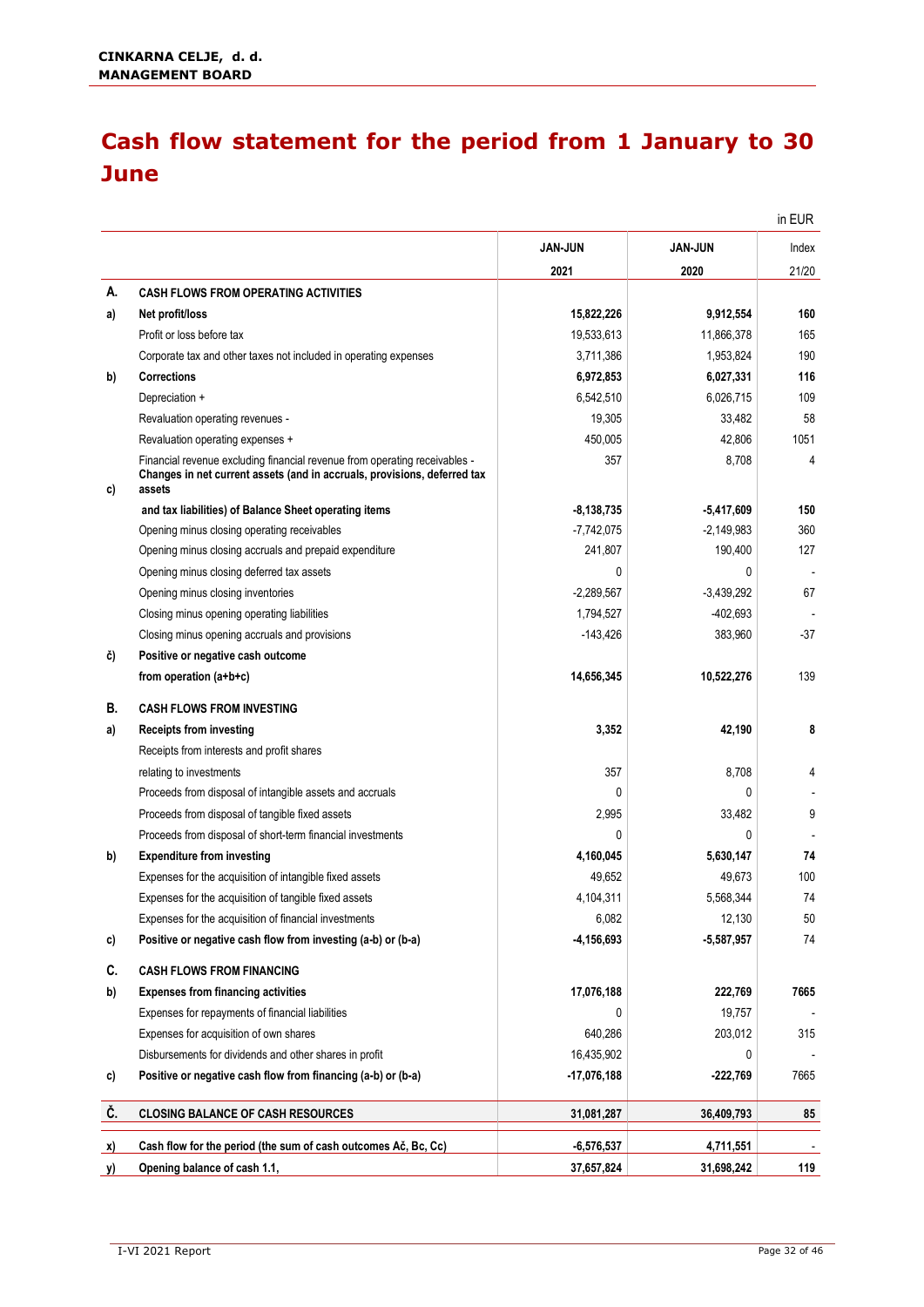### <span id="page-33-0"></span>**Statement of other comprehensive income from 1 January to 30 June**

|     |                                                              |                          | III EUK                  |
|-----|--------------------------------------------------------------|--------------------------|--------------------------|
|     |                                                              | <b>JAN - JUN</b><br>2021 | <b>JAN - JUN</b><br>2020 |
| 19. | Net profit or loss for the current period                    | 15,822,226               | 9,912,554                |
| 23. | Other components of comprehensive return                     |                          | 0                        |
| 24. | Total comprehensive return for the accounting period (19+23) | 15,822,226               | 9,912,554                |

### <span id="page-33-1"></span>**Notes to the Financial Statements**

#### **I. Introductory notes regarding reporting standards**

In accordance with the listing of the share on 4 February 2021 on the Prime Market, Cinkarna Celje, d.d. prepared its financial statements as at 30 June 2021 in line with International Financial Reporting Standards (IFRS) as adopted by the European Union.

#### **Statement of compliance with IFRS**

For previous years, including the year ended 31 December 2020, the Company prepared financial statements in accordance with Slovenian Accounting Standards. For the first time, the Company prepared financial statements in accordance with IFRS as at 1 January 2021, which show the effects of the transition as at 31 December 2020.

The Company prepares financial statements under the going concern assumption. The accounting policies used are the same as in previous years.

#### **Explanation of the effects of the transition to IFRS**

For the previous financial year, which ended on 31 December 2020, the Company reviewed the criteria for recognising assets and liabilities in accordance with the requirements of IFRS. At the same time, the Company checked whether it was necessary to redistribute individual assets and liabilities or whether there are differences between the accounting frameworks to make such a reallocation necessary. The Company notes that upon the transition to IFRS there is no need for major transfers in the statement of financial position within individual balance sheet items, only smaller ones, which are explained below. Also, there were no effects during the transition that would require recalculations.

The transition to IFRS did not affect the financial position (balance sheet total remained unchanged), financial performance and cash flows of the Company.

#### **Simplification upon the transition to IFRS**

The transition to IFRS was performed by the Company in accordance with the provisions of IFRS 1- First-time Adoption of International Financial Reporting Standards. This standard requires the application of the same accounting policies in the Company's opening IFRS statement of financial position and in all periods presented in the first IFRS financial statements.

in EUR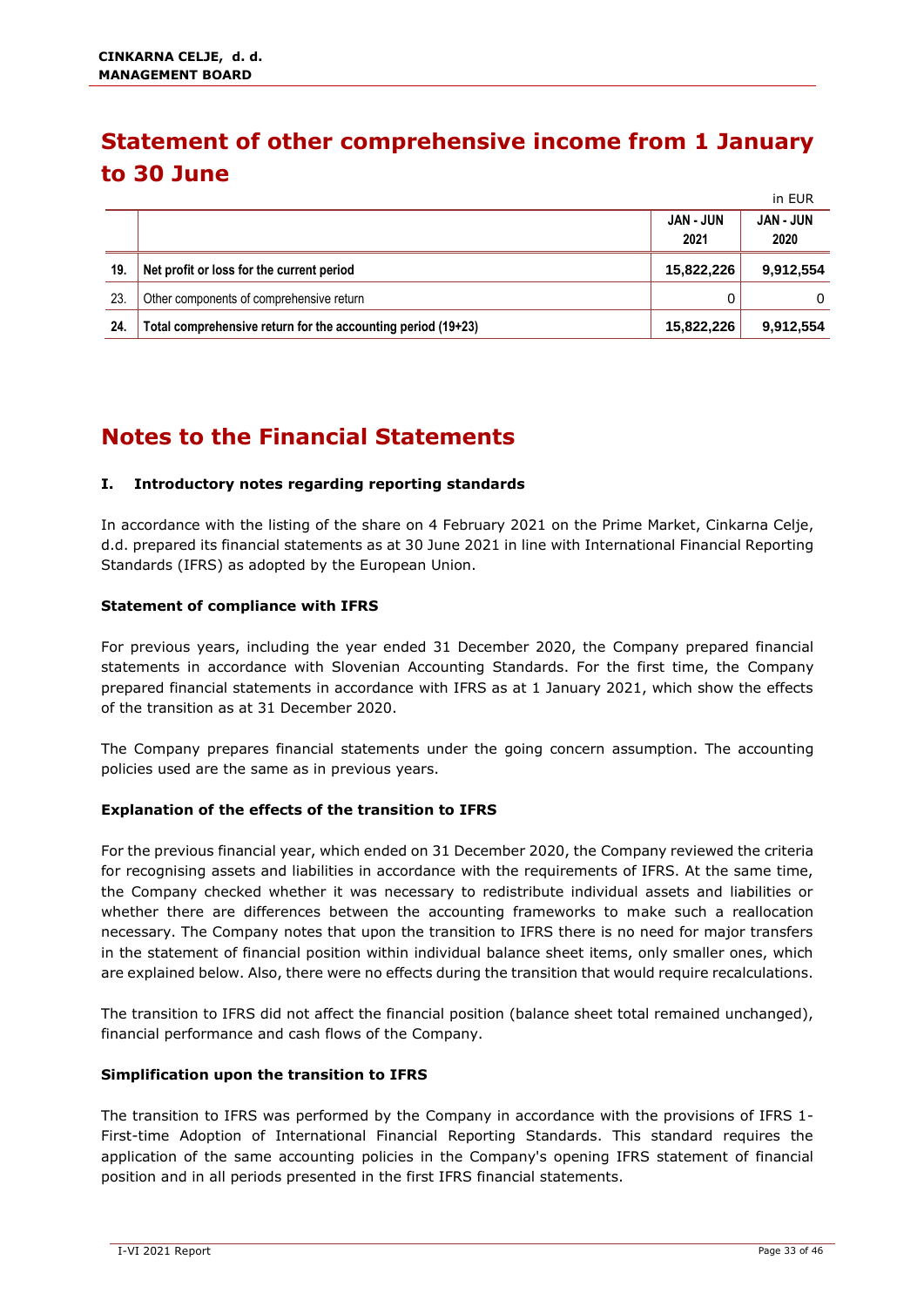The Company uses the starting date of 1 January 2021 as the date of transition to IFRS and accordingly prepares the initial statement of financial position as at 1 January 2021 and the final as at 30 June 2021. The Company also prepares a recalculation of the P&L statement for 2020 (if necessary) and applies the IFRS in 2021.

#### **Bases for measurement**

Financial statements were prepared by observing the initial cost, except where the fair value of derivatives is observed.

#### **Functional and presentation currency**

The financial statements are presented in euros without cents. The financial information presented in the business report in euros is rounded up.

#### **Use of estimates and valuations**

When compiling financial statements, the management must provide estimates, judgements and assumptions that affect the application of accounting policies and disclosed values of assets, liabilities, revenues and expenses. Actual results can diverge from said estimates.

Estimates include the determination of the useful life and residual value of property, plant and equipment as well as intangible assets, value adjustments of inventories and receivables, assessments of the possibility of using receivables for deferred taxes, assumptions that are important for the actuarial calculation related to employee benefits, assumptions included in the calculation of potential environmental provisions and provisions for lawsuits involving legal entities and natural persons.

Estimates and assumptions are reviewed regularly. Adjustments of accounting estimates are recognised for the period, in which estimates are adjusted provided they affect only this period, and for future periods, which are affected by the adjustments. Information on significant uncertainty estimates and decisive judgements that were prepared by the management within the process of accounting policy implementation and which affect the amounts in financial statements the most are described in the notes.

#### **II. Significant accounting policies**

In the period under consideration that is presented in the attached financial statements, the Company applies the accounting policies in accordance with IFRS rules. Accounting policies and calculation methods applied by the Company in the last report were treated in accordance with the SAS and do not represent major deviations or differences compared to the IFRS provisions.

For transactions that are originally executed in foreign currencies, the recalculation of business events during the year observes the exchange rate of a commercial bank or the middle exchange rate of the Bank of Slovenia. Assets and liabilities expressed in a foreign currency were converted at the middle exchange rate of the Bank of Slovenia as at the reporting date.

The Company made no changes to the accounting policies published in the Annual Report for 2020. IFRS application also did not require changes to the accounting policies and calculation methods used by that time.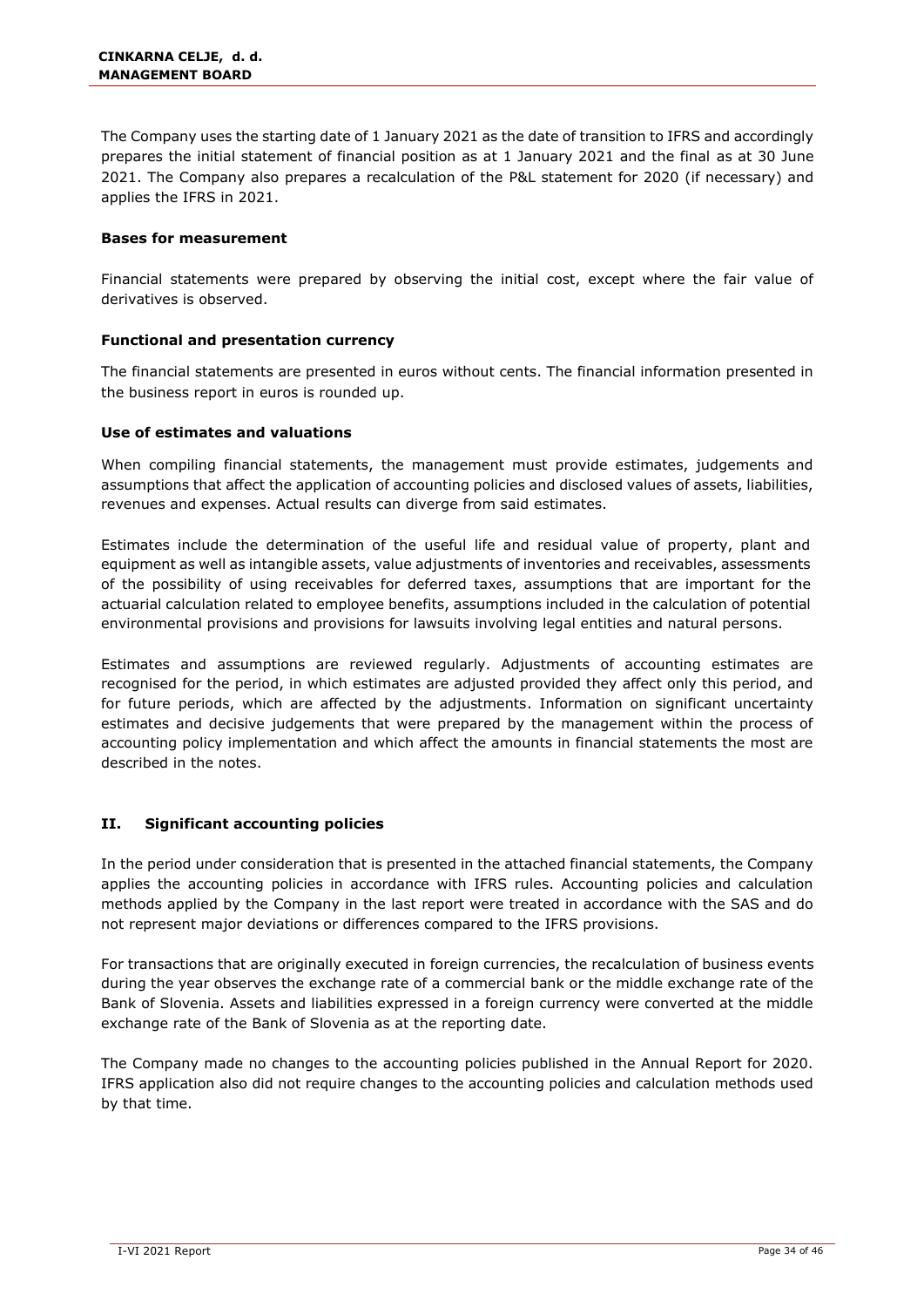| <b>Group of intangible</b><br>assets for 2021 | Cost      |           | Adjustment |           | <b>Carrying amount</b> |           |  |
|-----------------------------------------------|-----------|-----------|------------|-----------|------------------------|-----------|--|
|                                               | 1/1/2021  | 30/6/2021 | 1/1/2021   | 30/6/2021 | 1/1/2021               | 30/6/2021 |  |
| Long-term property rights                     | 5,537,658 | 5,538,085 | 4,519,833  | 4,618,417 | 1,017,825              | 919,668   |  |
| Other intangible assets                       | 25,629    | 12,629    |            |           | 25,629                 | 12,629    |  |
| Assets being acquired                         | 17,646    | 67,298    |            |           | 17,646                 | 67,298    |  |
| <b>TOTAL</b>                                  | 5,580,933 | 5,618,012 | 4,519,833  | 4,618,417 | 1,061,100              | 999,595   |  |

#### **1 Intangible assets and long-term deferred costs and accrued revenues**

The useful lives of intangible assets are finite. The company checked their values and found that their present value does not exceed their recoverable amount.

#### **2 Property, plant and equipment**

| .                     |             |             |             |             |                        | in EUR      |  |
|-----------------------|-------------|-------------|-------------|-------------|------------------------|-------------|--|
| Group of PPE for 2021 | Cost        |             |             | Adjustment  | <b>Carrying amount</b> |             |  |
|                       | 1/1/2021    | 30/6/2021   | 1/1/2021    | 30/6/2021   | 1/1/2021               | 30/6/2021   |  |
| Land                  | 10,803,263  | 10,803,263  | 1,054,071   | 1,090,243   | 9,749,192              | 9,713,020   |  |
| <b>Buildings</b>      | 124,538,191 | 125,155,881 | 81,177,713  | 82,837,181  | 43,360,477             | 42,318,700  |  |
| Equipment             | 221,895,740 | 223,583,105 | 179,915,685 | 184,145,250 | 41,980,056             | 39,437,854  |  |
| Assets being acquired | 10,492,059  | 11,599,004  |             | 0           | 10,492,059             | 11,599,004  |  |
| Advances              | 821,380     | 700,627     | 4,158       |             | 817,222                | 700,627     |  |
| <b>Total</b>          | 368,550,632 | 371,841,880 | 262,151,627 | 268,072,675 | 106,399,005            | 103,769,205 |  |

The Company checked their values and found that their present value does not exceed their recoverable amount. The Company has no assets under lease, and as at 30 June 2021, the Company has no assets pledged as collaterals.

#### **3 Financial investments and loans granted**

|                              |          |           |          |            |                 | in EUR    |  |
|------------------------------|----------|-----------|----------|------------|-----------------|-----------|--|
| Group of long-term financial |          | Cost      |          | Adjustment | Carrying amount |           |  |
| assets 2021                  | 1/1/2021 | 30/6/2021 | 1/1/2021 | 30/6/2021  | 1/1/2021        | 30/6/2021 |  |
| Other investments            | 950,363  | 950,363   |          |            | 950,363         | 950,363   |  |
| <b>TOTAL</b>                 | 950,363  | 950,363   |          | 0          | 950,363         | 950,363   |  |

| 2021                          | Elekto Celje, d.d. | Elektro Maribor, d.d. |
|-------------------------------|--------------------|-----------------------|
| Number of ordinary shares     | 165,818            | 18,350                |
| Nominal value of share EUR    | 5.10               | 5.50                  |
| Value in books of account EUR | 5.10               | 5.50                  |

Investments in Elektro Celje and Elektro Maribor shares are valued according to the cost model, as their share in all shares of the aforementioned companies represents less than 1%. Members of the Management Board and the Supervisory Board were not granted any long-term loans. Cinkarna Celje, d.d. has no other subsidiaries or associated companies and does not do business with other related parties.

in EUR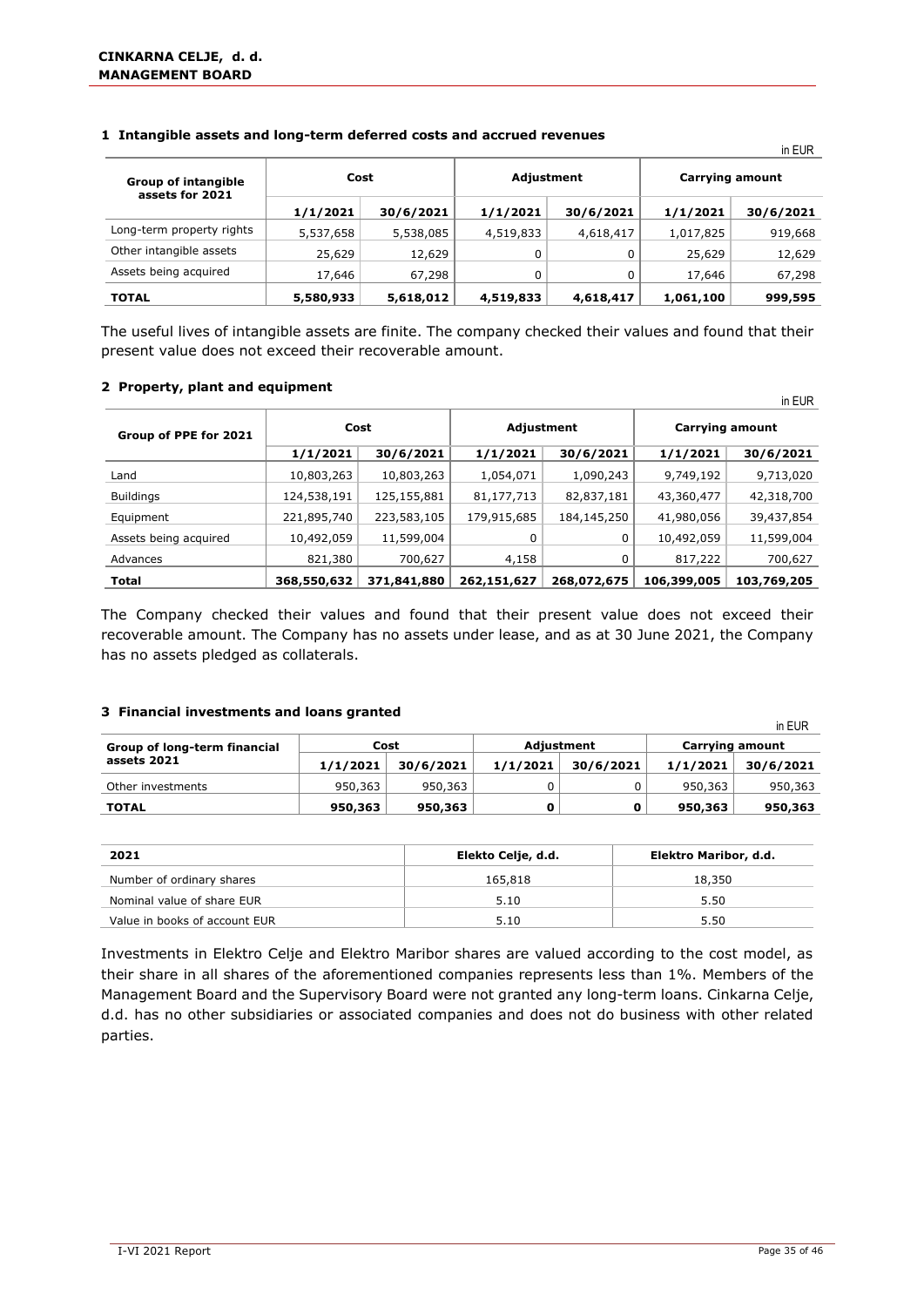#### Short-term investments

|                                  |        |                         |            |                      |                        | .                    |  |
|----------------------------------|--------|-------------------------|------------|----------------------|------------------------|----------------------|--|
|                                  |        | <b>Investment value</b> | Adjustment |                      | <b>Net investments</b> |                      |  |
| <b>Group of investments 2021</b> |        | $1/1/2021$ 30/6/2021    |            | $1/1/2021$ 30/6/2021 |                        | $1/1/2021$ 30/6/2021 |  |
|                                  |        |                         |            |                      |                        |                      |  |
| Fair value of derivatives        | 35,056 |                         |            |                      | 35,056                 |                      |  |
| <b>TOTAL</b>                     | 35,056 |                         |            |                      | 35,056                 |                      |  |

#### **4 Inventories**

|                             |            |            | in EUR           |
|-----------------------------|------------|------------|------------------|
| <b>Group of inventories</b> | 30/6/2021  | 1/1/2021   | Realisable value |
| Material                    | 28,230,093 | 21,487,973 | 28,230,093       |
| Work-in-progress            | 2,379,593  | 2,533,235  | 2,379,593        |
| Products                    | 7,116,797  | 11,270,725 | 11,198,541       |
| Merchandise                 | 43,659     | 70,034     | 43,659           |
| Advances given              | 44,030     | 162,638    | 44,030           |
| <b>TOTAL</b>                | 37,814,172 | 35,524,605 | 41,895,916       |

Inventories are not pledged for guarantees. Advances given represent funds given for the purchase of raw materials and supplies. The net realisable value of inventories as at 30 June 2021 exceeds their book value.

#### **5 Operating receivables**

Short-term trade receivables

|                              |                      |            |                  |           |                        | $III$ LUR  |  |
|------------------------------|----------------------|------------|------------------|-----------|------------------------|------------|--|
|                              | Value of receivables |            | <b>Allowance</b> |           | <b>Net receivables</b> |            |  |
| Group of<br>receivables 2021 | 1/1/2021             | 30/6/2021  | 1/1/2021         | 30/6/2021 | 1/1/2021               | 30/6/2021  |  |
| Domestic customers           | 3,730,884            | 3,848,219  | 367,302          | 267,017   | 3,363,582              | 3,581,201  |  |
| International<br>customers   | 21,012,811           | 28,889,171 | 360,960          | 355,445   | 20,651,851             | 28,533,726 |  |
| Indirect exporters           | 718,749              | 764,354    |                  |           | 718,749                | 764,354    |  |
| <b>TOTAL</b>                 | 25,462,444           | 33,501,743 | 728,262          | 622,462   | 24,734,182             | 32,879,281 |  |

All trade receivables are insured with an external institution as of 1 June 2021.

#### Changes in allowance for short-term trade receivables

|               |                                  |                             |                             |                                                        |                                                            | in EUR                               |
|---------------|----------------------------------|-----------------------------|-----------------------------|--------------------------------------------------------|------------------------------------------------------------|--------------------------------------|
| 2021          | <b>Balance as at</b><br>1/1/2021 | <b>Allowance in</b><br>2021 | <b>Allowance in</b><br>2021 | <b>Reversal of</b><br>allowance from<br>previous years | <b>Settled</b><br>receivables<br>previously<br>written off | <b>Balance as at</b><br>30 June 2021 |
| Domestic      |                                  |                             |                             |                                                        |                                                            |                                      |
| customers     | 367,302                          |                             |                             | 100,285                                                |                                                            | 267,017                              |
| International |                                  |                             |                             |                                                        |                                                            |                                      |
| customers     | 360,960                          |                             |                             |                                                        | 5,515                                                      | 355,445                              |
| <b>TOTAL</b>  | 728,262                          |                             | Ω                           | 100,285                                                | 5,515                                                      | 622,462                              |

#### Trade receivables by maturity

|                    |            |                   |             |            |              |          |               |          |           |                |               | in EUR   |
|--------------------|------------|-------------------|-------------|------------|--------------|----------|---------------|----------|-----------|----------------|---------------|----------|
|                    |            |                   |             |            |              | Overdue  |               |          |           |                |               |          |
| Geographical       |            | Total receivables | Not vet due |            | 0 to 15 days |          | 16 to 60 days |          |           | 61 to 180 days | over 180 days |          |
| segment            | 30/6/2021  | 1/1/2021          | 30/6/2021   | 1/1/2021   | 30/6/2021    | 1/1/2021 | 30/6/2021     | 1/1/2021 | 30/6/2021 | 1/1/2021       | 30/6/2021     | 1/1/2021 |
| Domestic           |            |                   |             |            |              |          |               |          |           |                |               |          |
| customers          | 3.581.201  | 3.363.582         | 3.315.025   | 3,290,091  | 209.725      | 64.061   | 56.452        | 9,430    | 0         | 0              | 0             | 0        |
| International      |            |                   |             |            |              |          |               |          |           |                |               |          |
| customers -EU and  |            |                   |             |            |              |          |               |          |           |                |               |          |
| third countries    | 27.915.131 | 19.954.028        | 26.781.642  | 19.326.882 | 788.691      | 349.419  | 307.204       | 277.727  | 37.594    | 0              | 0             | 0        |
| Customers in ex-   |            |                   |             |            |              |          |               |          |           |                |               |          |
| Yu markets         | 618.595    | 697.823           | 553.428     | 589.279    | 65.167       | 35.073   | 0             | 73.471   | 0         | 0              | 0             | 0        |
| Indirect exporters | 764.354    | 718.749           | 764.354     | 718.749    |              |          | 0             |          |           | 0              | 0             | 0        |
| <b>TOTAL trade</b> |            |                   |             |            |              |          |               |          |           |                |               |          |
| receivables        | 32.879.281 | 24.734.182        | 31.414.449  | 23.925.001 | 1.063.583    | 448.553  | 363.656       | 360.628  | 37.594    | 0              | 0             | 0        |

in EUR

in EUR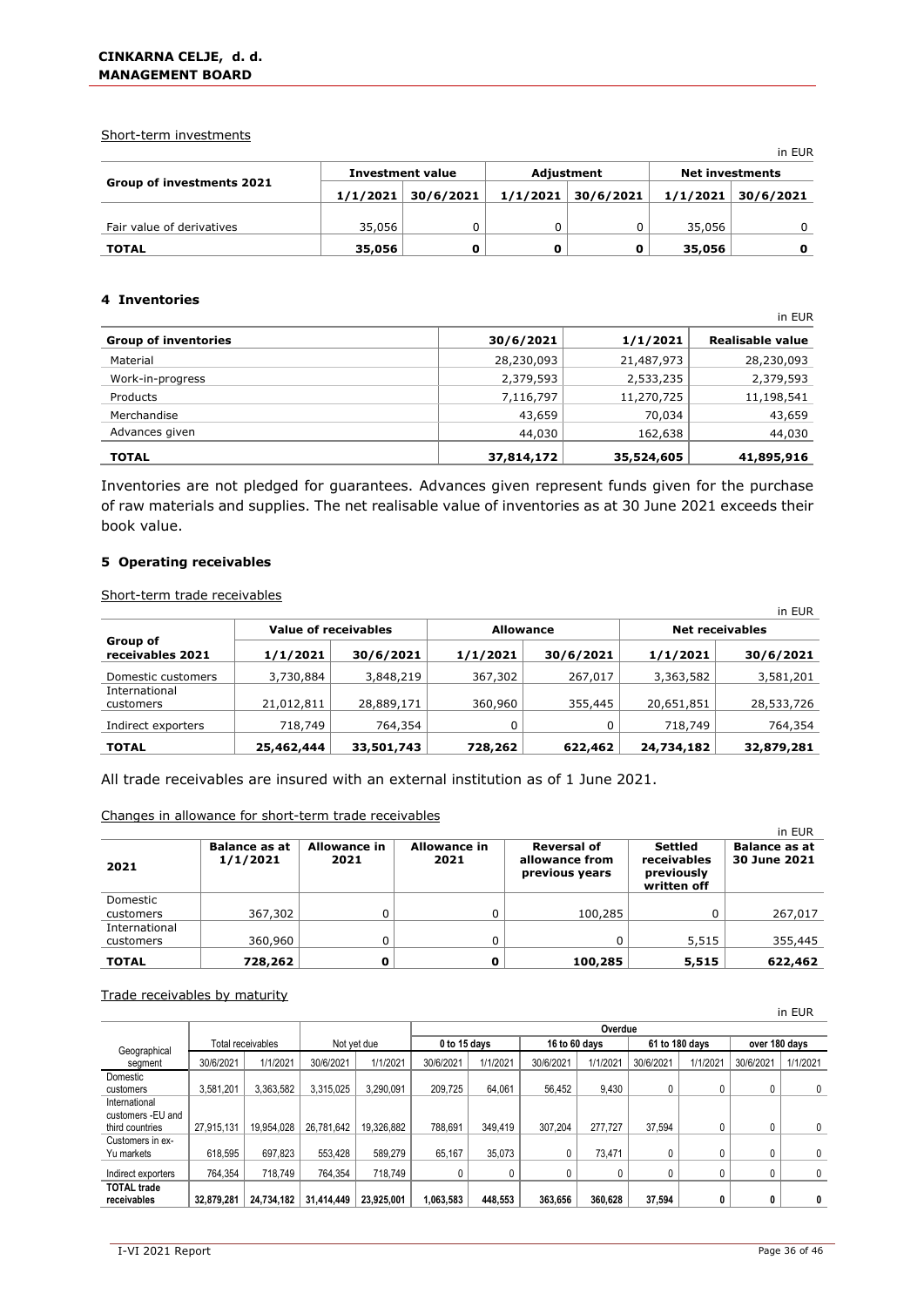Short-term receivables from others

|                                        |           | in EUR    |
|----------------------------------------|-----------|-----------|
| <b>Group of receivables</b>            | 30/6/2021 | 1/1/2021  |
| VAT receivables                        | 1,421,011 | 1,708,534 |
| Receivables from the state - Covid -19 | 0         | 101,073   |
| Receivables from institutions          | 145,377   | 160,906   |
| Receivables from employees             | 27,945    | 19,081    |
| Other receivables                      | 6,699     | 14,462    |
| <b>TOTAL</b>                           | 1,601,032 | 2,004,056 |

The Company has no receivables due from members of the Management Board and the Supervisory Board.

#### **6 Cash and cash equivalents**

|                               |            | in EUR     |
|-------------------------------|------------|------------|
| <b>Group of assets</b>        | 30/6/2021  | 1/1/2021   |
| Cash on hand                  | 242        | 118        |
| Cash at bank                  | 19,680,905 | 27,076,236 |
| Short-term call deposits      | 11,400,139 | 10,041,423 |
| Foreign currency cash at bank | 0          | 540,047    |
| <b>SKUPAJ</b>                 | 31,081,287 | 37,657,824 |

Cash is deposited with domestic banks at a fixed annual interest rate.

#### **7 Equity**

|                                        |              | in EUR       |
|----------------------------------------|--------------|--------------|
| <b>Equity items</b>                    | 30/6/2021    | 1/1/2021     |
| Share capital                          | 20,229,770   | 20,229,770   |
| Capital surplus                        | 44,284,976   | 44,284,976   |
| Legal reserves                         | 16,931,435   | 16,931,435   |
| Reserves for treasury shares           | 4,540,566    | 3,900,280    |
| Treasury shares                        | $-4,540,566$ | $-3,900,280$ |
| Other reserves from profit             | 76,860,151   | 77,500,437   |
| Fair-value reserves                    | $-1,452,475$ | $-1,452,475$ |
| Retained net profit/loss               | 86,234       | 5,151,743    |
| Net profit/loss for the financial year | 15,822,226   | 11,370,393   |
| <b>TOTAL EQUITY</b>                    | 172,762,317  | 174,016,279  |

The share capital of the Company consists of 807,977 freely transferable no-par value shares of the same class. All no-par value shares have the same nominal value and are fully paid up. As at the 30 June 2021, the value of share capital amounts to EUR 20,229,767.

As at 30 June 2021, the Company owns 25,315 treasury shares. In 2021, based on the General Meeting resolution of 5 June 2018 and the resolution of 17 June 2020, the Company acquired 3,364 treasury shares in the amount of EUR 0.64 million, which represents 3.2% of the share capital. It simultaneously set aside reserves for treasury shares, for the purpose of which it debited other revenue reserves.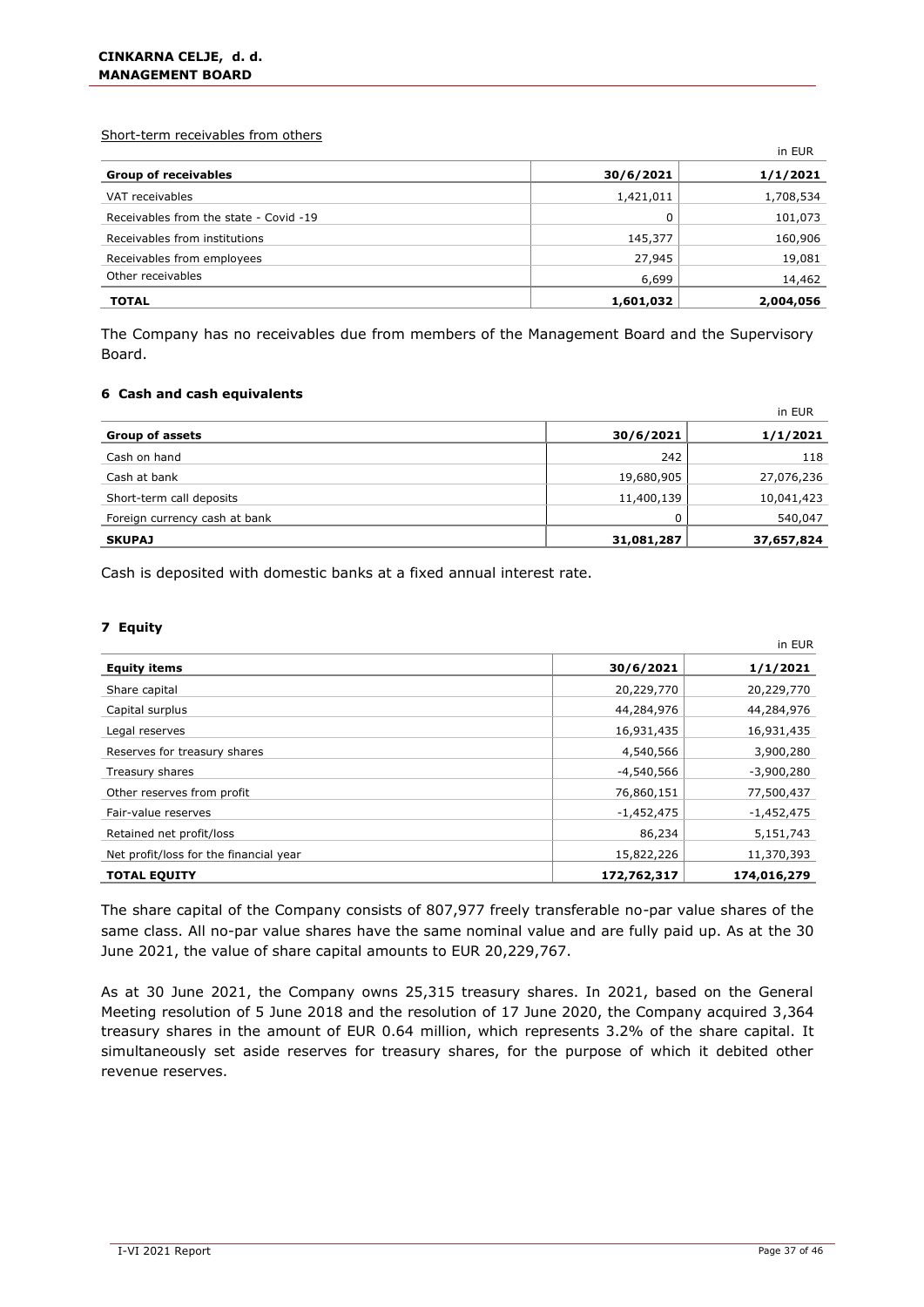#### **8 Provisions and long-term accrued costs and deferred revenues**

|                                                              |            | in EUR     |
|--------------------------------------------------------------|------------|------------|
| Provisions and long-term accrued costs and deferred revenues | 30/6/2021  | 1/1/2021   |
| Provisions for long-service bonuses and severance pay        | 3,851,759  | 3,984,428  |
| Other long-term provisions: for ecology                      | 16,021,617 | 16,349,530 |
| Government grants - emission coupons                         | 12,629     | 51,228     |
| Provisions for lawsuits                                      |            | 242,705    |
| Calculated costs                                             | 15,692     | 15,692     |
| Deferred revenues                                            | 249,945    | 232,817    |
| <b>TOTAL</b>                                                 | 20,151,642 | 20,876,401 |

In 2021, environmental provisions were used to cover the costs of contractors for work performed in the amount of EUR 327,913.

|                                                                                              |                     |             |                     |             | in EUR             |
|----------------------------------------------------------------------------------------------|---------------------|-------------|---------------------|-------------|--------------------|
| Provisions for ecological purposes                                                           | As at<br>31/12/2019 | Use<br>2020 | As at<br>31/12/2020 | Use<br>2021 | As at<br>30/6/2021 |
| Provisions for Za Travnik landfill                                                           | 384,366             | 23,592      | 360,774             | 3,107       | 357,667            |
| Provisions for Bukovžlak landfill (ONOB)                                                     | 4,479,351           | 940,286     | 3,539,065           | 303,445     | 3,235,621          |
| Provisions for Bukovžlak high barrier                                                        | 2,951,877           | 22,955      | 2,928,922           | 7,262       | 2,921,660          |
| Provision for elimination of risks due to old burdens -<br>CDM SMITH                         | 6,011,275           | 9,000       | 6,002,275           | 14,100      | 5,988,176          |
| Provision for ecology - Ecological investment in the field<br>of TIO <sub>2</sub> production | 3,941,471           | 422,977     | 3,518,494           |             | 3,518,494          |
| <b>TOTAL</b>                                                                                 | 17,768,340          | 1,418,810   | 16,349,530          | 327,913     | 16,021,617         |

|                                                                      |            |                  |                      | in EUR     |
|----------------------------------------------------------------------|------------|------------------|----------------------|------------|
| Provisions and long-term accrued costs and<br>deferred revenues 2021 | 1/1/2021   | <b>Formation</b> | <b>Dedicated use</b> | 30/6/2021  |
| Provisions for long service bonuses and severance pay                | 3,984,428  |                  | 132,669              | 3,851,759  |
| Provisions for lawsuits                                              | 242,705    | 0                | 242,705              | 0          |
| Long-term calculated costs                                           | 15,692     |                  |                      | 15,692     |
| Environmental provisions                                             | 16,349,530 | 0                | 327,914              | 16,021,617 |
| Emissions coupons                                                    | 51,228     | <sup>0</sup>     | 38,599               | 12,629     |
| Assigned contributions for empl. of disabled                         | 1,799      | 17,128           |                      | 18,927     |
| Long-term deferred revenues for equipment                            | 41,946     | 0                | 0                    | 41,946     |
| Funds received from the ERDF                                         | 189,073    |                  |                      | 189,073    |
| <b>TOTAL</b>                                                         | 20,876,401 | 17,128           | 741,887              | 20,151,642 |

#### **9 Short-term liabilities**

Other short-term financial liabilities

| oaner onore eerm midneidi nabinaco                           |           | in EUR   |
|--------------------------------------------------------------|-----------|----------|
| <b>Group of liabilities</b>                                  | 30/6/2021 | 1/1/2021 |
| Short-term liabilities associated with profit distribution   | 12,415    | 12,415   |
| Short-term financial liabilities - assignments               | 15,823    | 47,675   |
| Short-term liabilities associated with derivatives - futures | 2,778     |          |
| <b>TOTAL</b>                                                 | 31,116    | 60,090   |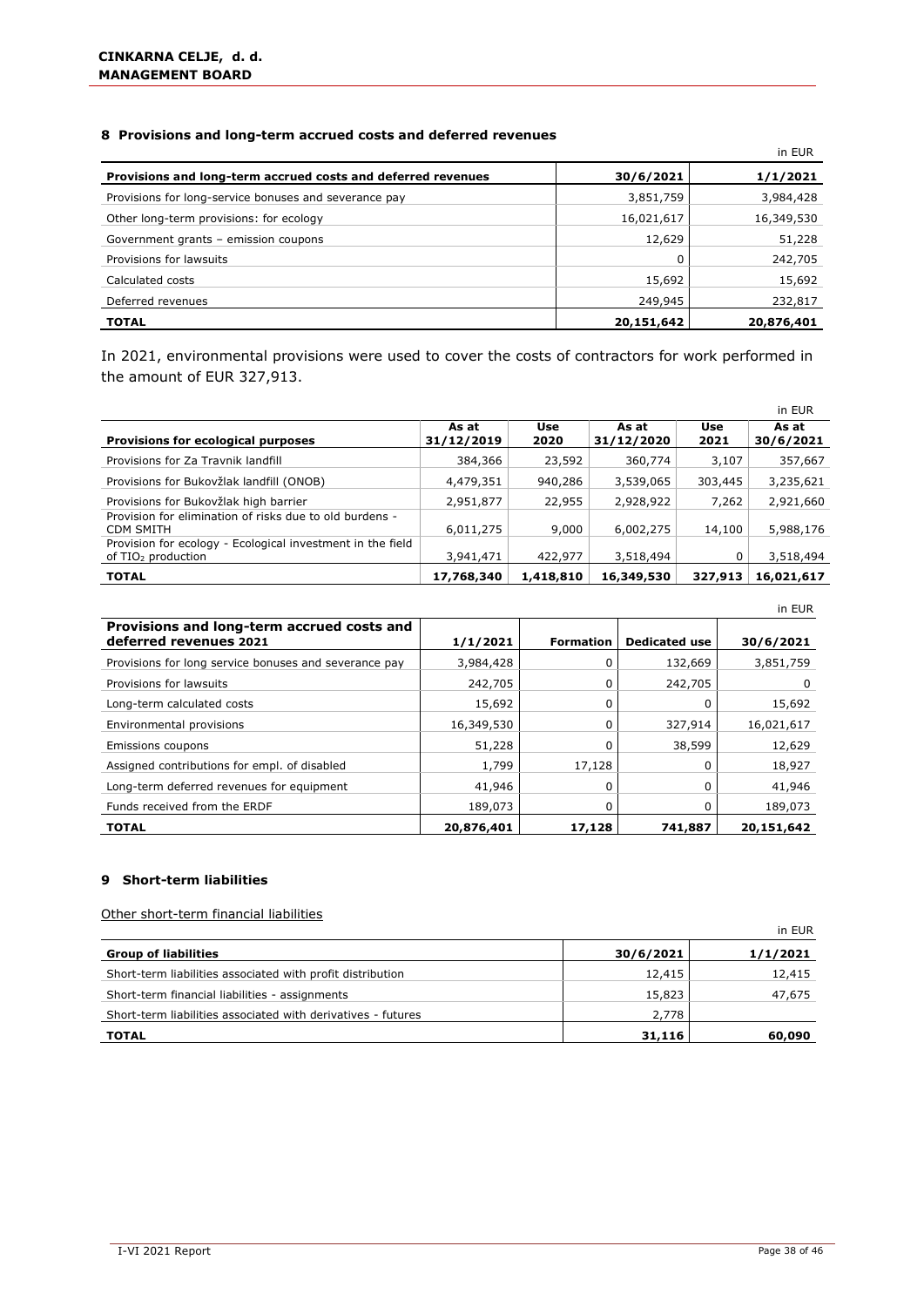#### Short-term operating liabilities

|                                                                                                                       |                      |                    |                                           | in EUR             |
|-----------------------------------------------------------------------------------------------------------------------|----------------------|--------------------|-------------------------------------------|--------------------|
| <b>Group of liabilities</b>                                                                                           | 30/6/2021            | 1/1/2021           | <b>Effect of</b><br>transition<br>to IFRS | 31/12/2020         |
| Short-term trade payables to domestic suppliers                                                                       | 8,179,482            | 7,605,375          |                                           | 7,605,375          |
| Short-term trade payables to international suppliers<br>Short-term liabilities for goods and services not<br>invoices | 2,521,066<br>609,514 | 1,679,397<br>213   |                                           | 1,679,397<br>213   |
| Short-term liabilities from advances                                                                                  | 487                  | 279,050            | $-190.783$                                | 469,832            |
| Short-term liabilities to employees                                                                                   | 1,207,002            | 2,236,814          | -                                         | 2,236,814          |
| Short-term liabilities for payroll tax                                                                                | 658,165              | 1,113,104          |                                           | 1,113,104          |
| Short-term liabilities for corporate income tax<br>Short-term liabilities to governmental and other<br>institutions   | 2,282,380<br>367,015 | 778,351<br>410,129 |                                           | 778,351<br>410,129 |
| Liabilities based on contracts with customers                                                                         | 265,204              | 192,782            | $+192,782$                                | 0                  |
| Other short-term liabilities                                                                                          | 7,334                | 7,909              |                                           | 7,909              |
| <b>TOTAL</b>                                                                                                          | 16,097,649           | 14,303,123         | 1,999                                     | 14,301,123         |

Liabilities based on contracts with customers arose from contractual commitments to the customers for the agreed fees for higher product placement volumes.

#### **10 Short term accrued and deferred items**

Short-term accrued costs and deferred revenues include short-term deferred costs or expenses and other accrued costs and deferred revenues.

|                          |           | in EUR   |
|--------------------------|-----------|----------|
| Description              | 30/6/2021 | 1/1/2021 |
| Prepaid cost             | 46,914    | 290,744  |
| VAT on advances received | 7,265     | 5,243    |
| <b>TOTAL</b>             | 54,180    | 295,987  |

Short-term accrued costs and deferred revenues include accrued costs or expenses.

|                                           |           |           |                                                  | .          |
|-------------------------------------------|-----------|-----------|--------------------------------------------------|------------|
| <b>Description</b>                        | 30/6/2021 | 1/01/2021 | <b>Effect of</b><br>transition to<br><b>IFRS</b> | 31/12/2020 |
| Unused entitlement to annual leave        | 816,499   | 816,499   |                                                  | 816,499    |
| Accrued costs                             | 785,546   | 141,107   | $-1,999$                                         | 143,107    |
| VAT on advances given                     | 61,322    | 82,553    |                                                  | 82,553     |
| Other accrued costs and deferred revenues | 116,542   | 39,645    |                                                  | 39,645     |
| <b>TOTAL</b>                              | 1,779,909 | 1,079,804 | -1,999                                           | 1,081,804  |

#### **11 Contingent assets and liabilities**

|                                                     |           | in EUR    |
|-----------------------------------------------------|-----------|-----------|
| <b>Description</b>                                  | 30/6/2021 | 1/1/2021  |
| Guarantee granted                                   | 2,430,203 | 2,430,203 |
| Futures and forwards                                | 376,873   | 1,976,362 |
| VISA and Mastercard payment cards                   | 40,000    | 40,000    |
| Material in the process of completion or processing | 59,725    | 59,725    |
| <b>TOTAL</b>                                        | 2,906,800 | 4,506,290 |

in EUR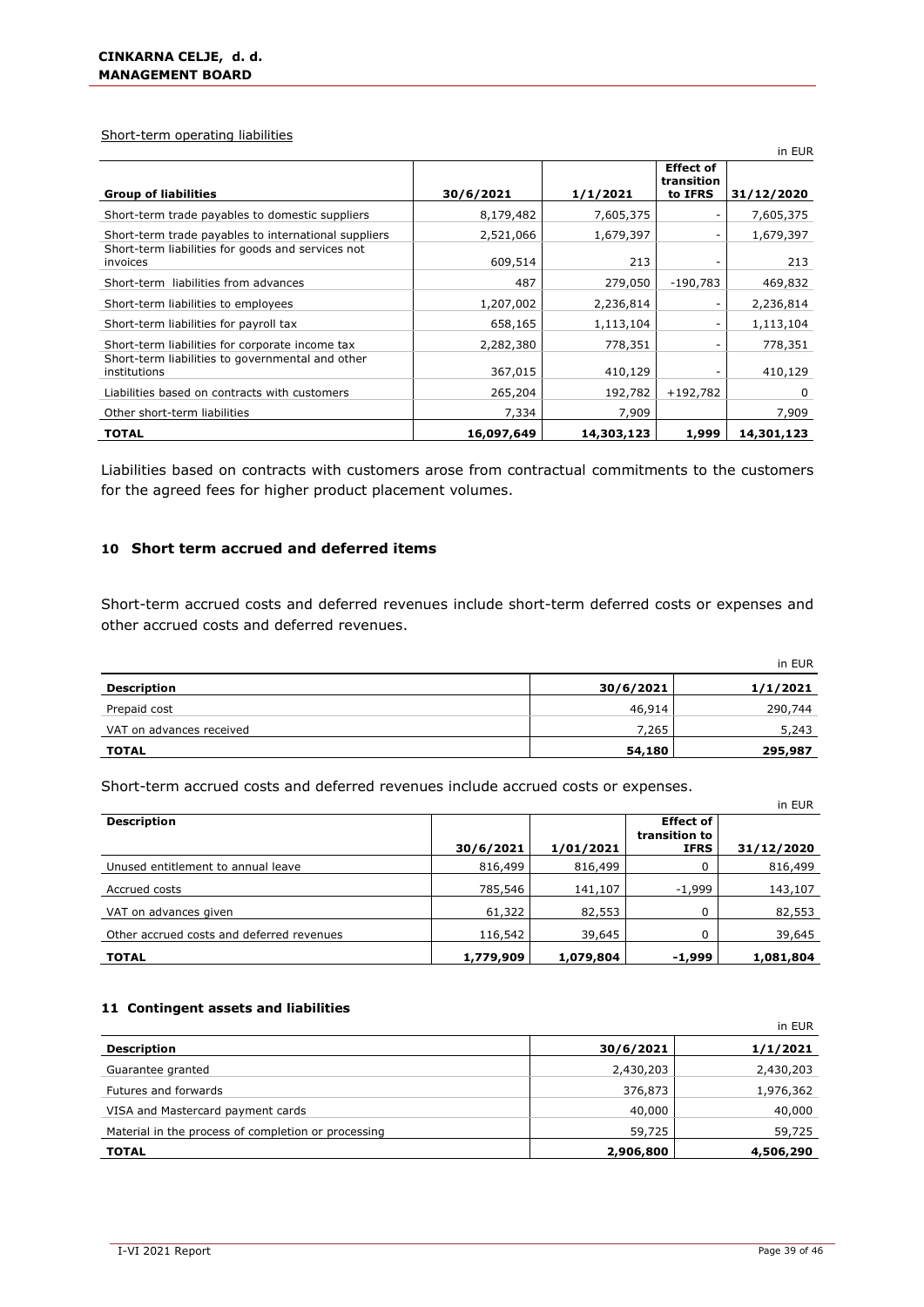#### **12 Write-downs**

The Company uses the straight-line depreciation method to depreciate fixed assets over the expected useful life of an individual fixed asset. Depreciation reduces the value of an item of fixed assets.

|                                                                              |                     | in EUR              |
|------------------------------------------------------------------------------|---------------------|---------------------|
| <b>Description</b>                                                           | <b>JAN-JUN 2021</b> | <b>JAN-JUN 2020</b> |
| <b>Depreciation and amortization</b>                                         | 6,542,511           | 6,026,715           |
| - intangible assets                                                          | 98,584              | 134,037             |
| - easements                                                                  | 36,172              | 36,172              |
| - buildings                                                                  | 1,704,218           | 1,764,236           |
| - production equipment                                                       | 4,700,747           | 4,089,574           |
| - other equipment                                                            | 2,790               | 2,696               |
| Revaluation operating expenses associated with non-current assets            | 71,751              | 6,941               |
| - loss on elimination of intangible assets and property, plant and equipment | 71,751              | 6,941               |
| Revaluation operating expenses associated with operating current<br>assets   | 378,254             | 11,860              |
| - of which allowance for receivables                                         |                     | 611                 |
| - of which revaluation of inventories of material and merchandise            | 378,254             | 11,249              |
| <b>TOTAL</b>                                                                 | 6,992,516           | 6,045,516           |

#### **13 Labour costs**

|                                                        |                     | in EUR              |
|--------------------------------------------------------|---------------------|---------------------|
| Labour costs                                           | <b>JAN-JUN 2021</b> | <b>JAN-JUN 2020</b> |
| Salaries, wages and compensations                      | 9,995,475           | 10,843,913          |
| Social security contributions                          | 1,630,866           | 1,817,744           |
| Reimbursements of expenses and other employee benefits | 2,954,005           | 2,534,863           |
| Supplementary pension insurance                        | 205,139             | 201,061             |
| <b>TOTAL</b>                                           | 14,785,485          | 15,397,581          |

#### **14 Operating expenses**

#### Operating expenses

|                                  | in EUR              |                     |  |  |  |
|----------------------------------|---------------------|---------------------|--|--|--|
| <b>Expenditure</b>               | <b>JAN-JUN 2021</b> | <b>JAN-JUN 2020</b> |  |  |  |
| Costs of material                | 48,662,864          | 48,059,396          |  |  |  |
| Cost of services                 | 6,640,405           | 7,585,737           |  |  |  |
| Cost of goods and materials sold | 91,570              | 151,928             |  |  |  |
| Other operating expenses         | 549,529             | 531,312             |  |  |  |
| <b>TOTAL</b>                     | 55,944,369          | 56,328,373          |  |  |  |

As at 30 June 2021, the Company employed 800 people. The average number of employees was 808.

#### **15 Financial expenses**

|                               |                     | in EUR              |
|-------------------------------|---------------------|---------------------|
| <b>Expenditure</b>            | <b>JAN-JUN 2021</b> | <b>JAN-JUN 2020</b> |
| Interest expense              | 4,112               | 489                 |
| Foreign exchange gains/losses | 586,390             | 95,180              |
| <b>TOTAL</b>                  | 590,502             | 95,669              |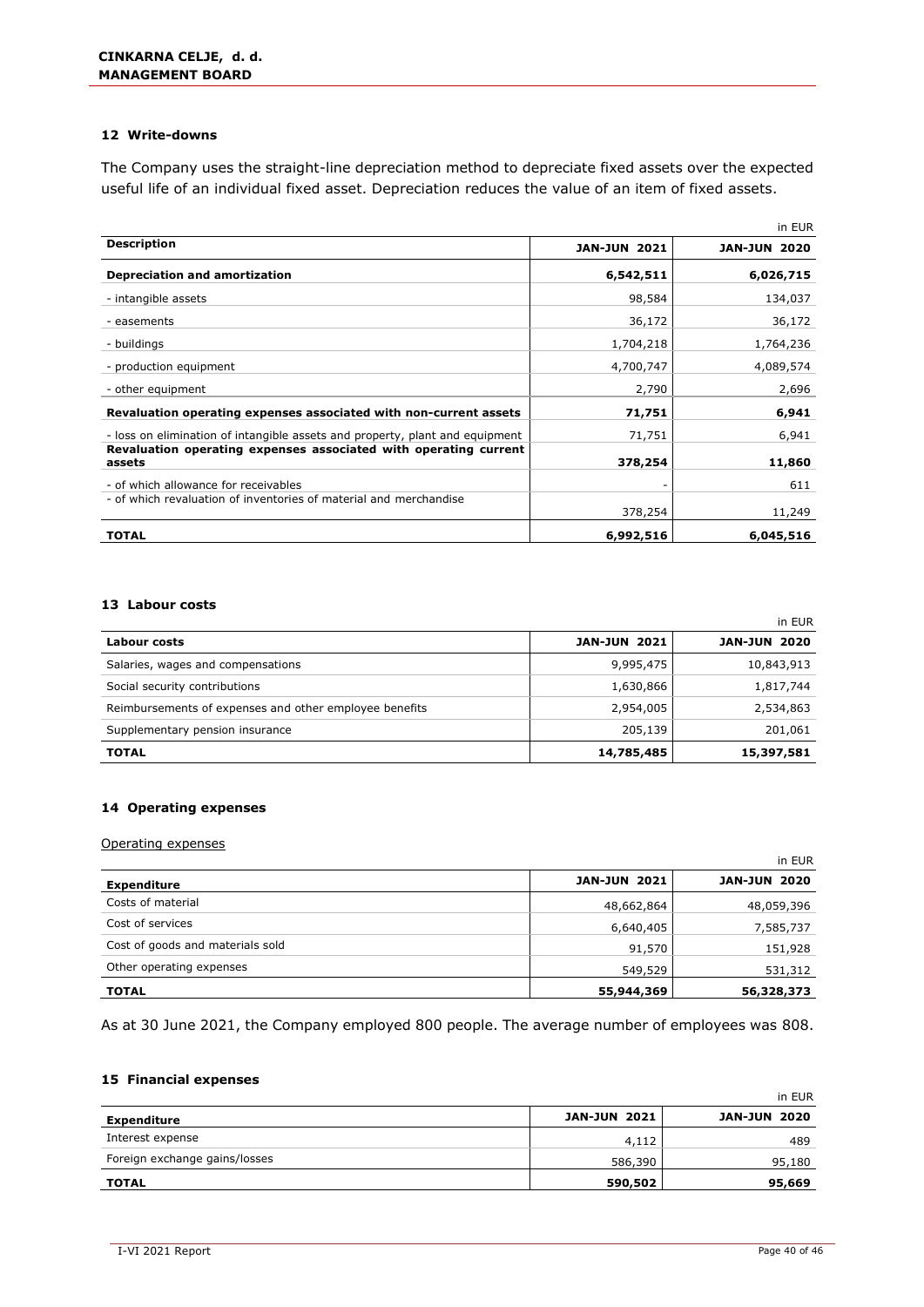Financial expenses represent accrued liabilities for the financial year from long-term and short-term financial and operating liabilities and foreign exchange losses arising from operation and financing.

#### **16 Costs by functional group**

Costs by functional group:

|                                                | in EUR              |                     |  |
|------------------------------------------------|---------------------|---------------------|--|
|                                                | <b>JAN-JUN 2021</b> | <b>JAN-JUN 2020</b> |  |
| Production costs of products sold              | 51,313,898          | 48,002,318          |  |
| Cost of goods sold                             | 91,570              | 151,928             |  |
| Distribution costs                             | 18,555,967          | 18,007,551          |  |
| Costs of general and administrative activities | 12,068,505          | 12,939,762          |  |
| <b>TOTAL</b>                                   | 82,029,940          | 79,101,560          |  |

#### **17 Revenues from contracts with customers**

Revenues from contracts with customers consist of the sales values of products sold, merchandise, materials and services rendered during the accounting period. The breakdown of net sales revenues by business and geographical segment is shown below.

|                                                                         |                     | in EUR              |
|-------------------------------------------------------------------------|---------------------|---------------------|
|                                                                         | <b>JAN-JUN 2021</b> | <b>JAN-JUN 2020</b> |
| Net revenues from contracts with customers of products and services     | 99,197,387          | 88,452,064          |
| Net revenues from contracts with customers of merchandise and materials | 192,870             | 213,045             |
| TOTAL                                                                   | 99,390,257          | 88,665,109          |

#### **18 Sales by segment**

#### Sales by business segment

|                                            |                     | in EUR              |  |
|--------------------------------------------|---------------------|---------------------|--|
|                                            | Actual              |                     |  |
|                                            | <b>JAN-JUN 2021</b> | <b>JAN-JUN 2020</b> |  |
| Titanium dioxide                           | 80,450,346          | 73,543,993          |  |
| Zinc recycling                             | 2,998,402           | 2,477,814           |  |
| Varnishes, masterbatches and printing inks | 9,055,031           | 7,384,060           |  |
| Products for agriculture                   | 4,909,116           | 3,466,438           |  |
| Other                                      | 1,977,362           | 1,792,804           |  |
| <b>TOTAL</b>                               | 99,390,257          | 88,665,109          |  |

#### Sales by geographical segment

|                                  |                     | in EUR              |
|----------------------------------|---------------------|---------------------|
|                                  | Actual              |                     |
|                                  | <b>JAN-JUN 2021</b> | <b>JAN-JUN 2020</b> |
| Slovenia                         | 9,024,181           | 7,713,709           |
| European Union                   | 73,624,132          | 67,548,253          |
| Ex-Yu markets                    | 2,161,785           | 1,779,011           |
| Third countries                  | 12,688,101          | 10,220,227          |
| Third countries - dollar markets | 1,892,059           | 1,403,909           |
| <b>TOTAL</b>                     | 99,390,257          | 88,665,109          |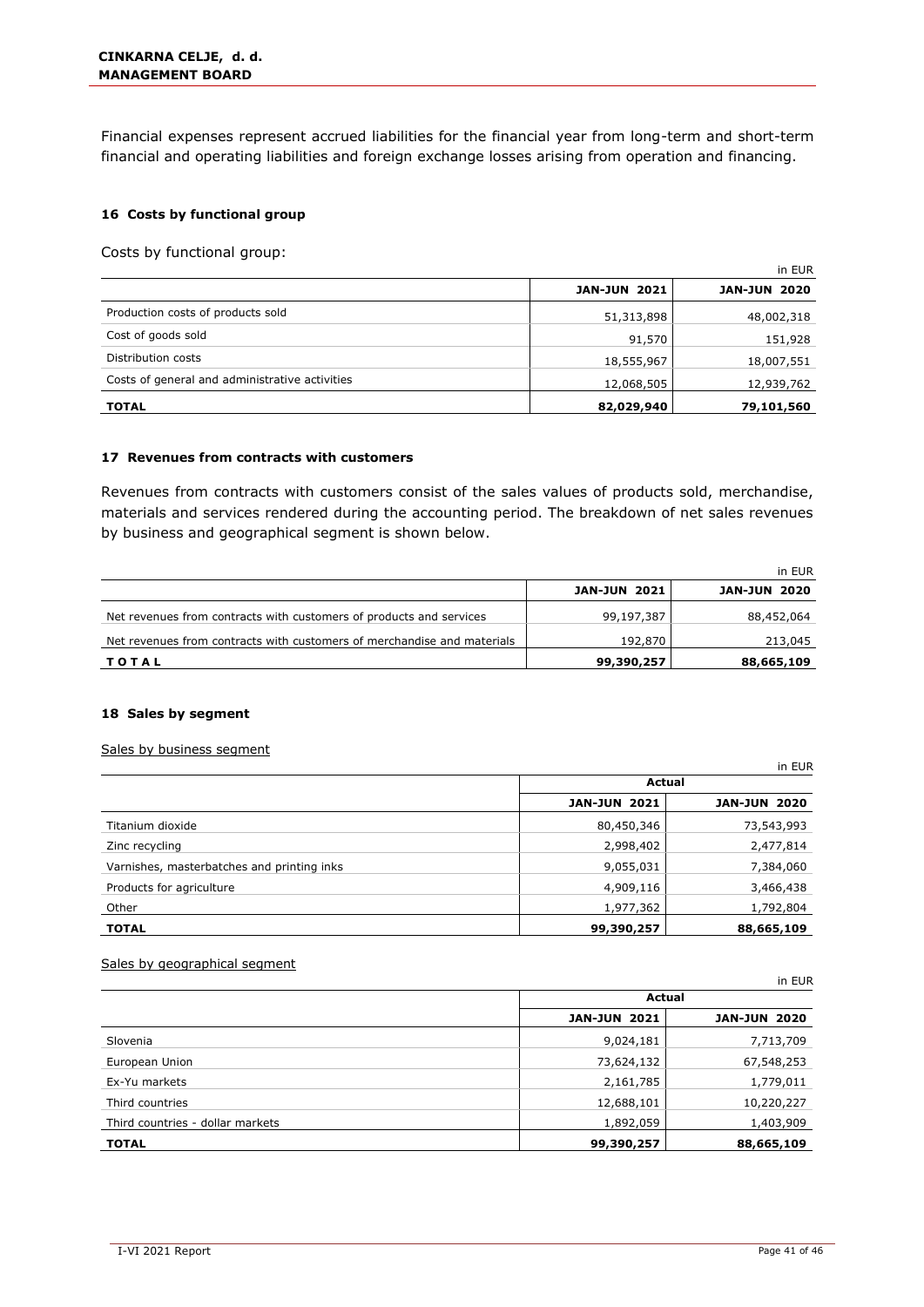#### **19 Other operating revenues**

|                                       |                     | in EUR              |
|---------------------------------------|---------------------|---------------------|
| Revenue                               | <b>JAN-JUN 2021</b> | <b>JAN-JUN 2020</b> |
| Sale of emission coupons              | 436,560             | 0                   |
| Revaluation operating income          | 19,305              | 946                 |
| Revenues from state support Covid-19  | 60,905              | 264,182             |
| Collected written-off receivables     | 5,515               | 3,328               |
| Compensation from insurance companies | 19,601              | 18,900              |
| Revenues from previous years          | 21,618              | 112,531             |
| Other income                          | 35,831              | 56,352              |
| TOTAL                                 | 599,335             | 456,238             |

#### **20 Financial revenues**

|                               |                     | in EUR              |
|-------------------------------|---------------------|---------------------|
| Revenue                       | <b>JAN-JUN 2021</b> | <b>JAN-JUN 2020</b> |
| Interest income               | 4,120               | 13,270              |
| Foreign exchange gains/losses | 490,472             | 239,218             |
| TOTAL                         | 494,592             | 252,488             |

#### **21 Corporate income tax**

The calculation of corporate income tax is based on the nominal rate of 19% from the tax base. Effective tax rate is calculated as the ratio between tax expense and profit or loss. There was no change in deferred taxes for the first quarter of 2021.

#### **III CASH FLOW STATEMENT**

The statement of cash flows shows the change in the balance of cash and cash equivalents for the financial year as the difference between the balance as at 30 June 2021 and 1 January 2021. It is prepared using the indirect method from the statement of financial position as at 30 June of the financial year and the statement of financial position as at 31 March of the previous year and from additional data necessary for adjusting revenues and expenses and for appropriate breakdown of significant items. Theoretically possible items are not shown, but the values are disclosed for the current and past period.

#### **IV STATEMENT OF CHANGES IN EQUITY**

The statement of changes in equity is a table of changes of all equity components. Theoretically possible items are not presented. The changes in equity relate to the decision of the General Meeting on the allocation of distributable profit of the previous year for the payment of dividends to the owners that were or will be paid out, and to the share buyback. Pursuant to point 14 of Article 64 of the Companies Act (ZGD-1), the determination of distributable profit is appended to the statement of changes in equity.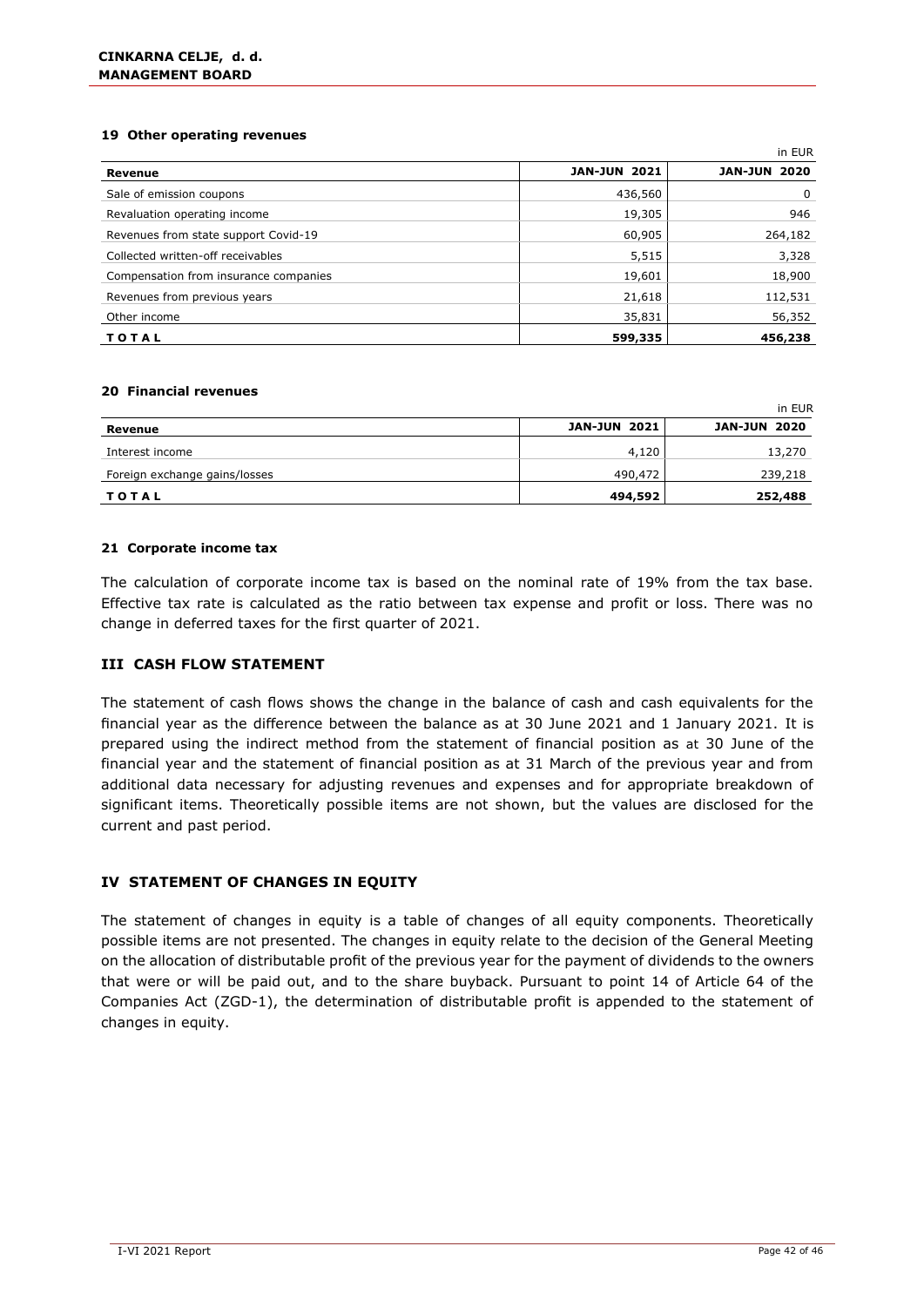#### **V FINANCIAL INSTRUMENTS AND FINANCIAL RISKS**

#### **Financial risks (liquidity and interest rate risks)**

#### Liquidity risk

Cinkarna Celje, d. d. is a business partner known for payment discipline in both domestic and foreign markets, having no debts to banks and stable cash flows. The Company's operations are traditionally conservative with a high cash flow. Liquidity management includes, inter alia, the planning of expected financial obligations and their settlement, regular monitoring of customers' solvency and recovery of past due receivables. The credit rating of the Company is AAA.

Interest rate risk arises from potential losses due to unfavourable interest rate trends on the market. The Company has no long-term financial liabilities and no measures in place in this regard. Should this change, appropriate measures would be put in place to manage such risk.

#### **Credit risk**

The main credit risk of Cinkarna Celje, d.d. is the risk that customers would not settle their obligations at maturity.

The risk is limited because we mainly do business with established partners, who are often well-known traditional European industrial companies with high credit ratings. In recent years, we have noted that the payment discipline in Slovenia, the Balkans and in Eastern Europe has been relatively low, but in the coming period we do not expect more problems in this geographical area and the potential risks have been significantly reduced. Owing to the reorganisation/cleansing of the portfolio of strategic business lines of the Company, specifically the phasing out of the graphic intermediate goods line, the titanium-zinc sheet line, the anti-corrosion coatings line and the construction material line, the credit risk exposure was significantly reduced, which is evidenced by the data on the maturity of receivables and the fact that we practically no longer record any additional allowances of receivables as a result of doubtful payment and/or default on disclosed trade receivables.

The book value of financial assets most exposed to credit risk at the reporting date was as follows: in EUR

|                           | <b>Note</b> | 30/06/2021 | 1/1/2021   |
|---------------------------|-------------|------------|------------|
| Investments               | ิว          |            | 35,056     |
| Trade receivables         | 5           | 32,879,281 | 24,734,182 |
| Cash and cash equivalents | 6           | 31,081,287 | 37,657,824 |
| <b>SKUPAJ</b>             |             | 63,960,568 | 62,427,062 |

The Company has a sound structure of trade receivables, which is reflected in Note 6 Operating receivables in the table showing the receivables by maturity and in the table of changes in the value adjustment of short-term trade receivables.

#### **Currency risk**

Cinkarna Celje, d. d. performs its purchasing and sales on the global market, which is why it is also exposed to the risk of unfavourable inter-currency ratios. The most important is the euro/US dollar exchange rate. Because the majority of sales are transacted in euros, the exposure is worrying especially in dollar-denominated purchasing of titanium-bearing raw materials and exceptionally sulphur and copper compounds. In terms of volume, exposure is significantly lower in dollardenominated sales. We continuously monitor changes and forecasts in relation to the dynamics of the euro/US dollar currency pair. Basically, the short-term risk of adverse changes in the dollar exchange rate is limited by the standardised and consistent use of financial instruments (dollar futures). We achieve virtually complete coverage of relevant business events involving the EUR/US dollar currency pair.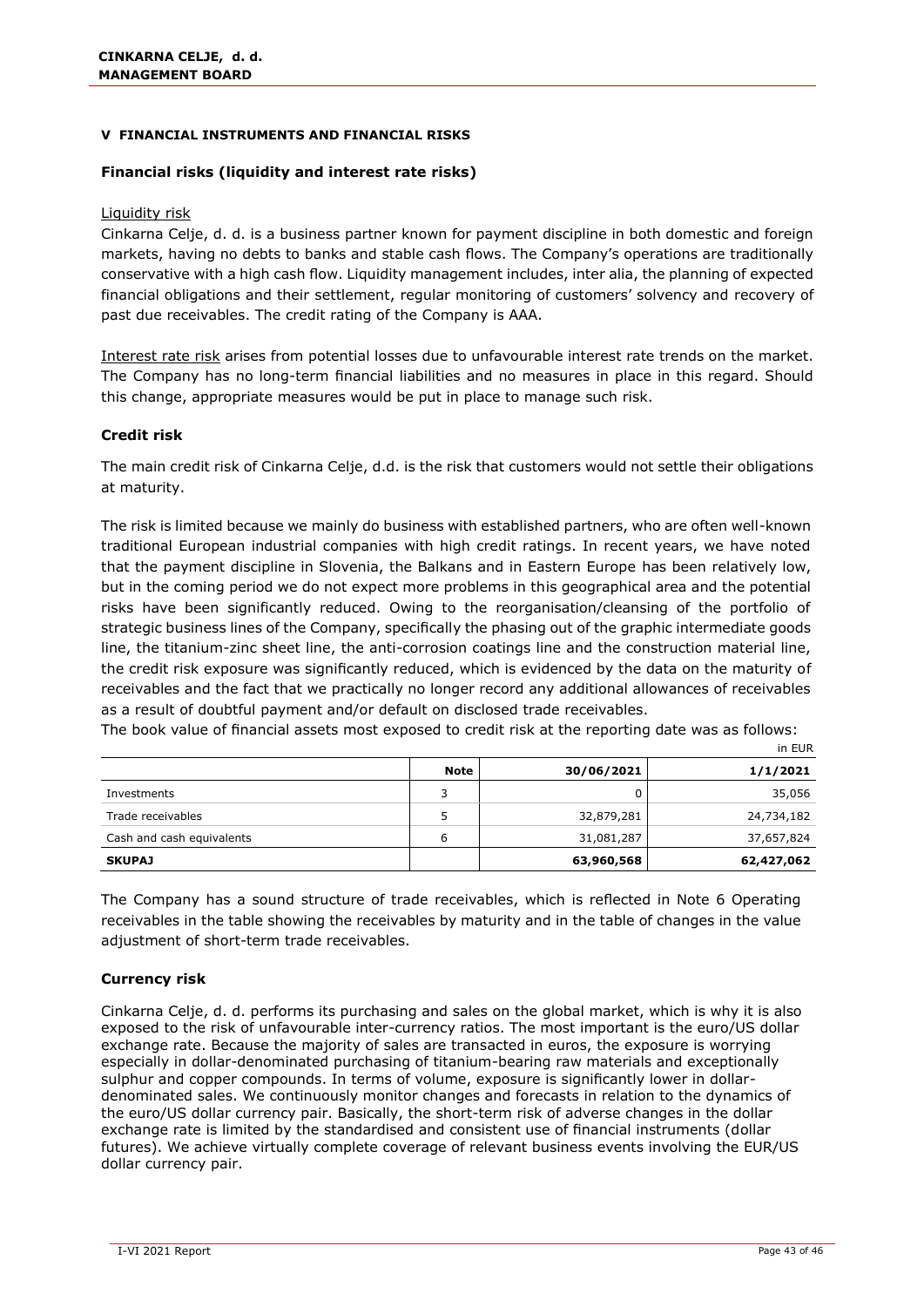# <span id="page-44-0"></span>**SIGNIFICANT EVENTS AFTER THE END OF THE FINANCIAL YEAR**

The Company did not record any business events that would materially affect the financial statements disclosed as at 30 June 2021.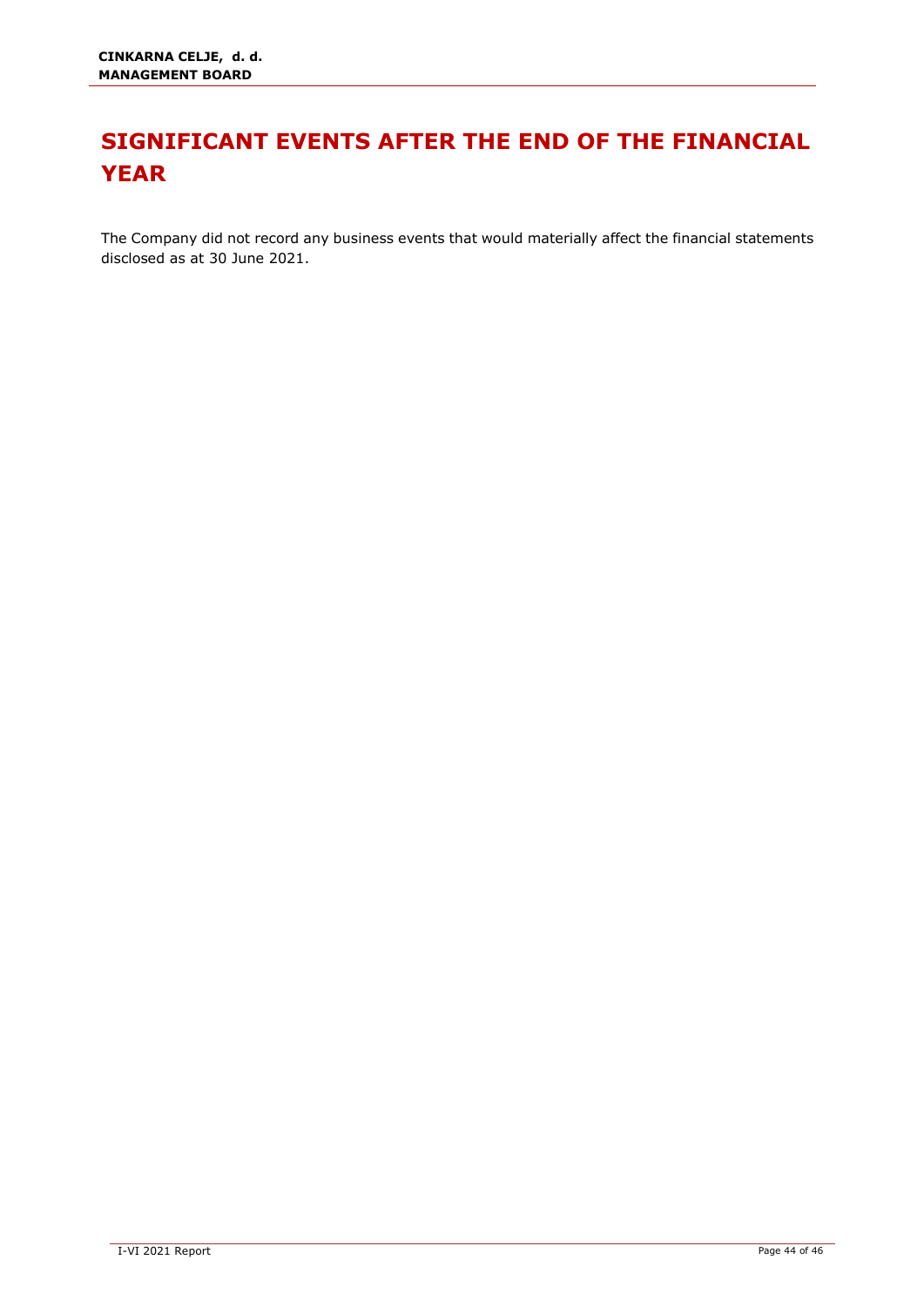# <span id="page-45-0"></span>**SHARES AND OWNERSHIP STRUCTURE**

### <span id="page-45-1"></span>**Ownership structure**

Share capital of Cinkarna Celje d.d., amounting to EUR 20,229,769.66, is divided into 807,977 ordinary freely transferable no-par value shares. The Company has 25,315 treasury shares in its treasury share fund as at 30 June 2021.

During the period from the registration of the public limited company in the register of companies on 4 February 1997 to 30 June 2021, changes in the ownership of shares as evident from the table below were recorded in the share register as a result of trading, inheritance and the implementation of the share buyback programme in line with the ownership transformation process.

#### **Cinkarna Celje, d. d.'s share ownership structure**

|       | Beneficiary                                     | As at<br>As at<br>4/02/1997<br>21/01/1998<br>upon entry in the<br><b>Central Securities</b><br>Clearing<br>Corporation<br>upon entry in the<br>(KDD)<br>court register |                     | As at<br>31/12/2020<br>Number |                     | As at<br>30/06/2021<br>Number |              |                          |              |
|-------|-------------------------------------------------|------------------------------------------------------------------------------------------------------------------------------------------------------------------------|---------------------|-------------------------------|---------------------|-------------------------------|--------------|--------------------------|--------------|
|       |                                                 | $\%$                                                                                                                                                                   | Number of<br>shares | $\%$                          | Number<br>of shares | $\%$                          | of<br>shares | %                        | of<br>shares |
| 1.    | <b>LEGAL ENTITIES</b>                           | 53.59                                                                                                                                                                  | 436,534             | 33.74                         | 274,868             | 76.05                         | 614,482      | 75,63                    | 611,012      |
| 1.1.  | D.S.U. d.o.o., LJ                               | 21.95                                                                                                                                                                  | 178,777             | 1.94                          | 15,789              |                               |              | $\overline{\phantom{a}}$ |              |
| 1.2.  | Modra zavarovalnica d.d., LJ                    | 21.87                                                                                                                                                                  | 178,184             | 22.03                         | 179,506             | 20.17                         | 162,963      | 20.17                    | 162,963      |
| 1.3.  | DUTB, d.d., LJ                                  |                                                                                                                                                                        |                     |                               |                     | 12.93                         | 104,504      | 12.93                    | 104,504      |
| 1.4.  | SDH - Slovenian Sovereign Holding, LJ           | 9.77                                                                                                                                                                   | 79,573              | 9.77                          | 79,573              | 11.50                         | 92,950       | 11.50                    | 92,950       |
| 1.5.  | Unicredit Bank Austria AG, Wien - fiduciary     |                                                                                                                                                                        |                     |                               |                     | 4.54                          | 36,710       | 4.48                     | 36,210       |
| 1.6.  | TR5 d.o.o., LJ                                  |                                                                                                                                                                        |                     |                               |                     | 3.03                          | 24,517       | 3.19                     | 25,792       |
| 1.7.  | Raiffeisen bank Austria d.d., Zagreb- fiduciary |                                                                                                                                                                        |                     |                               |                     | 2.31                          | 18,662       | 2.37                     | 19,134       |
| 1.8.  | NLB funds - Slovenia mixed, LJ                  |                                                                                                                                                                        |                     |                               |                     | 1.47                          | 11,877       | 1.37                     | 11,062       |
| 1.9.  | Generali Rastko Europe, equity, LJ              |                                                                                                                                                                        |                     |                               |                     | 1.34                          | 10,803       | 1.33                     | 10,731       |
| 1.10. | Generali Galileo, mixed flex. fund, LJ          |                                                                                                                                                                        |                     |                               |                     | 1.33                          | 10,731       | 1.25                     | 10,103       |
| 1.11. | CITIBANK N.A. - fiduciary                       |                                                                                                                                                                        |                     |                               |                     | 1.11                          | 9,006        | 1.25                     | 10,060       |
| 1.12. | Primorski skladi, d.d. Koper - PSP MODR         |                                                                                                                                                                        |                     |                               |                     | 1.18                          | 9,550        | 1.08                     | 8,700        |
| 1.13. | TINFIN d.o.o., LJ                               |                                                                                                                                                                        |                     |                               |                     | 0.88                          | 7,103        | 0.93                     | 7,497        |
| 1.14. | DBS d.d., LJ                                    |                                                                                                                                                                        |                     |                               |                     | 0.65                          | 5,243        | 0.82                     | 6,593        |
| 1.15. | ERSTE Group Bank AG, Wien - client account      |                                                                                                                                                                        |                     |                               |                     | 0.65                          | 5,239        | 0.64                     | 5,206        |
| 1.16. | MAVIA d.d., KR                                  |                                                                                                                                                                        |                     |                               |                     | 0.55                          | 4,452        | 0.63                     | 5,111        |
| 1.17. | NOVA KBM d.d., MB                               |                                                                                                                                                                        |                     |                               |                     | 0.57                          | 4,628        | 0.57                     | 4,628        |
| 1.18. | Triglav mutual funds, LJ                        |                                                                                                                                                                        |                     |                               |                     | 0.50                          | 4,007        | 0.50                     | 4,007        |
| 1.19. | B 30 d.o.o., CE                                 |                                                                                                                                                                        |                     |                               |                     |                               |              | 0.39                     | 3,168        |
| 1.20. | Other                                           |                                                                                                                                                                        |                     |                               |                     | 11.34                         | 91,537       | 10.23                    | 82,593       |
| 2.    | <b>NATURAL PERSONS</b>                          | 39.48                                                                                                                                                                  | 321,602             | 39.95                         | 325,444             | 21.26                         | 171,744      | 21.24                    | 171,650      |
| 3.    | <b>TREASURY SHARES</b>                          |                                                                                                                                                                        | $\blacksquare$      | ä,                            |                     | 2.69                          | 21,751       | 3.13                     | 25,315       |
|       | <b>TOTAL 1+2+3</b>                              | 93.07                                                                                                                                                                  | 758,136             | 73.69                         | 600,312             | 100.00                        | 807,977      | 100.00                   | 807,977      |

The total number of shareholders decreased by 3,049 or 60% from the initial 5,077; on 30 June 2021 there were 2,028 registered shareholders.